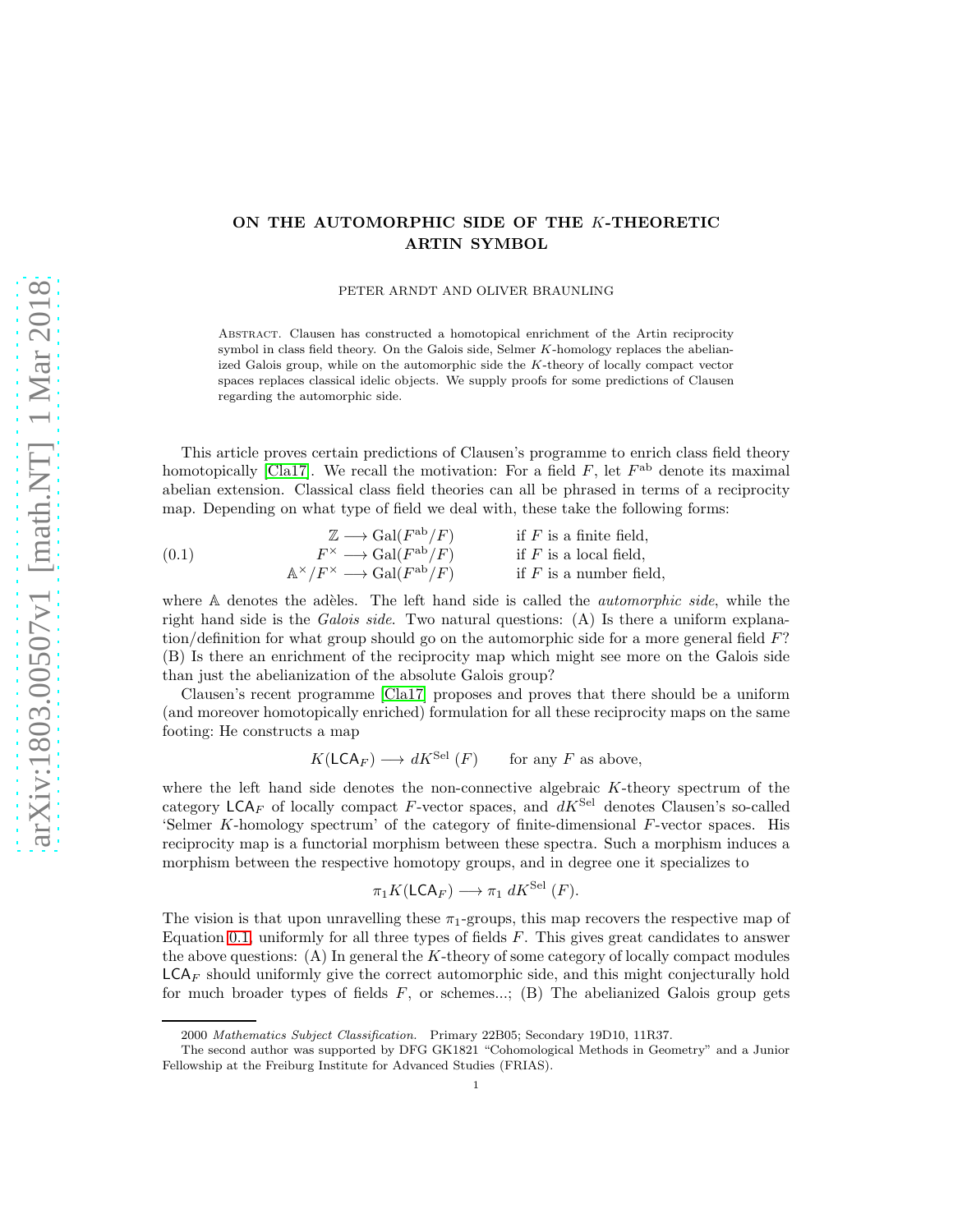replaced by a richer object which knows more than just the abelianization of the Galois group, but also further Galois cohomological data.

Clausen constructs this homotopically enriched Artin symbol. His first task was then to prove that his map recovers classical class field theory: In all three cases above, the Galois side matches perfectly, i.e. it is uniformly  $\pi_1 dK^{\text{Sel}}(F) \cong \text{Gal}(F^{\text{ab}}/F)$ . Regarding the automorphic side, he shows that there are canonical maps  $\psi$  such that the compositions

<span id="page-1-0"></span>(0.2) 
$$
\mathbb{Z} \xrightarrow{\psi} \pi_1 K(\mathsf{LCA}_F) \longrightarrow \mathrm{Gal}(F^{\mathrm{ab}}/F) \quad \text{if } F \text{ is a finite field,}
$$

$$
F^{\times} \xrightarrow{\psi} \pi_1 K(\mathsf{LCA}_F) \longrightarrow \mathrm{Gal}(F^{\mathrm{ab}}/F) \quad \text{if } F \text{ is a local field,}
$$

$$
\mathbb{A}^{\times}/F^{\times} \xrightarrow{\psi} \pi_1 K(\mathsf{LCA}_F) \longrightarrow \mathrm{Gal}(F^{\mathrm{ab}}/F) \quad \text{if } F \text{ is a number field,}
$$

indeed give exactly the classical reciprocity maps of Equation [0.1.](#page-0-0) He then predicts that the maps  $\psi$  should be isomorphisms. The main motivation for this paper was to prove this:

**Theorem.** For finite fields, p-adic local fields, and number fields, the maps  $\psi$  in Equation [0.2](#page-1-0) are isomorphisms.<sup>[1](#page-1-1)</sup>

See Theorem [6.1.](#page-35-0) While we originally only wanted to prove this claim, we obtain this now as a rather tiny corollary of much stronger results. Firstly, we give a complete description of the K-theory spectra on the automorphic side in all three cases. With a minor modification it confirms predictions by Clausen:

## Theorem. Suppose F is

- (1) a finite field, then  $K(\mathsf{LCA}_F) \xrightarrow{\sim} \Sigma K(F);$
- (2) a p-adic local field, then  $K(\mathsf{LCA}_{F,\text{top}}) \stackrel{\sim}{\longrightarrow} K(F);$
- (3) a number field, then there is a fiber sequence

(0.3) 
$$
K(F) \longrightarrow K(\mathsf{LCA}_{F,ab}) \longrightarrow K(\mathsf{LCA}_F),
$$

<span id="page-1-2"></span>where  $\mathsf{LCA}_{F,ab}$  is the category of adelic blocks (explained below).

These results are not just valid for non-connective K-theory, but for any localizing invariant  $K: \text{Cat}_{\infty}^{\text{ex}} \to \mathsf{A}$  in the sense of [\[BGT13\]](#page-39-1) with values in a stable  $\infty$ -category  $\mathsf{A}$ .

So, for example, this also describes the Hochschild homology over  $F$ , topological cyclic homology, etc. of  $\mathsf{LCA}_F$ . In the p-adic local case the 'top' subscript indicates that we demand that the  $F$ -scalar action is continuous with respect to the  $p$ -adic topology. We refer to Proposition [A.1,](#page-36-0) Corollary [A.5](#page-38-0) and Theorem [5.4](#page-33-0) for the proofs. Above,  $\mathsf{LCA}_{F,ab}$  denotes the category of adelic blocks, a concept which we introduce in this paper. It can be described as follows:

**Definition.** LCA<sub>F,ab</sub> is the fully exact subcategory of LCA<sub>F</sub> whose objects can be presented as a direct sum  $A \oplus B$ , where

- (1) the underlying additive group of  $A$  is a finite-dimensional real vector space, and
- (2) the underlying additive group of B is topologically torsion.

We call these objects adelic blocks.

Equivalently, the summand  $B$  can be characterized as those modules which are totally disconnected and their Pontryagin dual is also totally disconnected. In the number field case, the K-theory of  $\mathsf{LCA}_F$  thus reduces to computing the K-theory of  $\mathsf{LCA}_{F,ab}$ . To handle the latter, we show that the objects in this category all have the shape of restricted products.

<span id="page-1-1"></span><sup>&</sup>lt;sup>1</sup>For the p-adic local fields we must assume the scalar action of the field  $F$  on the locally compact vector space to be continuous in the p-adic topology.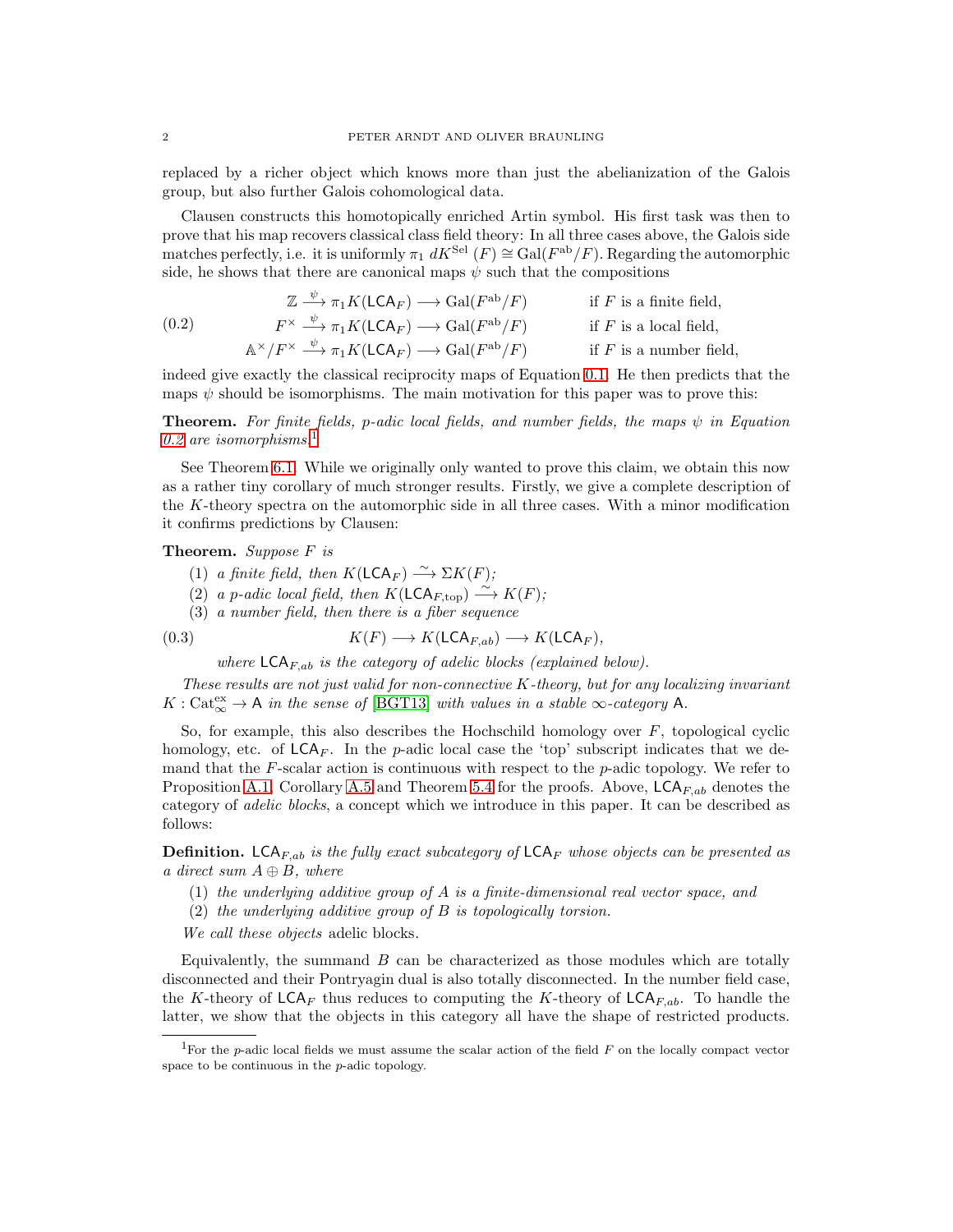Then, using that  $K$ -theory commutes with filtering colimits and (and this is crucial!) with infinite products of categories, we prove the following:

**Theorem.** Let F be a number field. Let  $\widehat{F}_P$  (resp.  $\widehat{O}_P$ ) denote the local field of F at a place  $P$  (resp. its ring of integers in the case of a finite place). For all integers n, there is a canonical isomorphism of K-theory groups

$$
K_n(\mathsf{LCA}_{F,ab}) \cong \left\{ (\alpha_P)_P \in \prod_P K_n(\widehat{F}_P) \middle| \begin{array}{c} \alpha_P \in K_n(\widehat{\mathcal{O}}_P) \text{ for all but finitely} \\ many among the finite places \end{array} \right\}
$$

Here the product is taken over all places P, both finite and infinite, and the condition makes sense since  $K_n(\widehat{\mathcal{O}}_P) \subseteq K_n(\widehat{F}_P)$  is naturally a subgroup.

See Theorem [4.10.](#page-29-0) We actually get an analogous description of the entire spectrum, but for the moment let us just deal with the above formulation. For  $K_1$ , we immediately get that

$$
K_1(\mathsf{LCA}_{F,ab}) \cong \mathbb{A}^{\times},
$$

i.e. the K<sub>1</sub>-group is isomorphic to the idèles. Sequence [0.3](#page-1-2) then shows that K<sub>1</sub>(LCA<sub>F</sub>) ≅  $\mathbb{A}^{\times}/F^{\times}$ , so  $\pi_1 K(\mathsf{LCA}_F)$  is indeed the idèle class group. We should note that there are a number of subtle issues hidden here: First of all, we have

$$
K(\mathsf{LCA}_{F,ab}) \neq K(\mathbb{A}),
$$

i.e. the K-theory spectrum of adelic blocks is *truly different* from the K-theory of the ring of adèles of the number field, see Example [4.11.](#page-30-0) Just to illustrate some further subtleties, suppose  $F = \mathbb{Q}$ . For any cardinal  $\omega$  the union

$$
\bigcup_{n\geq 1}\frac{1}{p^n}\prod_{\omega}\mathbb{Z}_p\qquad\subseteq\qquad \prod_{\omega}\mathbb{Q}_p,
$$

topologized such that  $\prod_{\omega} \mathbb{Z}_p$  is a compact clopen, is locally compact and algebraically a  $\mathbb{Q}$ vector space. Yet, the scalar action of  $\mathbb Q$  is continuous if and only if  $\omega < \infty$ . So there is a huge gap between the uniquely divisible groups in  $LCA<sub>z</sub>$  and groups in  $LCA<sub>Q</sub>$ . See Example [2.8.](#page-7-0) In a different direction, for any prime number p, we may pick a cardinal  $\omega_p$  and form the restricted product

$$
\prod\nolimits' \; (\mathbb{Q}_p,\mathbb{Z}_p)^{\omega_p},
$$

where the factor  $(\mathbb{Q}_p, \mathbb{Z}_p)$  is featured with  $\omega_p$  copies. For any choices of  $\omega_p$ , this is an object of  $LCA<sub>Z</sub>$ , in particular it is always locally compact. However, it is only an object of  $LCA<sub>Q</sub>$  if all cardinals  $\omega_p$  are finite. All objects which come from finitely generated A-modules, say with g generators, have the uniform bound  $\omega_p \leq g$ . This causes the discrepancy between  $K(\mathbb{A})$ and  $K(\mathsf{LCA}_{\mathbb{Q},ab})$ , where no such uniform bound occurs. This is not just a difference between the categories; it also affects the K-theory. The resemblance of  $K_n(\mathsf{LCA}_{F,ab})$  to the adèles, i.e. 'as if  $\omega_p = 1$ ' for all p then comes from the familiar rank stabilization phenomenon in K-theory, i.e. in the case at hand that

$$
\mathrm{GL}_n(\mathbb{Q}_p)/[\mathrm{GL}_n(\mathbb{Q}_p),\mathrm{GL}_n(\mathbb{Q}_p)] \cong \mathbb{Q}_p^{\times}
$$

irrespective of the allowed ranks n.

It remains to prove that adelic blocks actually always need to have this form, a result in the tradition of the works of Braconnier and Vilenkin on topological torsion groups:

.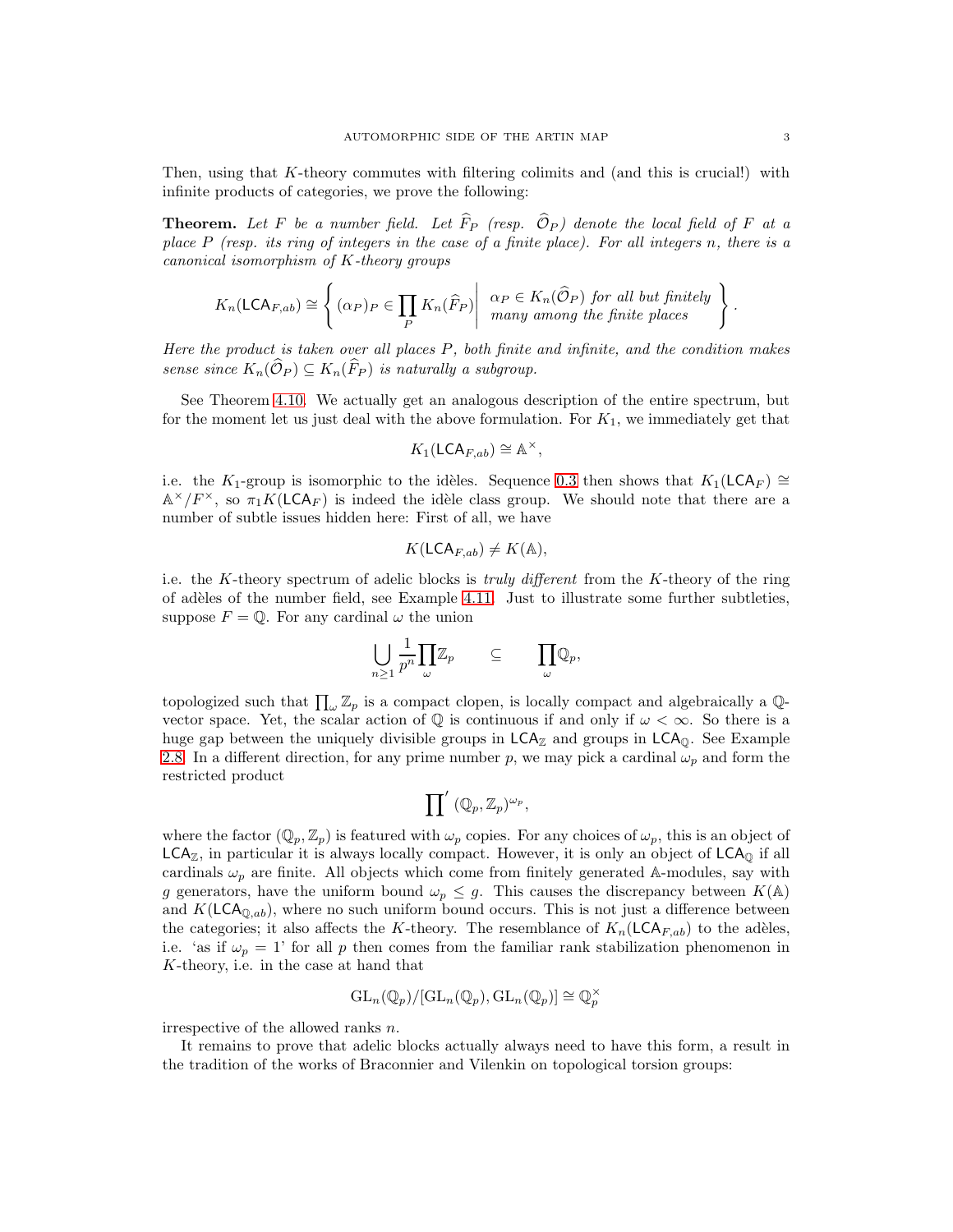**Theorem.** Let F be a number field and let  $\mathcal{O}$  be its ring of integers. Every object  $G \in \mathsf{LCA}_{F,ab}$ is isomorphic to a restricted product

$$
G \cong \bigoplus_{\sigma \in I} \mathbb{R}_{\sigma} \oplus \prod_{P}^{\prime} (G^{P}, G^{P} \cap C),
$$

where I is a finite list of real and complex places, P runs over all finite places of F,  $G^P$  denotes the topological P-torsion elements of  $G$ , and  $C$  is an arbitrary compact clopen  $\mathcal{O}\text{-submodule}$ of G. Moreover,

- (1)  $G^P \cap C$  is a compact clopen  $\mathcal{O}\text{-submodule of } G^P$ ;
- (2) each  $G^P$  is a finite-dimensional  $\widehat{F}_P$ -vector space, where the vector space structure is canonically given by P-adically completing the F-vector space structure of  $G^P$ ;
- (3)  $G^P \cap C$  is a full rank  $\widehat{\mathcal{O}}_P$ -lattice inside  $G^P$ ;
- (4) G is canonically a topological  $A$ -module, where  $A$  denotes the adèles of F as a locally compact ring.

See Theorem [3.6.](#page-22-0) Understanding the adelic blocks dominates the structure theory of the entire category  $\mathsf{LCA}_F$ :

**Theorem.** Let  $G \in \mathsf{LCA}_F$  be arbitrary. Then there exists a direct sum decomposition

$$
G\cong V\oplus A\oplus D,
$$

where V is a compact  $F$ -vector space, A is an adelic block, and D is a discrete  $F$ -vector space. Pontryagin duality exchanges the full subcategories of compact vs. discrete F-vector spaces, while adelic blocks are closed under Pontryagin duality. Even more strongly, all adelic blocks are self-dual, i.e.  $A \simeq A^{\vee}$  (non-canonically).

See Theorem [3.10.](#page-24-0) Let us comment a little further on the method of the paper: In a previous paper the variant for the ring of integers,  $LCA_{\mathcal{O}}$ , i.e. locally compact  $\mathcal{O}\text{-modules}$ , was considered. The main result was a fiber sequence

$$
K(\mathcal{O}) \longrightarrow K(\mathbb{R})^r \oplus K(\mathbb{C})^s \longrightarrow K(\mathsf{LCA}_{\mathcal{O}}),
$$

where r is the number of real places of  $F$ , and s the number of complex places, [\[Bra17\]](#page-39-2). This statement generalizes a theorem due to Clausen, who established the case of the rational number field  $\mathbb{Q}$ , [\[Cla17\]](#page-39-0). We adapt the method of [\[Bra17\]](#page-39-2). Loc. cit. most proofs were based on decomposing a given locally compact  $\mathcal{O}$ -module  $G$  as

$$
V \oplus C \hookrightarrow G \twoheadrightarrow D
$$

with V an  $\mathcal{O}\text{-module}$  whose underlying additive group is topologically isomorphic to some real vector space, C a compact  $\mathcal{O}$ -module, D discrete. However, this basic structural decomposition is not available in  $\mathsf{LCA}_F$  since C or D rarely happen to be closed under scalar multiplication by all of  $F$ . A principal technical ingredient of loc. cit. was to show that the compactly generated  $\mathcal{O}\text{-modules}$  form a left s-filtering subcategory of  $\mathsf{LCA}_\mathcal{O}$ . In this paper, this will be replaced by the category of "direct sums of quasi-adelic blocks with a finitedimensional discrete  $F$ -vector space". As in *loc. cit.* this category is quite precisely tailored to have the relevant left s-filtering property. Incidentally, all objects in this category admit a presentation as

$$
G = \bigcup_{n \ge 1} \frac{1}{n}C,
$$

where  $C \in \mathsf{LCA}_{\mathcal{O}}$  is a compactly generated  $\mathcal{O}\text{-module}$ . So, there are strong parallels between these choices. Nonetheless, practically all of the details change in comparison to loc. cit. in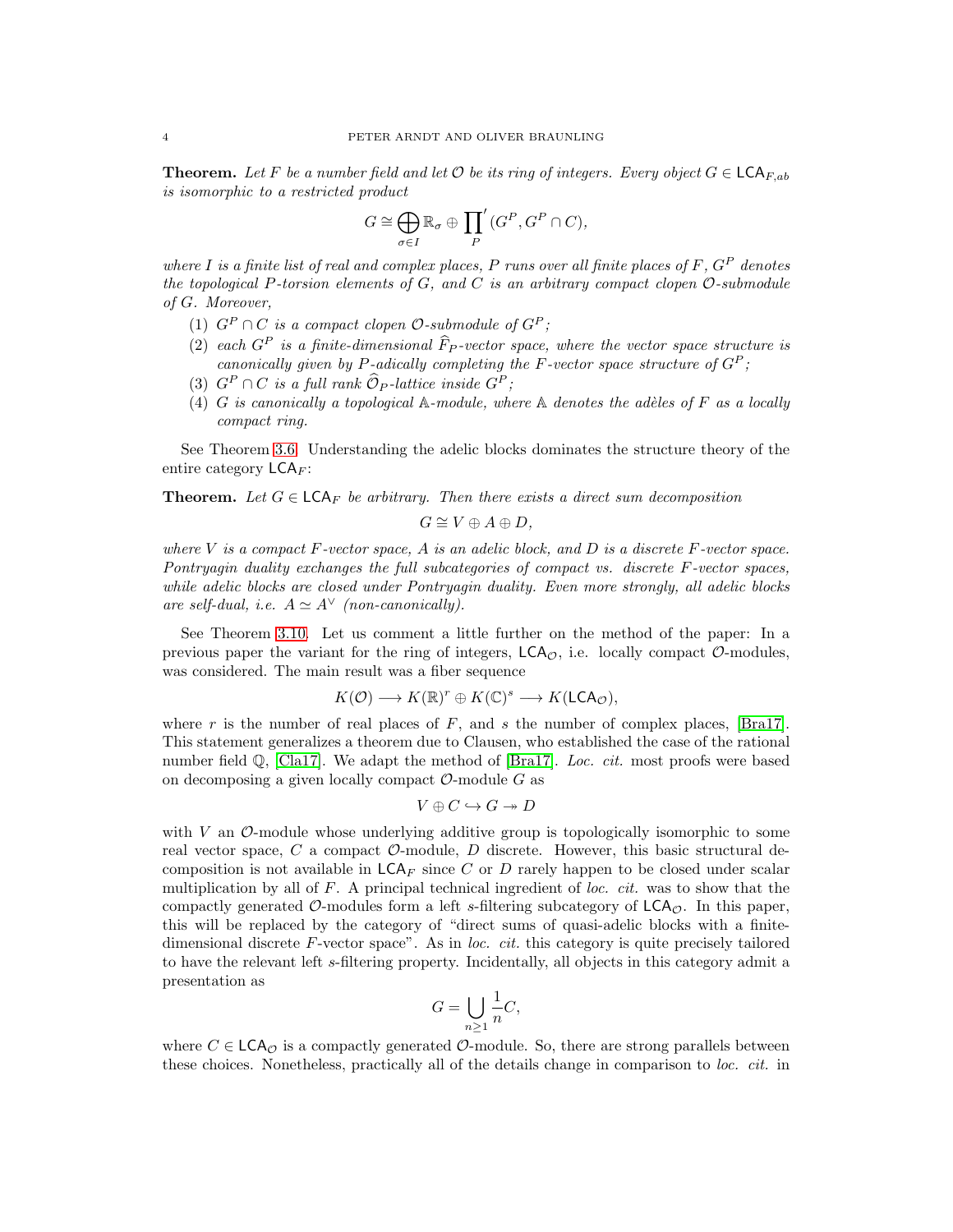some way. For example, all compact modules in  $\mathsf{LCA}_F$  are connected and injective objects, quite unlike the compact  $\mathcal{O}\text{-modules}$ , where we can find objects like  $\mathbb{Z}_p$ , which are both totally disconnected, and clearly not an injective object since

$$
\mathbb{Z}_p \hookrightarrow \mathbb{Q}_p \twoheadrightarrow \mathbb{Q}_p/\mathbb{Z}_p
$$

is an exact sequence in  $\mathsf{LCA}_{\mathbb{Z}}$ . If  $\mathbb{Z}_p$  was injective, this sequence would have to split, which is false. Generally, all objects like  $\mathbb R$  or the  $\mathbb Q_p$  happen to be more interesting in  $\mathsf{LCA}_F$ . In  $LCA_{\mathcal{O}}$  they all decompose into a compact and a discrete part, for  $\mathbb{Q}_p$  as spelled out above, and for R as in

 $\mathbb{Z} \hookrightarrow \mathbb{R} \twoheadrightarrow \mathbb{T}$ ,

where T is the circle group (Note that the place of the compact resp. discrete part is reversed from the non-archimedean cases). In  $LCA_F$  none of these decompositions exist. This, in a way, explains why we get the rather rich adelic K-theory part  $K(\mathsf{LCA}_{F,ab})$  in the statement of our main theorem. Indeed, all local fields, archimedean or non-archimedean, are irreducible objects in  $\mathsf{LCA}_F$ .

Acknowledgement. We, along with N. Hoffmann and M. Spitzweck, were at the University of Göttingen at the time when their paper  $[HS07]$  was born. We were fascinated right away by its underlying dreams, and this text was a wonderful opportunity to return to this circle of ideas. We also thank Dustin Clausen, Brad Drew and Matthias Wendt for taking a lot of time to discuss, and a number of e-mails.

## 1. Preparations

For us, a ring will always be a commutative unital ring. We write "list" with the meaning that repetitions are allowed. Given a ring  $R$ , we tacitly equip it with the discrete topology and we write  $\mathsf{LCA}_R$  for the category of locally compact R-modules. That is, objects are Rmodules  $M$  along with the datum of a locally compact topology on the underlying additive group  $(M; +)$ , and we demand that for every  $r \in R$  the scalar multiplication  $M \stackrel{r}{\rightarrow} M$  is continuous with respect to this topology. The morphisms of  $LCA_R$  are continuous R-module homomorphisms.

Let  $\mathbb{T} := \mathbb{R}/\mathbb{Z}$  denote the circle as an object of  $\mathsf{LCA}_{\mathbb{Z}}$ . We record an observation basically due to Hoffmann and Spitzweck:

<span id="page-4-0"></span>**Proposition 1.1.** The category  $\mathsf{LCA}_R$  is quasi-abelian. In particular, it has a canonical exact category structure. Moreover, there exists a canonical exact anti-equivalence of exact categories

 $(-)^{\vee}: \mathsf{LCA}^{op}_R \xrightarrow{\sim} \mathsf{LCA}_R, \qquad G \longmapsto \mathrm{Hom}_{\mathit{cts}}(G, \mathbb{T})$ 

such that the natural reflexivity morphism  $\eta_G : G \overset{\sim}{\to} G^{\vee\vee}$  is an isomorphism. On the level of the underlying additive groups, this agrees with ordinary Pontryagin duality. In particular, it sends compact R-modules to discrete R-modules, and conversely. This duality turns  $LCA_R$ into an exact category with duality in the sense of [\[Sch10,](#page-39-4) Definition 2.1].

We refer to [\[HS07\]](#page-39-3) and [\[Bra17\]](#page-39-2) for details. We also use the shorthand  $LCA := LCA_{\mathbb{Z}}$ , which is literally equivalent to the category of locally compact abelian groups of [\[HS07\]](#page-39-3). In this case the duality is literally Pontryagin duality.

*Example* 1.2. We stress that the duality on  $LCA_R$  is very different from the more conventional duality functor  $G \mapsto \text{Hom}_R(G, R)$ . For example,  $\mathbb{Z}^{\vee} = \mathbb{T}$ , and unless R is a finite ring, R itself (with the discrete topology) is never self-dual in  $\mathsf{LCA}_{R}$ .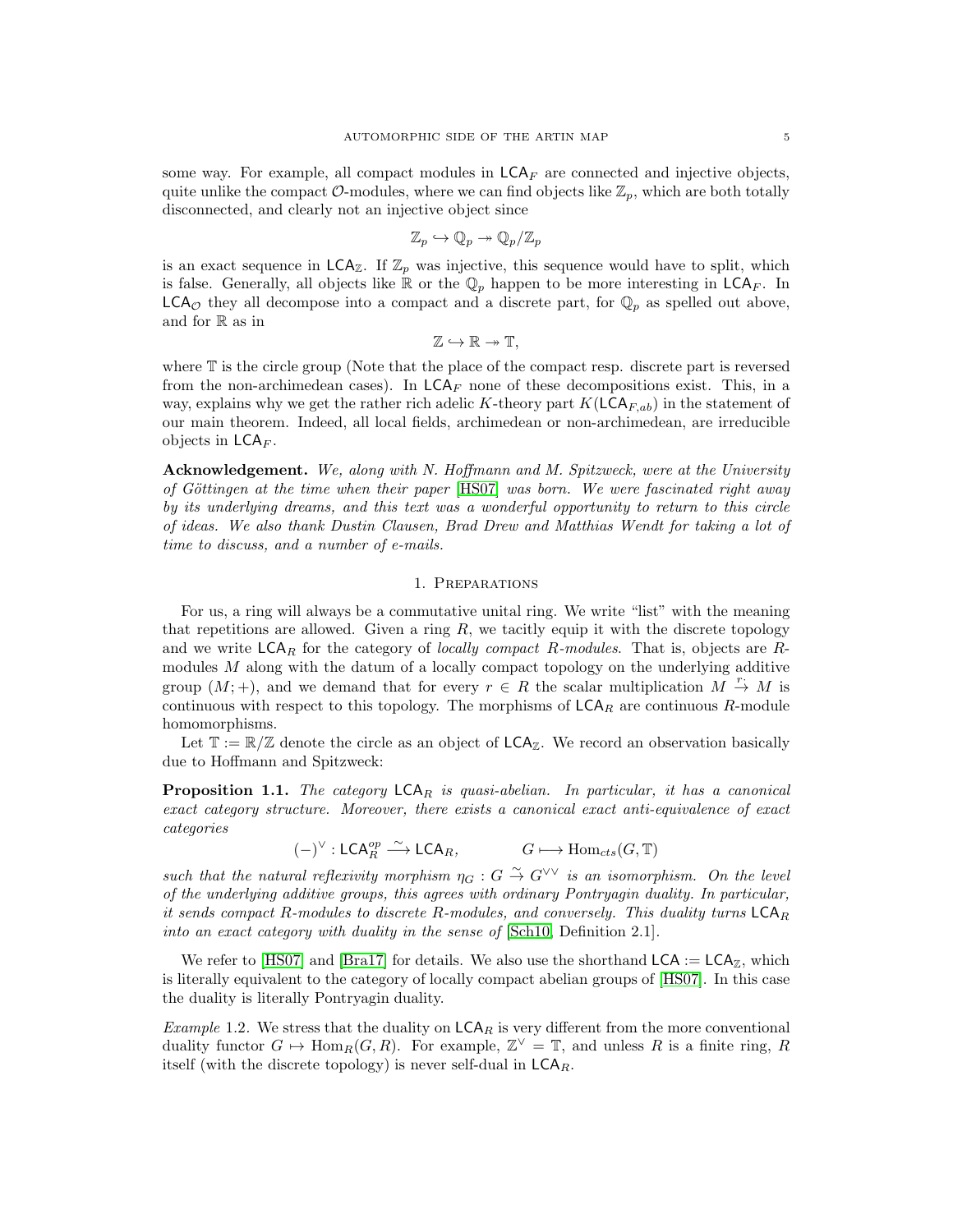When we speak of exact categories, we use the conventions of Bühler's survey [Büh10]. As part of this, morphisms denoted by an arrow " $\hookrightarrow$ " are admissible monics, whereas the arrow " $\rightarrow$ " indicates an admissible epic. Moreover, we shall make crucial use of the following concepts due to Schlichting [\[Sch04\]](#page-39-6), [\[BGW16,](#page-39-7) §2.2]:

Definition 1.3 (Schlichting). Suppose D denotes an exact category.

(1) We call a full subcategory  $C \subset D$  left special if for every object  $Z \in C$  and every admissible epic  $G \rightarrow Z$  in the category D one can find a commutative diagram



where the rows are exact, and the objects in the top row lie in C.

(2) We call a full subcategory  $C \subset D$  left filtering if every morphism  $G \to X$  in D such that  $G \in \mathsf{C}$  can be factored as



where  $Z \in \mathsf{C}$ .

We call  $C \subset D$  left s-filtering, if it is simultaneously left filtering and left special.

The above definition does not use the original wording of loc. cit., but a convenient refor-mulation due to Bühler. A proof that both definitions agree is given in [\[BGW16,](#page-39-7) Appendix A. The punchline behind these definitions is the following basic principle: If  $C \subset D$  is left s-filtering, then a quotient exact category  $D/C$  exists. See [\[Sch04,](#page-39-6) Proposition 1.16]. On the derived level quotients would exist far more generally, but we want to have concrete exact category models for them.

#### 2. Basic structure results

Let F be a number field and  $\mathcal O$  its ring of integers. Every locally compact F-vector space is in particular a locally compact  $\mathcal{O}$ -module.

## <span id="page-5-0"></span>**Lemma 2.1.** The natural functor  $\mathsf{LCA}_F \to \mathsf{LCA}_\mathcal{O}$  is fully faithful, exact and reflects exactness.

Proof. (Faithful) The functor is faithful since maps are uniquely determined by the map of underlying additive groups. (Full) If  $G, H \in \mathsf{LCA}_F$  and  $f : G \to H$  is an  $\mathcal{O}\text{-module}$ homomorphism, we have  $nf(\frac{1}{n}g) = f(g)$  for all  $n \ge 1$ . We deduce  $f(\frac{1}{n}g) = \frac{1}{n}f(g)$  using the F-vector space structure of H, and since all elements of F can be written as  $\alpha/n$  with  $\alpha \in \mathcal{O}$ ,  $n \geq 1$ , we obtain that f is F-linear. Thus, the functor is full. (Exactness) Given any exact sequence of plain (untopologized) F-vector spaces, it is by definition of the exact structure on  $LCA_F$  exact iff the underlying sequence of additive groups is exact in LCA, so exactness and reflection of exactness are tautological.

We recall from [\[Bra17\]](#page-39-2) that for every real or complex embedding  $\nu : F \to \mathbb{R}$  (resp. C) we write  $\mathbb{R}_{\nu}$  for a copy of  $\mathbb{R}$  (resp.  $\mathbb{C}$ ), turned into a topological F-vector space by the scalar multiplication

$$
\alpha \cdot x := \sigma(\alpha)x \qquad \text{for} \qquad \alpha \in F, \, x \in \mathbb{R}_{\nu}.
$$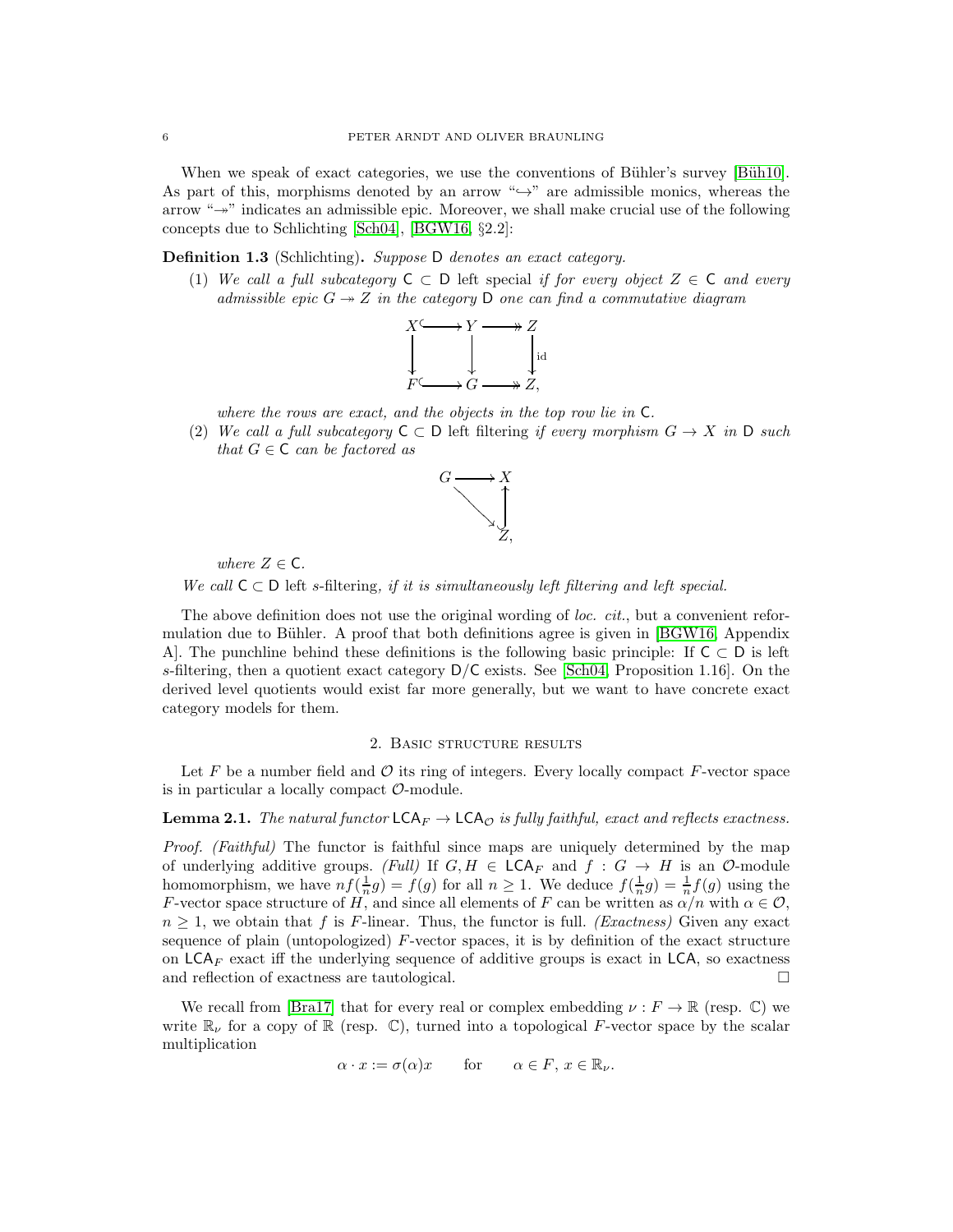Thus,  $\mathbb{R}_{\nu} \in \mathsf{LCA}_F$ . Note that if  $\nu, \overline{\nu}$  are complex conjugate embeddings, then complex conjugation induces an isomorphism  $\mathbb{R}_{\nu} \cong \mathbb{R}_{\overline{\nu}}$ . Thus, we may unambiguously speak of  $\mathbb{R}_{\nu}$  even if  $\nu$  is given plainly as a real or complex place.

<span id="page-6-0"></span>Lemma 2.2. Regarding injective and projective objects, we observe:

- (1) Let v be a real or a complex place of F. Then the object  $\mathbb{R}_{\nu}$  is both projective and injective in  $\mathsf{LCA}_F$ .
- (2) All discrete F-vector spaces in  $\mathsf{LCA}_F$  are projective.
- (3) All compact F-vector spaces in  $\mathsf{LCA}_F$  are injective.

*Proof.* (1) This is quite immediate: Let us check injectivity. As  $\mathbb{R}_{\nu}$  is injective in  $\mathsf{LCA}_{\mathcal{O}}$ [\[Kry97\]](#page-39-8) (see also [\[Bra17,](#page-39-2) Corollary 2.18]), a lift  $\tilde{g}$  exists in the category  $\mathsf{LCA}_{\mathcal{O}}$ ,

$$
0 \longrightarrow G_1 \longrightarrow G_2 \longrightarrow G_2/G_1 \longrightarrow 0
$$
  
\n
$$
g \downarrow \check{g}
$$
  
\n
$$
\mathbb{R}_{\nu},
$$

Since both  $G_2$  and  $\mathbb{R}_{\nu}$  are F-vector spaces, the fullness of  $\mathsf{LCA}_F \to \mathsf{LCA}_\mathcal{O}$  (Lemma [2.1\)](#page-5-0) implies that  $\tilde{g}$  is also a lift in  $\mathsf{LCA}_F$ . The property of being projective is proven dually. (2) Let W be a discrete F-vector space. Given a surjection  $f : G \to H$  and a morphism  $g : W \to H$ , by the surjectivity of  $f$  we can find a preimage of a basis of the set-theoretic image of  $g$  in G. Define a lift  $\tilde{g}: W \to G$  by mapping  $W/\text{ker } g$  to these lifts. As we only deal with discrete vector spaces, this lifts to a map  $\tilde{g}$  defined on all of W. As W is discrete, any F-linear map originating from it is necessarily continuous, so  $\tilde{g}$  is a lift in  $\mathsf{LCA}_F$ . (3) follows from Pontryagin duality.

Next, we record some basic observations regarding the structure of objects in  $LCA_F$ .

<span id="page-6-1"></span>**Definition 2.3.** A quasi-adelic block is an object  $Q \in \mathsf{LCA}_F$  which possesses a compact clopen  $\mathcal{O}\text{-}submodule C such that it can be written as$ 

$$
Q = \bigoplus_{\sigma \in I} \mathbb{R}_{\sigma} \oplus H \qquad with \qquad H = \bigcup_{n \ge 1} \frac{1}{n} C,
$$

for some finite list I of real and complex places.

- (1) We call it an adelic block if C can be chosen such that  $\bigcap_{n\geq 1} nC = 0$ .
- (2) We call it vector-free if I can be chosen empty,  $I = \emptyset$ .

Let LCA<sub>F,qab</sub> be the full subcategory of LCA<sub>F</sub> whose objects are quasi-adelic blocks, LCA<sub>F,ab</sub> the full subcategory of adelic blocks,  $\mathsf{LCA}_{F,vfab}$  the full subcategory of vector-free adelic blocks.

Example 2.4. The adèles  $A$  are an adelic block.

Remark 2.5. We shall later prove a variant of the Braconnier–Vilenkin theorem in the context of  $LCA_F$  and it will show that adelic blocks really more or less look like variations of the adèles of a number field, whence the name. See Theorem [3.6](#page-22-0) below.

**Definition 2.6.** A vector  $\mathcal{O}$ -module is an object in  $\mathsf{LCA}_F$  which is isomorphic to  $\bigoplus_{\sigma\in I}\mathbb{R}_\sigma$ for some finite list I of real and complex places.

It is equivalent to speak of objects  $X \in \mathsf{LCA}_F$  whose underlying additive group  $(X; +)$  is isomorphic to  $\mathbb{R}^n$  in LCA for some n. See [\[Bra17,](#page-39-2) Proposition 2.8] for the proof. Recall that the finiteness condition does not play the crucial rôle here: A product of copies of  $\mathbb R$  is locally compact if and only if it is finite.

We begin with a crude decomposition result for general objects in  $\mathsf{LCA}_F$ :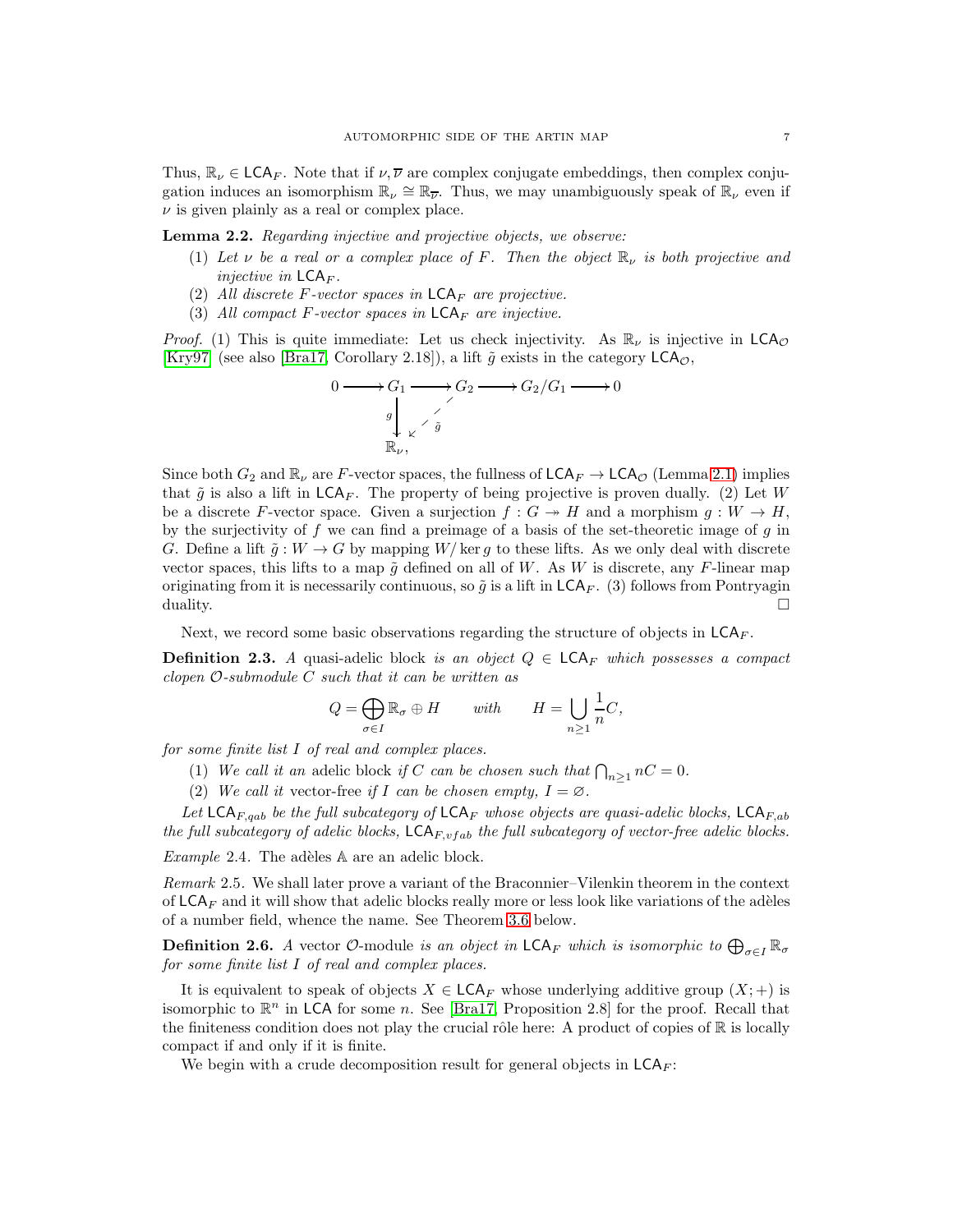<span id="page-7-3"></span>**Theorem 2.7.** Let  $G \in \mathsf{LCA}_F$  be arbitrary. Then there exists a clopen quasi-adelic block  $Q \hookrightarrow G$  such that  $G \cong Q \oplus D$ , where D is a discrete F-vector space.

*Proof.* Firstly, regard G as an object in  $LCA<sub>o</sub>$ . By Levin's structure result, [\[Lev73,](#page-39-9) Theorem 2], there exists an exact sequence

$$
\bigoplus_{\sigma \in I} \mathbb{R}_{\sigma} \oplus C \hookrightarrow G \twoheadrightarrow D \quad \text{in} \quad \mathsf{LCA}_{\mathcal{O}}
$$

with C a compact clopen  $\mathcal{O}\text{-submodule}$  in G, D discrete, and I a finite list of real and complex places. Define  $H := \bigcup_{n \geq 1} \frac{1}{n}C$  inside G. Since G is a topological F-vector space, all elements of  $F^{\times}$  act as homeomorphisms on G, so all  $\frac{1}{n}C$  are also compact and clopen  $\mathcal{O}$ -submodules. As  $H$  is a union of open  $\mathcal{O}$ -submodules,  $H$  is itself an open submodule, thus clopen, and since every element  $a \in F$  can be written as  $b/n$  with  $b \in \mathcal{O}$  and  $n \geq 1$  an integer, H is also an  $F$ -vector subspace of  $G$ . We claim that it is a topological  $F$ -submodule: To this end, note that for all  $a \in \mathcal{O} \setminus \{0\}$ , the multiplication map  $m_a : H \to H$  is continuous, it is surjective since H is an F-vector space, and H is clearly  $\sigma$ -compact. Thus, by Pontryagin's Open Mapping Theorem [\[Mor77,](#page-39-10) Theorem 3],  $m_a$  is an open map. This shows that multiplication with  $\frac{1}{n}$ , which is the inverse map  $m_n^{-1}$ , is continuous.<sup>[2](#page-7-1)</sup> Thus, H is a clopen topological F-submodule of G. Define

$$
Q := \bigoplus_{\sigma \in I} \mathbb{R}_{\sigma} + H \subseteq G
$$

in G. This is an open  $F$ -submodule of  $G$  (since the summand  $H$  is open), thus clopen. It is actually a direct sum: If x lies in the intersection  $\bigoplus_{\sigma\in I}\mathbb{R}_{\sigma}\cap H$ , then for n sufficiently large nx lies in  $\bigoplus_{\sigma \in I} \mathbb{R}_{\sigma} \cap C$ , but then we must have  $nx = 0$ , proving  $x = 0$  as we are in an F-vector space, i.e. there are no non-trivial torsion elements. Hence, we have constructed an exact sequence  $Q \hookrightarrow G \twoheadrightarrow D$  in  $\mathsf{LCA}_F$ , but since D is discrete (as Q was open), it is a projective object by Lemma [2.2,](#page-6-0) and thus the admissible epic admits a section in  $\mathsf{LCA}_F$ . This proves the claim.  $\Box$ 

In the previous proof we exploited that the scalar action of  $\mathbb{Q}^{\times}$  is by homeomorphisms. Having this property is by no means automatic for Q-vector spaces which admit a locally compact topology:

<span id="page-7-0"></span>*Example*2.8 ([\[Rob67\]](#page-39-11), [\[Wu92\]](#page-39-12)). We follow an idea of L. Robertson. Fix a prime number p and let  $\omega$  be any cardinal. Define, just as an untopologized abelian group,

(2.1) 
$$
G := \bigcup_{n \geq 1} \left( \frac{1}{p^n} \prod_{\omega} \mathbb{Z}_p \right) \subseteq \prod_{\omega} \mathbb{Q}_p.
$$

Equivalently: We consider the product of  $\omega$  copies of  $\mathbb{Q}_p$ . Then we let G be the subgroup of those sequences  $\lambda = (\lambda_i)$  such that there exists some  $N \geq 1$  with

<span id="page-7-2"></span>
$$
p^N \cdot \underline{\lambda} = (p^N \lambda_i) \in \prod_{\omega} \mathbb{Z}_p.
$$

It is clear that G is an abelian group, and indeed a  $\mathbb{Q}\text{-vector space}$ . Next, we topologize G by declaring its subgroup  $\prod_{\omega} \mathbb{Z}_p$  a compact open. Then G is locally compact, so  $G \in \mathsf{LCA}$ . If  $\omega$ is finite, then  $G \cong \prod_{\omega} \widetilde{\mathbb{Q}_p}$ , and moreover  $G \in \mathsf{LCA}_{\mathbb{Q}}$  is an adelic block. Consider the case of  $\omega$  infinite: Assume multiplication by  $\frac{1}{p}$  is continuous. Then multiplication by all  $p^n$   $(n \in \mathbb{Z})$ is a homeomorphism. Thus, as  $\prod_{\omega} \mathbb{Z}_p$  is a compact open in the topology of G, it follows that all sets  $\frac{1}{p^n} \prod_{\omega} \mathbb{Z}_p$  are compact opens. Hence, by Equation [2.1](#page-7-2) the group G is  $\sigma$ -compact. But

<span id="page-7-1"></span><sup>&</sup>lt;sup>2</sup>See Example [2.8](#page-7-0) to see that this is by no means true anyway.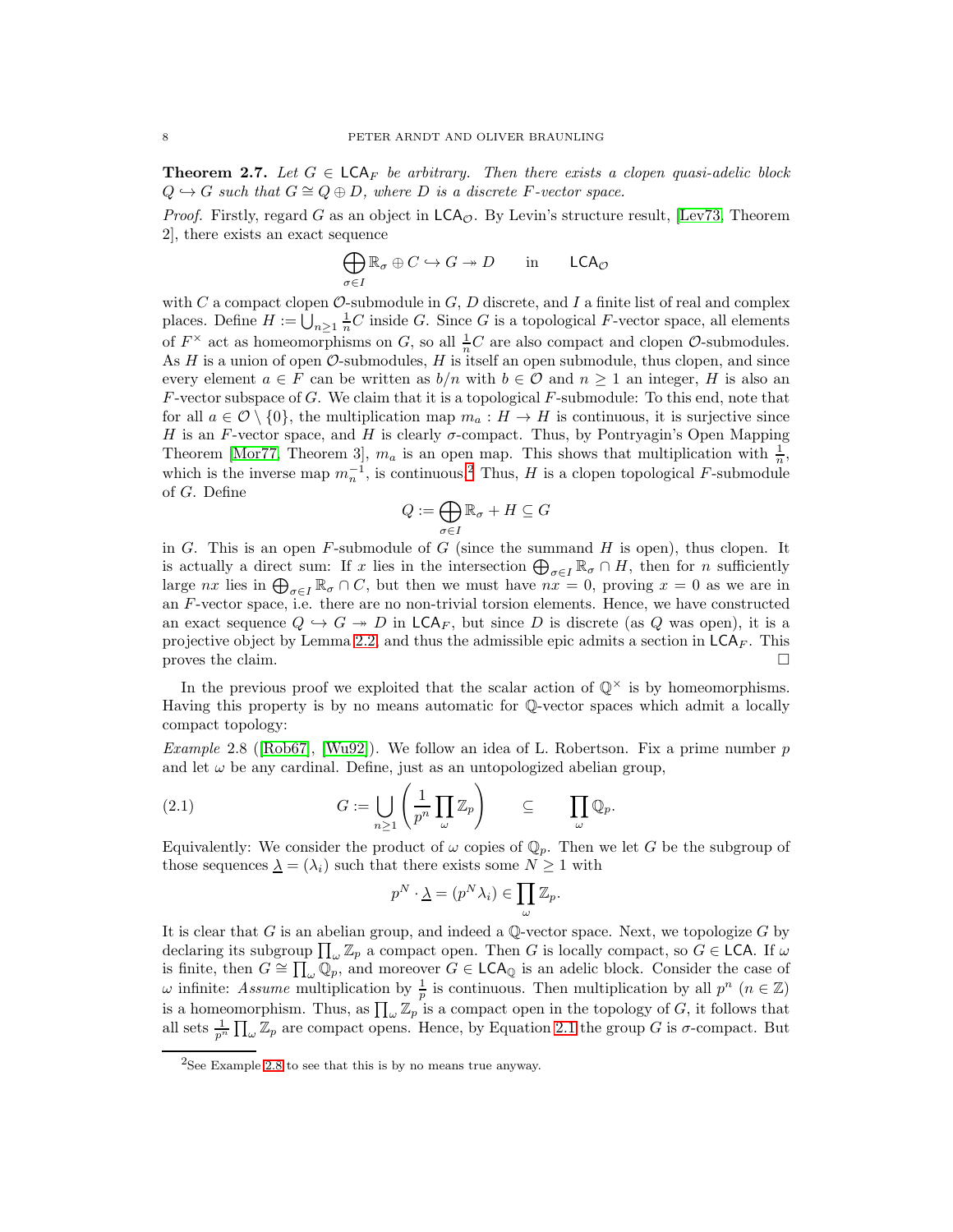all quotients of a  $\sigma$ -compact group are also  $\sigma$ -compact, so  $G/\prod_{\omega} \mathbb{Z}_p$  is  $\sigma$ -compact. However, as  $\prod_{\omega} \mathbb{Z}_p$  is also an open subgroup, this quotient is also discrete. A discrete  $\sigma$ -compact group is countable. Now, inside this quotient we find

$$
\frac{1}{p}\prod_{\omega}\mathbb{Z}_p\Bigg/\prod_{\omega}\mathbb{Z}_p\subset G\Bigg/\prod_{\omega}\mathbb{Z}_p
$$

and the group on the left is isomorphic to  $\prod_{\omega} \mathbb{F}_p$ . However, since  $\omega$  is infinite, this is an uncountable set. It has cardinality  $2^{\omega}$  (indeed, for  $p=2$  the set  $\prod_{\omega} \mathbb{F}_2$  is literally the power set of a set of cardinality  $\omega$ ). Thus, we have found an uncountable set inside a supposedly countable group, contradiction. It follows that  $G \in \mathsf{LCA}_{\mathbb{Z}}$ , that it is algebraically a Q-vector space, but it is not an object of  $\mathsf{LCA}_0$ . In particular, G is not an adelic block.

**Definition 2.9.** We write  $\mathsf{LCA}_{F,qab+fd}$  for the full subcategory of  $\mathsf{LCA}_F$  whose objects admit a presentation as  $G \cong Q \oplus D$ , where Q is quasi-adelic and D a finite-dimensional discrete F-vector space.

<span id="page-8-0"></span>**Lemma 2.10.** Suppose  $D \in \mathsf{LCA}_F$  is discrete.

- (1) Every morphism  $h: G \to D$  from  $G \in \mathsf{LCA}_{F, qab}$  must be the zero map.
- (2) Every morphism  $h: G \to D$  from  $G \in \mathsf{LCA}_{F, qab+fd}$  has finite-dimensional image.

*Proof.* (1) Since G is quasi-adelic, we can write  $G = \bigoplus_{\sigma \in I} \mathbb{R}_{\sigma} \oplus H$  with  $H = \bigcup_{n \geq 1} \frac{1}{n}C$ , where I is a finite list of real and complex places and  $C$  a compact clopen  $\mathcal O$ -submodule of  $G$ . Since each  $\mathbb{R}_{\sigma}$  is connected, but D discrete, the restriction of h to the vector O-module summand must be zero. On the other hand, the image  $h(C)$  is a compact  $\mathcal O$ -submodule of D. As D is discrete,  $h(C)$  must be finite. Hence, it is a torsion  $\mathcal{O}\text{-module}$  inside the F-vector space D, and therefore  $h(C) = 0$ . It follows that  $h = 0$ . (2) The morphism has the shape

$$
h: Q \oplus D' \longrightarrow D,
$$

where Q is quasi-adelic, D' finite-dimensional discrete and by part (1) of the proof,  $h|_Q = 0$ , so the image of h equals  $h(D')$  and since D' is finite-dimensional, so must be  $h(D')$ .

*Example 2.11.* Compact F-vector spaces are injective objects in  $LCA_F$  by Lemma [2.2,](#page-6-0) but not projective. To see this, consider the adèle sequence  $F \hookrightarrow \mathbb{A} \twoheadrightarrow \mathbb{A}/F$ , where  $\mathbb{A}/F \simeq F^{\vee}$  is a compact F-vector space. If it was projective, the quotient map would split, so  $\mathbb{A} \simeq F \oplus F^{\vee}$ . In particular, so would the initial map, giving a projection map  $\pi : \mathbb{A} \to F$ , but by Lemma [2.10](#page-8-0) every such map must be the zero map, giving a contradiction. Elaborating on this theme, the adèle sequence being non-split can be used as a characterization of the adèles, see the work of Levin [\[Lev73\]](#page-39-9).

<span id="page-8-1"></span>**Proposition 2.12.** Suppose  $G \in \mathsf{LCA}_F$ . For every morphism  $f : G' \to G$  such that  $G' \in \mathsf{LCA}_{F, qab}$  (resp.  $\mathsf{LCA}_{F, qab+fd}$ ), there exists a clopen submodule  $\tilde{Q} \in \mathsf{LCA}_{F, qab}$  (resp.  $\mathsf{LCA}_{F, qab+fd}$  inside G and the dashed arrow making the diagram



commute. In particular, the category  $\mathsf{LCA}_{F, qab}$  (resp.  $\mathsf{LCA}_{F, qab+fd}$ ) is left filtering in  $\mathsf{LCA}_{F}$ .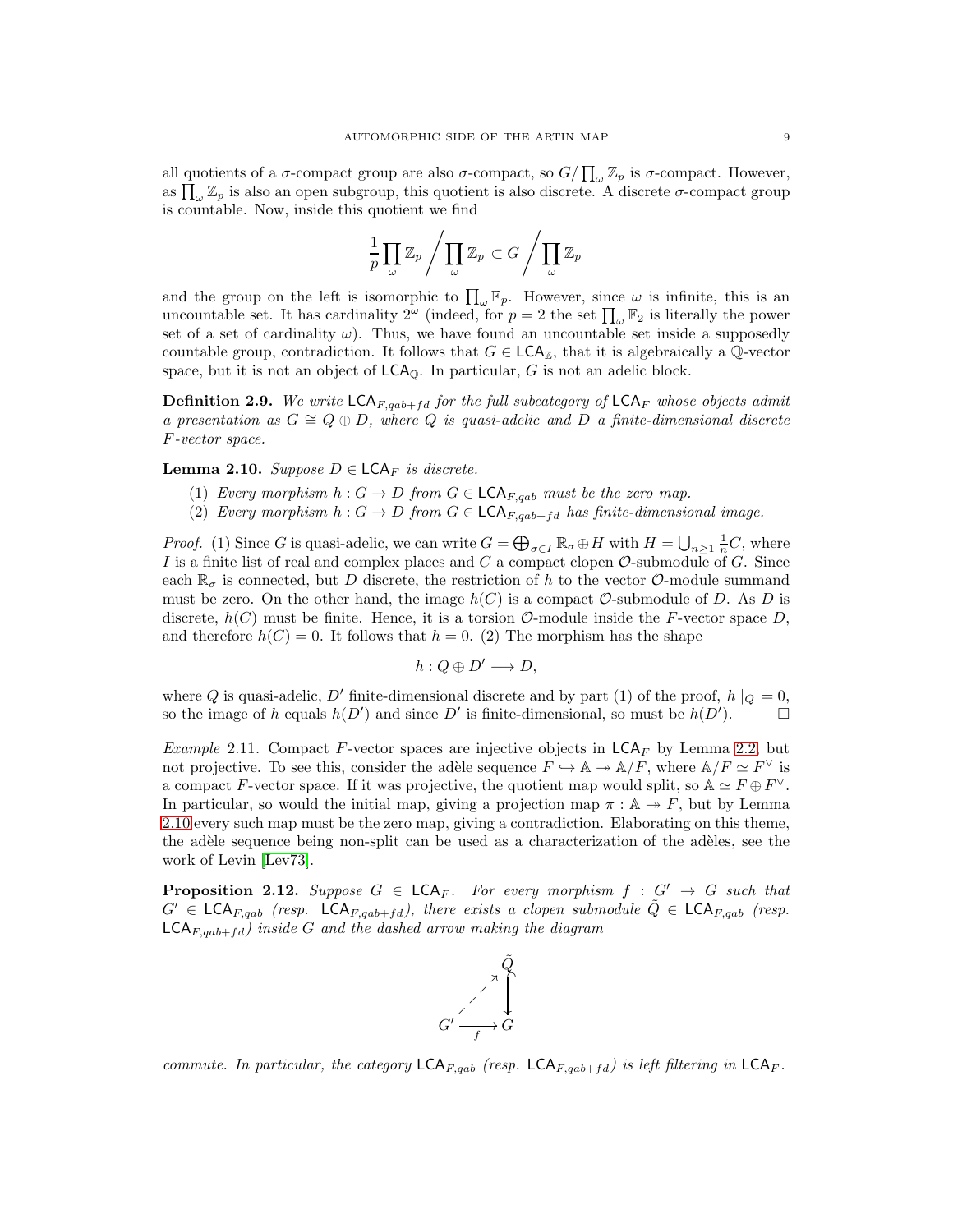*Proof.* We prove this for  $G' \in \mathsf{LCA}_{F,qab+f d}$  [and discuss the variation for  $G' \in \mathsf{LCA}_{F,qab}$  in square brackets]. Consider  $f: G' \to G$ . We apply Theorem [2.7](#page-7-3) to G and obtain a commutative diagram

> <span id="page-9-0"></span> $G' \longrightarrow G'$  $\begin{array}{c}\n f \uparrow G \\
>  h \searrow \downarrow\n\end{array}$  $\mathbf{r}$ ķ D,

 $\overline{\phantom{a}}$ 

 $\overline{a}$ 

 $\frac{1}{2}$  $D/\text{im}(h)$ .



where the downward exact sequence is split,  $\hat{Q}$  is quasi-adelic and D discrete. By Lemma [2.10](#page-8-0) the morphism  $h$  has finite-dimensional image. Post-composing the vertical quotient map with  $D \to D/\text{im}(h)$ , and defining Q as the kernel of the composite map, we obtain a new commutative diagram





<span id="page-9-1"></span> $G'\xrightarrow{f} G$ :: ✈ ✈ ✈ ✈ ✈

 $\rightarrow$  $\begin{array}{c}\n f \\
 f \\
 g \\
 g\n \end{array}$ 



Since  $\mathsf{LCA}_F$  is quasi-abelian, it is idempotent complete and thus by [Büh10, dual to Proposition 7.6 this morphism  $c$  must be an admissible monic. Hence, we get admissible monics  $\hat{Q} \stackrel{c}{\hookrightarrow} \tilde{Q} \stackrel{\cdot}{\hookrightarrow} G$  and by Noether's Lemma, [Büh10, Lemma 3.5], there is an exact sequence

$$
\tilde{Q}/\hat{Q} \hookrightarrow G/\hat{Q} \twoheadrightarrow G/\tilde{Q}.
$$

Inspecting Diagrams [2.2](#page-9-0) and [2.3,](#page-9-1) the latter two terms are just  $D \rightarrow D/\text{im}(h)$  and therefore  $Q/Q \cong \text{im}(h)$ . Hence, we get the short exact sequence

$$
\hat{Q} \hookrightarrow \tilde{Q} \twoheadrightarrow \text{im}(h).
$$

Since  $\text{im}(h)$  is discrete, it is a projective object by Lemma [2.2](#page-6-0) and therefore the admissible epic splits, giving us an isomorphism  $\tilde{Q} \cong \hat{Q} \oplus \text{im}(h)$ . Since  $\hat{Q}$  is quasi-adelic and im(h) a finitedimensional discrete F-vector space, we conclude that  $\hat{Q} \in \mathsf{LCA}_{F,qab+fd}$ . [If  $G' \in \mathsf{LCA}_{F,qab}$ , then Lemma [2.10](#page-8-0) shows that  $\text{im}(h) = 0$ , and thus we obtain the stronger conclusion that  $\tilde{Q} \cong \hat{Q}$ , and thus  $\tilde{Q} \in \mathsf{LCA}_{F, qab}.$ 

 $\Box$ 

**Proposition 2.13.** The category  $\mathsf{LCA}_{F,qab}$  (resp.  $\mathsf{LCA}_{F,qab+fd}$ ) is extension-closed in  $\mathsf{LCA}_{F}$ .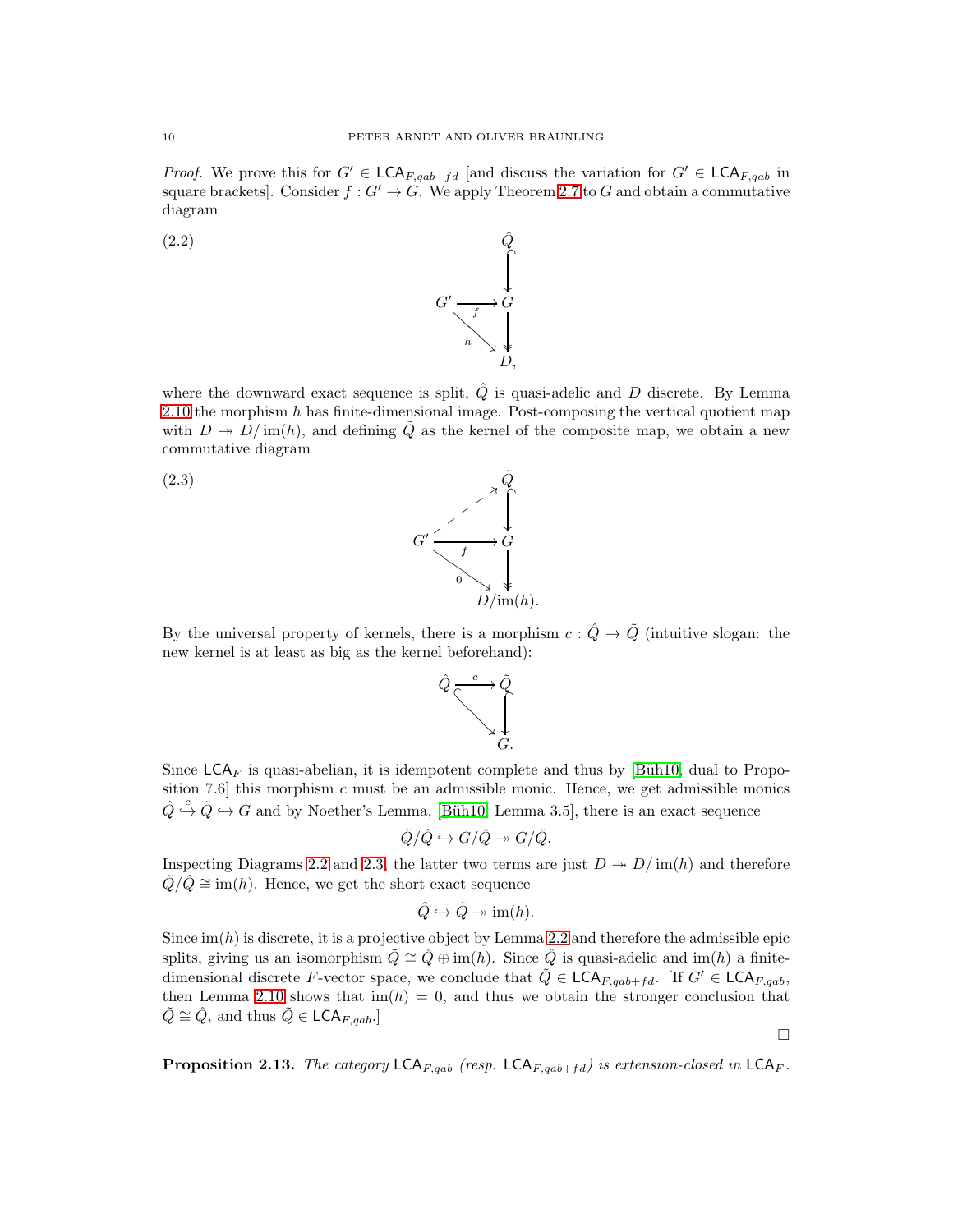Proof. Suppose

<span id="page-10-0"></span>
$$
G'\hookrightarrow G\twoheadrightarrow G''
$$

is an exact sequence in  $\mathsf{LCA}_F$ . We prove the claim for the situation  $G', G'' \in \mathsf{LCA}_{F, qab+fd}$ [and discuss the variation for  $G', G'' \in \mathsf{LCA}_{F, qab}$  in square brackets]. We apply Proposition [2.12](#page-8-1) to  $G' \hookrightarrow G$  and obtain a commutative diagram



where  $\tilde{Q} \in \mathsf{LCA}_{F, qab+fd}$  [resp.  $\tilde{Q} \in \mathsf{LCA}_{F, qab}$ ] and D is discrete since it is the quotient by something open. By [Büh10, dual to Proposition 7.6] the lift y must be an admissible monic inLCA<sub>F</sub>. Hence, we get admissible monics  $G' \hookrightarrow \tilde{Q} \hookrightarrow G$  and by Noether's Lemma ([Büh10, Lemma 3.5]), there is an exact sequence  $\tilde{Q}/G' \hookrightarrow G/G' \twoheadrightarrow G/\tilde{Q}$ . By Diagram [2.4](#page-10-0) we have  $G/G' \cong G''$  and  $G/\tilde{Q} \cong D$ , so this sequence is isomorphic to

 $\overline{\phantom{a}}$ ķ

D,

$$
\tilde{Q}/G' \hookrightarrow G'' \twoheadrightarrow D.
$$

However, since  $G'' \in \mathsf{LCA}_{F, qab+fd}$  and D is discrete, Lemma [2.10](#page-8-0) shows that the admissible epic has finite-dimensional image. Being an epic, we learn that  $G/\tilde{Q} \cong D$  is a finitedimensional discrete vector space. In particular, again by Lemma [2.2,](#page-6-0) it is a projective object, so the exact sequence  $\tilde{Q} \hookrightarrow G \twoheadrightarrow G/\tilde{Q}$  splits, i.e. we obtain an isomorphism

<span id="page-10-1"></span>
$$
G\cong \tilde{Q}\oplus G/\tilde{Q},
$$

where  $\tilde{Q} \in \mathsf{LCA}_{F, qab+f d}$  and  $G/\tilde{Q}$  is a finite-dimensional discrete F-vector space. Thus,  $G \in$ LCA<sub>F,qab+fd</sub>, proving our claim. [If we have  $G', G'' \in \mathsf{LCA}_{F, qab}$ , then we have  $\tilde{Q} \in \mathsf{LCA}_{F, qab}$ . Moreover, in Equation [2.5](#page-10-1) the middle term  $G''$  is quasi-adelic and D discrete, so by Lemma [2.10](#page-8-0) the admissible epic must be the zero map. Being an epic, this forces that  $D = 0$  and hence the vertical sequence in Diagram [2.4](#page-10-0) implies that  $Q \rightarrow G$  is an isomorphism. Since we already know that  $\tilde{Q} \in \mathsf{LCA}_{F,qab}$ , this proves  $G \in \mathsf{LCA}_{F,qab}$ , finishing the proof.]

Corollary 2.14. The full subcategory  $LCA_{F, qab}$  (resp.  $LCA_{F, qab+fd}$ ) is a fully exact subcategory of  $LCA_F$ , in particular it carries a canonical induced exact category structure.

*Proof.* This follows from being closed under extensions, cf. [Büh10, Lemma 10.20].  $\Box$ 

Remark 2.15. While being fully exact categories, neither of them is closed under Pontryagin duality.

<span id="page-10-2"></span>*Example* 2.16. Unlike  $\mathsf{LCA}_F$ , the exact category  $\mathsf{LCA}_{F,qab}$  is not quasi-abelian. To this end, consider the adèle sequence  $F \hookrightarrow \mathbb{A} \twoheadrightarrow \mathbb{A}/F$ . Then  $\mathbb A$  and  $\mathbb A/F$  are quasi-adelic. If LCA<sub>F,qab</sub> was closed under kernels,  $F$  would be quasi-adelic itself. We apply Lemma [2.10](#page-8-0) to the identity map of F and conclude  $F = 0$ , which is a contradiction.

Even though kernels do not exist in  $\mathsf{LCA}_{F, qab}$  in general, idempotents have kernels:

<span id="page-10-3"></span>**Proposition 2.17.** The exact category  $\mathsf{LCA}_{F,qab}$  (resp.  $\mathsf{LCA}_{F,qab+fd}$ ) is idempotent complete, i.e. every idempotent has a kernel.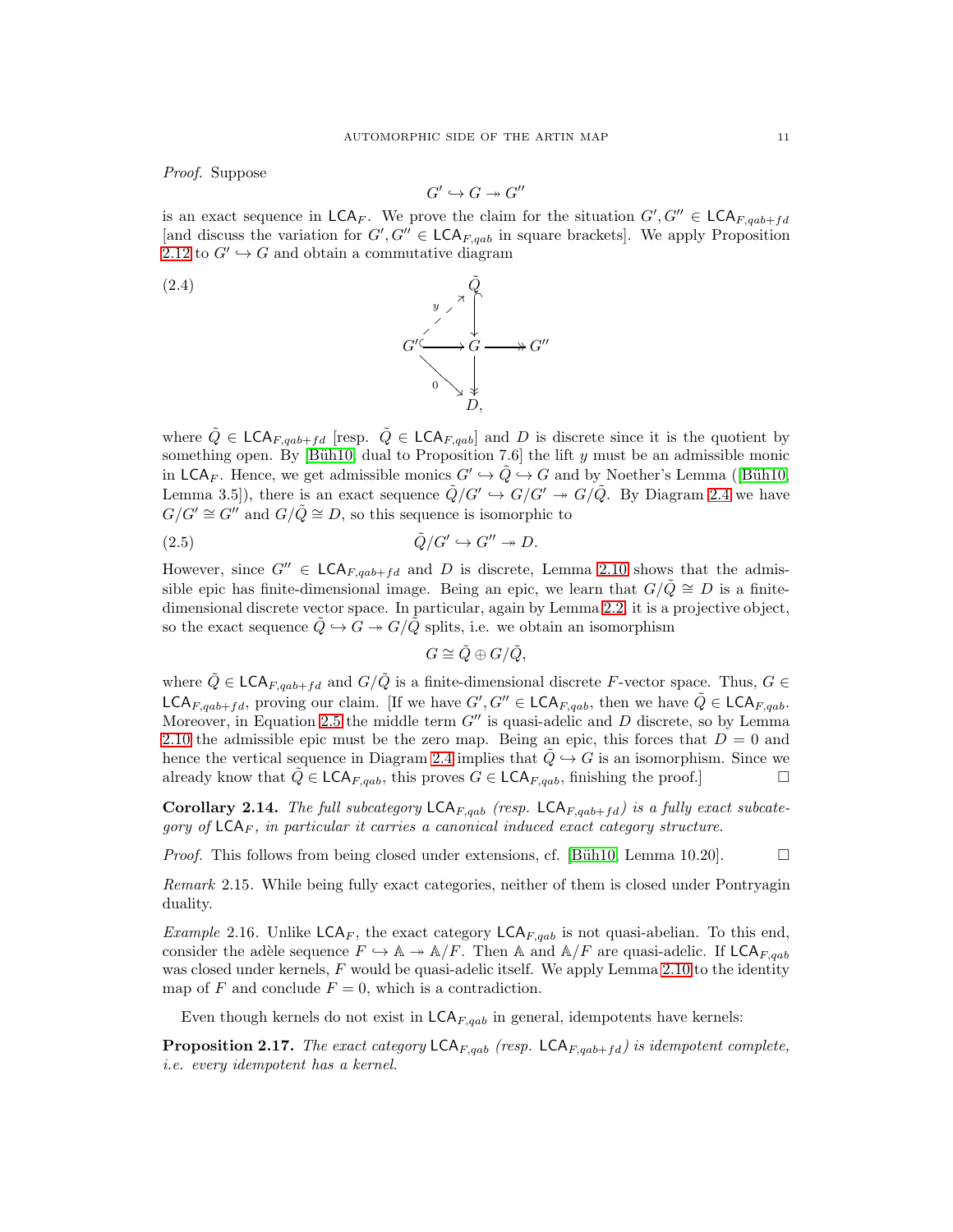We prove this also for  $\mathsf{LCA}_{F,qab+fd}$ , since it causes no extra effort to handle it as well. Nevertheless, a little below we shall show that the latter category indeed has all kernels.

*Proof.* Suppose  $G \in \mathsf{LCA}_{F, qab+fd}$  and  $p : G \to G$  is an idempotent,  $p^2 = p$ . We work in the bigger category  $LCA_F$ . It is quasi-abelian and thus idempotent complete. Hence, in this bigger category the idempotents p and  $1 - p$  have a kernel, call them A and B, and we get a corresponding direct sum decomposition

(2.6) 
$$
G \cong A \oplus B \quad \text{in} \quad \mathsf{LCA}_F.
$$

By Theorem [2.7](#page-7-3) there is an exact sequence

$$
(2.7) \tQ \hookrightarrow A \stackrel{q}{\rightarrow} D
$$

in  $\mathsf{LCA}_F$  with  $Q$  quasi-adelic and  $D$  discrete. Thus, we get the diagram

<span id="page-11-1"></span><span id="page-11-0"></span>

and by Lemma [2.10](#page-8-0) the image of h is finite-dimensional. As the quotient map  $q$  is an epic, it follows that D is itself a finite-dimensional discrete  $F$ -vector space. Hence, as D is also a projective object by Lemma [2.2,](#page-6-0) Equation [2.7](#page-11-0) implies that A is isomorphic to  $Q \oplus D$  with D finite-dimensional discrete, so  $A \in \mathsf{LCA}_{F,qab+fd}$ . Now, repeat the same argument for B. Thus, both sides of the isomorphism in Equation [2.6](#page-11-1) lie in  $\mathsf{LCA}_{F,qab+fd}$  and since this is a full subcategory, this isomorphism in  $LCA_F$  is actually an isomorphism already in  $LCA_{F,qab+fd}$ . [If  $G \in \mathsf{LCA}_{F, qab}$ , Lemma [2.10](#page-8-0) implies that h must be the zero map, so in this case  $D = 0$ . Hence, the conclusion of the proof even shows that  $A = Q$ , so  $A \in \mathsf{LCA}_{F, qab}$ , and analogously for  $B$ .]

A very similar argument shows that quasi-adelic blocks are closed under cokernels in  $\mathsf{LCA}_F$ :

<span id="page-11-2"></span>**Lemma 2.18.** The full subcategory  $\mathsf{LCA}_{F,qab}$  is closed under cokernels of admissible monics in  $LCA_F$ .

*Proof.* Let  $f: G' \hookrightarrow G$  be an admissible monic with respect to the exact structure of  $LCA_F$ , but with  $G', G \in \mathsf{LCA}_{F, qab}$ . Then in  $\mathsf{LCA}_F$  we have an exact sequence  $G' \hookrightarrow G \twoheadrightarrow G''$  with  $G'' \in \mathsf{LCA}_F$  and applying Theorem [2.7](#page-7-3) we obtain a commutative diagram



where  $Q$  is quasi-adelic and  $D$  discrete. By Lemma [2.10](#page-8-0) the morphism  $g$  must be the zero map, but since it is also an epic, it follows that  $D = 0$ . Hence,  $G'' \cong Q$ , and thus  $G''$  is quasi-adelic.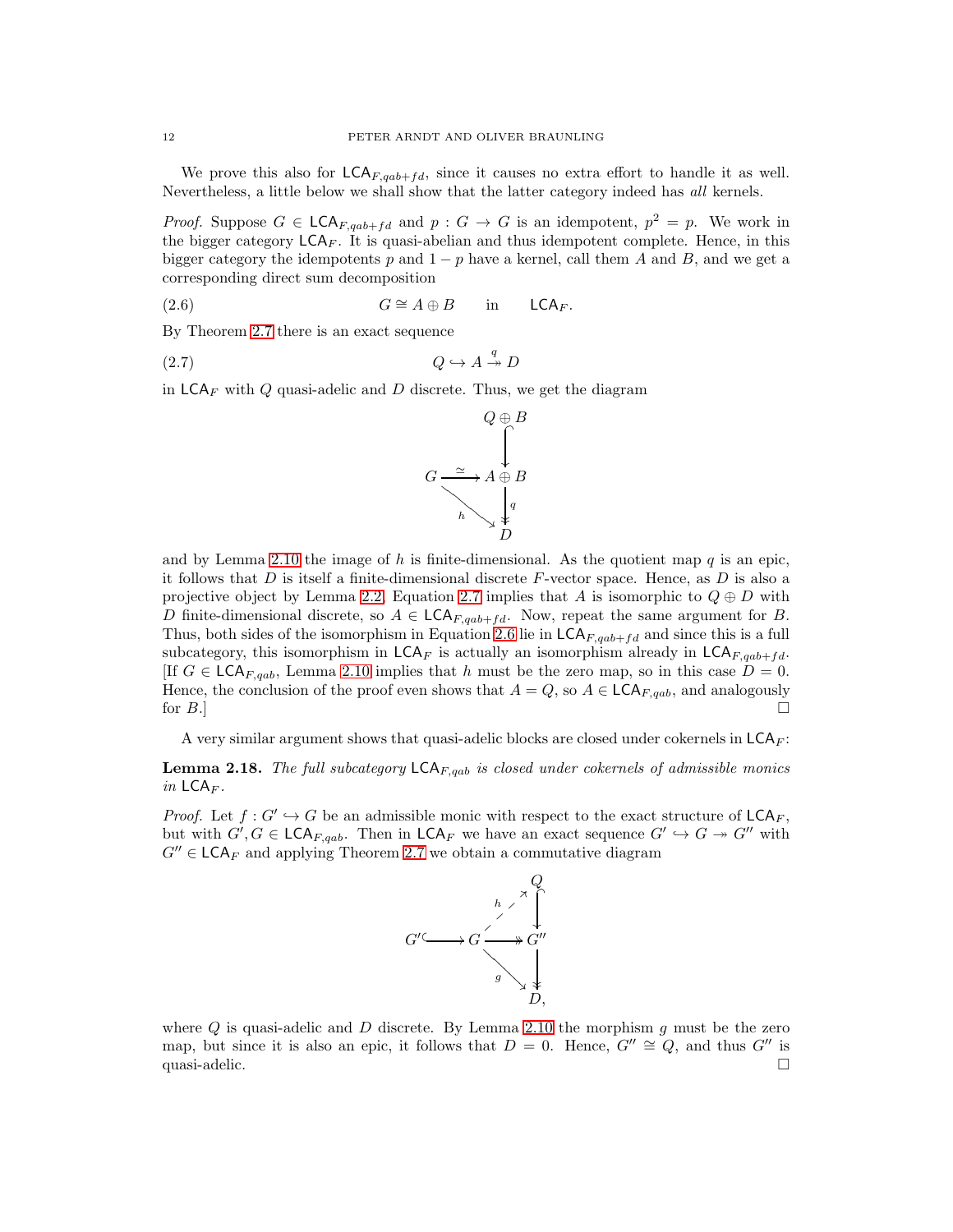We have already seen in Example [2.16](#page-10-2) that the exact category  $\mathsf{LCA}_{F,qab}$  does not have all kernels. We shall prove that this issue disappears in the slightly bigger category  $\mathsf{LCA}_{F, qab+fd}$ .

<span id="page-12-2"></span>**Theorem 2.19** (Kernel Theorem). Suppose  $f : G \to G'$  with  $G \in \mathsf{LCA}_{F,qab+fd}$  and  $G' \in$  $\mathsf{LCA}_F$ . Then the kernel of f in  $\mathsf{LCA}_F$  lies in the full subcategory  $\mathsf{LCA}_{F, qab+fd}$ .

An equivalent formulation is that the full subcategory  $LCA_{F, qab+fd}$  is closed under subobjects.

*Proof.* By assumption G has a presentation as  $G \cong Q \oplus D$  with Q quasi-adelic and D a finite-dimensional discrete F-vector space. Write

$$
G = \underbrace{\bigoplus_{\sigma \in I} \mathbb{R}_{\sigma} \oplus \bigcup_{n \geq 1} \frac{1}{n} C}_{Q} \oplus \underbrace{\bigoplus_{w=1}^{\dim_F D} \bigcup_{n \geq 1} \frac{1}{n} \mathcal{O}}_{D},
$$

where I is a finite list of real and complex places,  $C$  a compact clopen  $\mathcal{O}\text{-submodule of }Q$ , and in the last summand we exploit that  $\bigcup_{n\geq 1} \frac{1}{n}\mathcal{O} = \mathcal{O}\otimes_{\mathbb{Z}} \mathbb{Q} = F$ . For the first two summands we have just used the definition of quasi-adelic blocks. For each  $n \geq 1$  we define

<span id="page-12-0"></span>(2.8) 
$$
K_n := \ker \left( \bigoplus_{\sigma \in I} \mathbb{R}_{\sigma} \oplus \frac{1}{n} C \oplus \bigoplus_{w=1}^{\dim_F D} \frac{1}{n} \mathcal{O} \xrightarrow{f} G' \right),
$$

where the kernel is taken in  $LCA_{\mathcal{O}}$  (note that the morphism is the restriction of f to an O-submodule, so we can only regard it in  $LCA<sub>O</sub>$  anyway). Since the category  $LCA<sub>O</sub>$  is quasiabelian, Proposition [1.1,](#page-4-0) this kernel exists. We claim that

$$
K_n = \frac{1}{n} K_1,
$$

where the multiplication with  $\frac{1}{n}$  is understood as using the F-vector space structure of G, and we refer to the equality of  $\mathcal{O}$ -submodules inside G. The proof is trivial: Every  $x \in K_n$  has the shape  $x = r + \frac{1}{n}c$  with  $r \in \bigoplus_{\sigma \in I} \mathbb{R}_{\sigma}$  and  $c \in C \oplus \mathcal{O}^{\oplus \dim_F D}$ . Rewrite it as  $x = \frac{1}{n}(n \cdot r + c)$ , with  $nr + c \in K_1$ , so  $K_n \subseteq \frac{1}{n}K_1$ , and conversely rewrite  $\frac{1}{n}(r+c) \in \frac{1}{n}K_1$  as  $(\frac{1}{n}r) + \frac{1}{n}c \in K_n$ . Next, define

<span id="page-12-1"></span>
$$
\hat{K}:=\ker\left(G\stackrel{f}{\longrightarrow}G'\right)
$$

in  $LCA_{\mathcal{O}}$  (we get the same object if we take the kernel in  $LCA_F$  and apply the forgetful functor). Clearly  $\hat{K}$  is the union of all  $K_n$ , so by the previous observation we get

$$
\hat{K} = \bigcup_{n \ge 1} \frac{1}{n} K_1
$$

in  $LCA<sub>o</sub>$ . Next, inspecting Equation [2.8](#page-12-0) more closely for  $n = 1$ , we observe that the source of  $f$ ,

$$
X:=\bigoplus_{\sigma\in I}\mathbb{R}_{\sigma}\oplus C\oplus\bigoplus_{w=1}^{\dim_F D}\mathcal{O},
$$

is compactly generated, i.e. it lies in  $\mathsf{LCA}_{\mathcal{O},cg}$  [\[Bra17\]](#page-39-2) (take a compact unit ball in the vector group part U, and a basis  $b_1, \ldots, b_{\dim_F D}$  of  $\mathcal{O}$ ; then the union of the compact set  $U \times C \times \{b_1, \ldots, b_{\dim_F D}\}\$  with its negative is a compact symmetric neighbourhood of the identity which compactly generates all of  $X$ ). The quality to be compactly generated only depends on the underlying LCA group. The kernel  $K_1$  is a subobject of X, and thus itself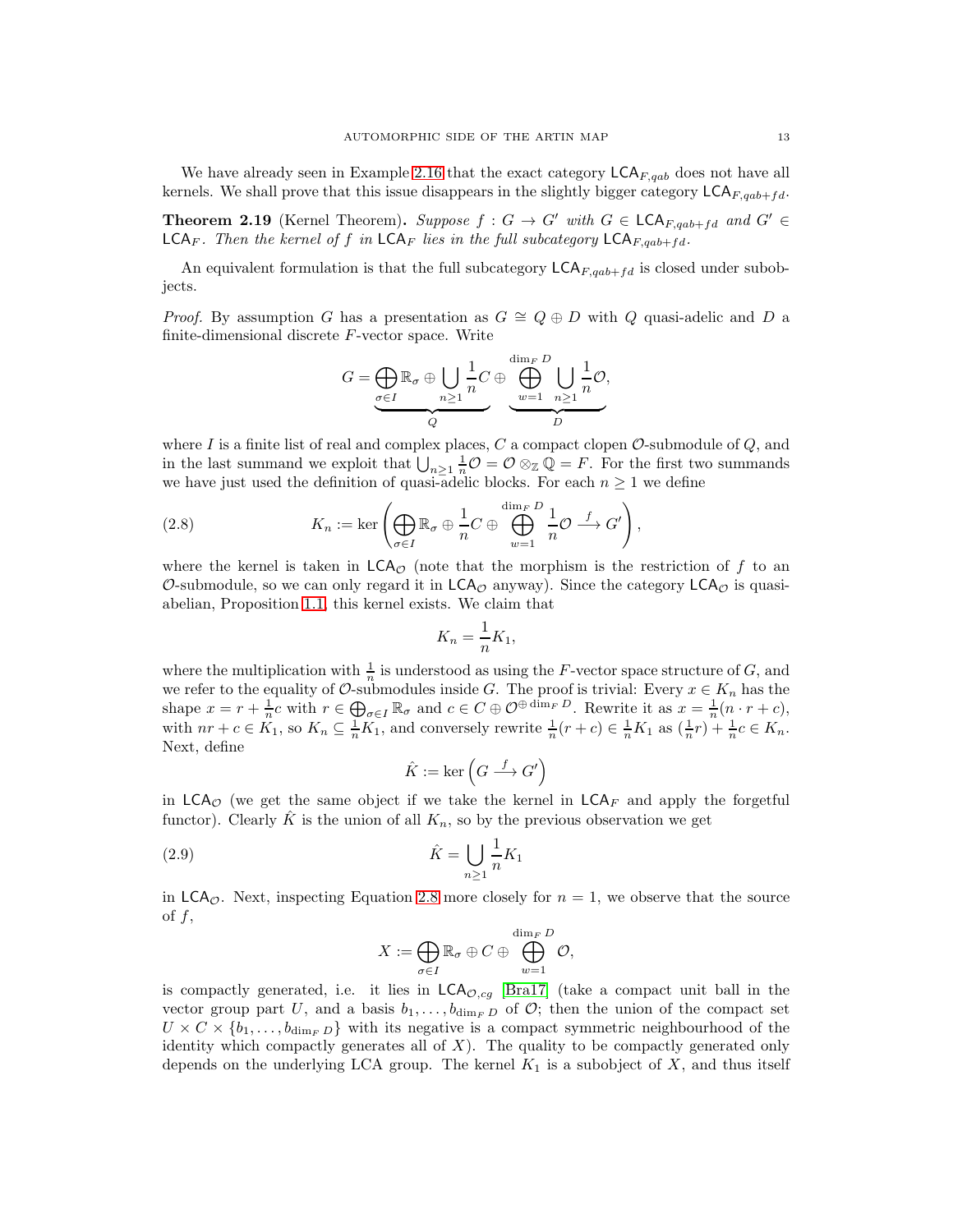compactly generated by [\[Mos67,](#page-39-13) Theorem 2.6 (2)]. Thus, by Levin's structure result, [\[Lev73,](#page-39-9) Proposition 1], there exists an isomorphism

$$
K_1 \cong \bigoplus_{\nu \in I'} \mathbb{R}_{\nu} \oplus \bigoplus_{J \in \mathcal{I}} J \oplus \tilde{C} \quad \text{in} \quad \mathsf{LCA}_{\mathcal{O}},
$$

where I' is a finite list of real and complex places,  $\mathcal I$  is a finite(!) list of ideals of  $\mathcal O$ , and  $\tilde C$  a compact  $\mathcal{O}$ -module. From Equation [2.9](#page-12-1) we obtain

$$
\hat{K} = \bigcup_{n \geq 1} \frac{1}{n} K_1 = \bigoplus_{\nu \in I'} \mathbb{R}_{\nu} \oplus \bigoplus_{J \in \mathcal{I}} \left( \bigcup_{n \geq 1} \frac{1}{n} J \right) \oplus \bigcup_{n \geq 1} \frac{1}{n} \tilde{C}.
$$

We have  $\bigcup_{n\geq 1} \frac{1}{n}J = J\otimes_{\mathbb{Z}}\mathbb{Q} \cong F$ , and since  $\mathcal I$  is a *finite* list of ideals, this simplifies to

$$
\cong \bigoplus_{\nu \in I'} \mathbb{R}_{\nu} \oplus F^{\# \mathcal{I}} \oplus H,
$$

where  $H := \bigcup_{n\geq 1} \frac{1}{n}\tilde{C}$  is clearly quasi-adelic. We observe that  $\hat{K} \in \mathsf{LCA}_{F, qab+fd}$ . This finishes the proof.  $\square$ 

**Definition 2.20.** We write  $\mathsf{LCA}_{FC}$  for the full subcategory of  $\mathsf{LCA}_{F}$  of compact F-vector spaces.

<span id="page-13-1"></span>**Lemma 2.21.** Every object in  $\mathsf{LCA}_{F,C}$  is connected.

*Proof.* Note that such an object V is compact, so V is connected if and only if  $V^{\vee}$  is torsion-free [\[Mor77,](#page-39-10) Corollary 4 to Theorem 30]. However,  $V^{\vee}$  is a discrete F-vector space and thus clearly torsion-free. Hence,  $V$  is connected.  $\Box$ 

*Example 2.22.* This differs drastically from the category of compact  $\mathcal{O}\text{-modules }LCA_{\mathcal{O},C}$ . For example, for  $F = \mathbb{Q}$  the latter contains  $\mathbb{Z}_p$ , which is neither an injective object, nor connected. In fact it is totally disconnected.

Next, the quasi-adelic blocks have a further decomposition:

<span id="page-13-0"></span>Proposition 2.23. Let Q be a quasi-adelic block.

(1) Then Q has a canonical decomposition

$$
Q \cong V \oplus A \qquad in \qquad \mathsf{LCA}_F,
$$

where V is a compact F-vector space and A an adelic block. Concretely,  $V =$  $n \geq 1$  nC, where C is chosen as in Definition [2.3.](#page-6-1)

(2) Moreover, there is also a canonical decompositon  $A \cong \bigoplus_{\sigma \in I} \mathbb{R}_{\sigma} \oplus A'$ , where I is a finite list of real and complex places, and A' is a vector-free adelic block.

*Proof.* As  $Q$  is a quasi-adelic block, following the notation of Definition [2.3](#page-6-1) we may write it as  $Q = \bigoplus_{\sigma \in I} \mathbb{R}_{\sigma} \oplus H$  for I a finite list of real and complex places. Define  $N := \#I$ .

(Step 1) We first prove the claim for  $N = 0$ : Define  $V := \bigcap_{n \geq 1} nC$ . As C is compact, each nC is compact, and thus V is a closed subgroup. We have  $V \subseteq C$ , so it is a closed subset of a compactum, thus itself compact. Each  $v \in V$  can be written as  $v = n \cdot c_n$  for all  $n \ge 1$  and  $c_n \in C$  by assumption, and so for all  $\alpha \in \mathcal{O}$ ,  $\alpha v = n \cdot (\alpha c_n)$  with  $\alpha c_n \in C$ , i.e. V is a closed O-submodule. Similarly, we get  $\frac{1}{m}v = nc_{nm}$  for all  $m \ge 1$ , so it is a closed F-submodule of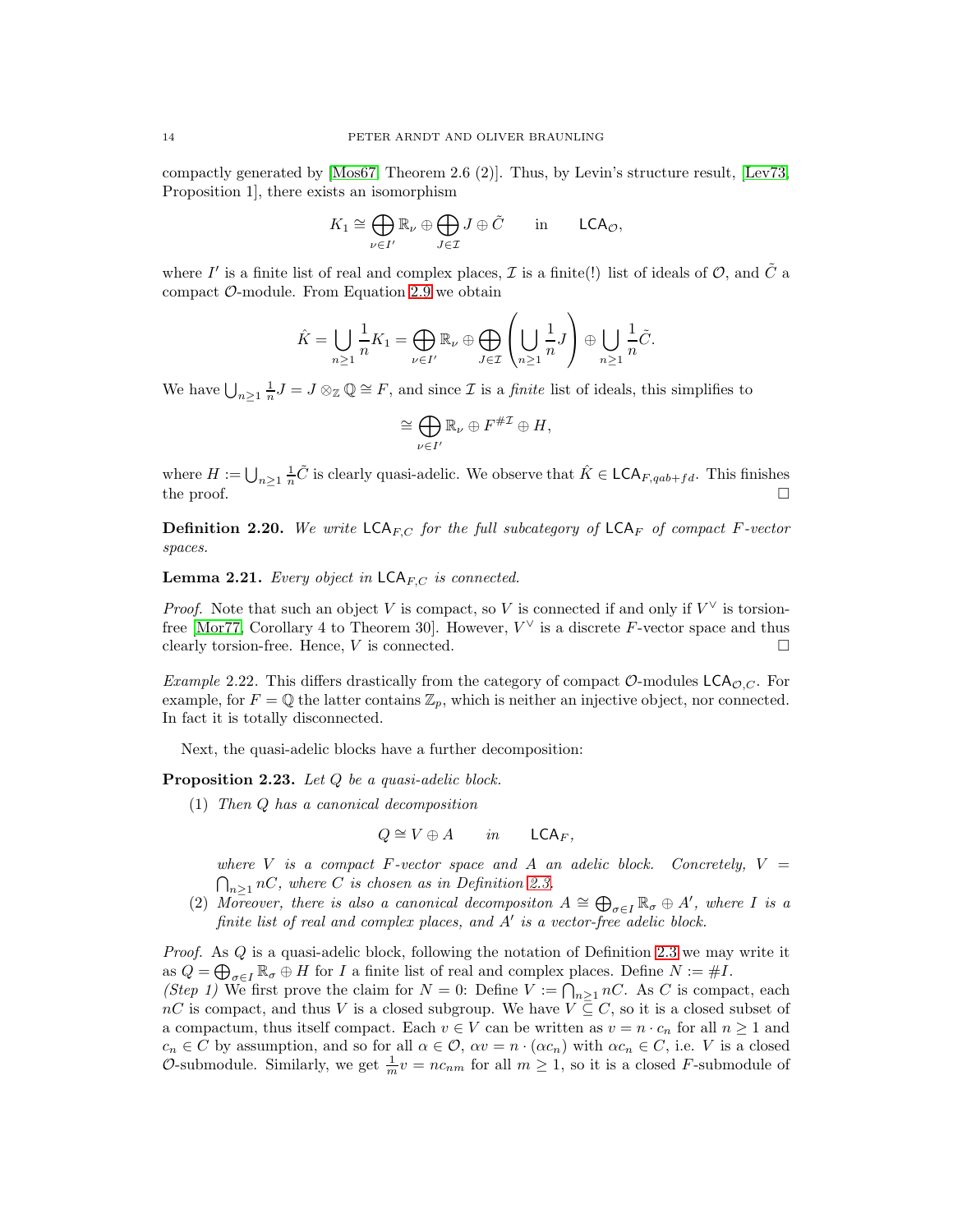Q. Thus, we get an exact sequence  $V \hookrightarrow Q \stackrel{q}{\twoheadrightarrow} A$  in  $\mathsf{LCA}_F$  and it remains to show that A is an adelic block. As the quotient map q is surjective and  $Q = \bigcup_{n \geq 1} \frac{1}{n}C$ , we get

$$
A = \bigcup_{n \ge 1} \frac{1}{n} q(C).
$$

Moreover,  $q(C)$  is also compact and since quotient maps are open,  $q(C)$  is also clopen. Finally, let  $x \in \bigcap_{n\geq 1} nq(C)$ . For a lift  $\tilde{x}$  of x to Q this means that for all  $n \geq 1$  there exists  $c_n \in C$ and  $v_n \in \overline{V}$  such that  $\tilde{x} = nc_n + v_n$ . For all  $v_n \in V$  there exists  $w_n \in C$  such that  $v_n = nw_n$ , hence  $\tilde{x} = n(c_n + w_n)$  with  $c_n, w_n \in C$ . Thus,  $\tilde{x} \in V$ , i.e.  $x = 0$  in A. It follows that A is an adelic block.

(Step 2) It remains to deal with the cases  $N \geq 1$ . We do this by induction over N. Suppose all cases with  $#I < N$  are settled. Since  $N \geq 1$ , Q has a summand of the shape  $\mathbb{R}_{\nu}$ , say  $Q = \tilde{Q} \oplus \mathbb{R}_{\nu}$ , and by induction hypothesis, we have a decomposition  $\tilde{V} \hookrightarrow \tilde{Q} \twoheadrightarrow \tilde{A}$  as in our claim and thus

$$
\tilde{V} \hookrightarrow \tilde{Q} \oplus \mathbb{R}_{\nu} \twoheadrightarrow \tilde{A} \oplus \mathbb{R}_{\nu}
$$

meets the requirements of our claim, and moreover  $\tilde{V} = \bigcap_{n \geq 1} nC = V$  did not change.

(Step 3) Thus, we obtain a sequence  $V \hookrightarrow Q \overset{q}{\rightarrow} A$  with A adelic and V a compact F-vector space. By Lemma [2.2](#page-6-0) the object V is injective, so the admissible monic admits a section. Hence, we get an isomorphism  $Q \cong V \oplus A$  as in our claim.

(Step 4) In order to obtain the alternative presentation, note that all vector  $\mathcal{O}$ -module summands in the adelic block  $A$  are projective objects (Lemma [2.2\)](#page-6-0), so the surjection onto them splits, and hence they are direct summands of  $A$ .

Next, we recall a classical concept of locally compact abelian groups. Its variant for Omodules was introduced by Levin.

<span id="page-14-0"></span>**Definition 2.24** ([\[Lev73\]](#page-39-9)). G is a topological torsion  $\mathcal{O}\text{-module}$  if it is the union of all its compact  $\mathcal{O}\text{-submodules}$ , and the intersection of all its compact  $\mathcal{O}\text{-submodules}$  is trivial.

We can relate this property to adelic blocks.

<span id="page-14-1"></span>**Lemma 2.25.** Suppose  $G \in \mathsf{LCA}_{F,ab}$  is a vector-free adelic block. Then the following holds:

- (1) G and  $G^{\vee}$  are topological torsion  $\mathcal{O}\text{-modules.}$
- (2) G and  $G^{\vee}$  are totally disconnected.

*Proof.* By definition we have a compact clopen  $\mathcal{O}\text{-submodule } C$  in G. As G is a continuous F-vector space, all elements of  $F^{\times}$  act as homeomorphisms on G. Thus, all O-submodules  $\frac{1}{n}C$  are also clopen and compact. It follows that the union of all compact  $\mathcal{O}$ -submodules is all of G. Moreover,  $\bigcap_{n\geq 1} nC = 0$  implies that there is a collection of open submodules which intersect trivially, thus the totality of all open submodules intersects trivially. Hence, G is topologically torsion in the sense of Definition [2.24.](#page-14-0) The underlying LCA group of a topological torsion module is a topological torsion group in the sense that  $\lim_{n\to\infty} n!g = 0$ for all  $g \in G$ . By a theorem of Robertson this implies that both G and  $G^{\vee}$  are totally disconnected, [\[Rob67,](#page-39-11) (3.15) Theorem] and [Rob67, (3.16) Corollary] implies that  $G^{\vee}$  is also topological torsion. This proves (1) and (2).

Later, we shall prove the converse implication as well, see Proposition [3.4.](#page-21-0)

Example 2.26. We had shown in Proposition [2.12](#page-8-1) that the category of quasi-adelic blocks is left filtering in  $LCA_F$ . Adelic blocks are not left filtering. To this end, consider the morphism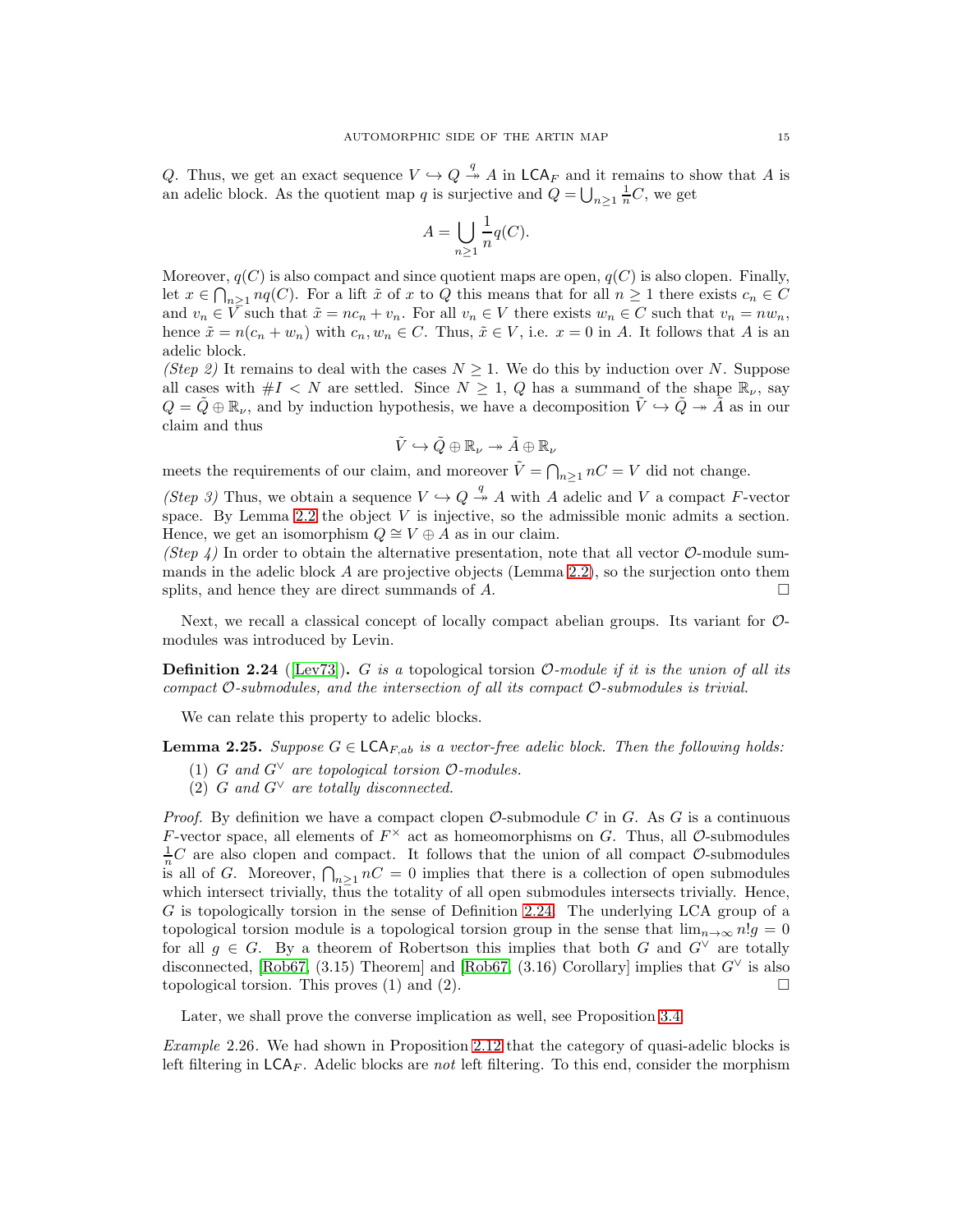$f : \mathbb{A} \to \mathbb{A}/F$ . The adèles are an adelic block, so if adelic blocks  $\mathsf{LCA}_{F,ab}$  are left filtering, then there exists a factorization

$$
\mathbb{A} \xrightarrow{a} A \hookrightarrow \mathbb{A}/F,
$$

where A is an adelic block. However,  $\mathbb{A}/F$  is a compact F-vector space, so all closed F-vector subspaces are themselves compact  $F$ -vector spaces. Hence, the adelic block  $A$  is vector-free and thus by Lemma [2.25](#page-14-1) we learn that  $A$  is totally disconnected. It follows that the arrow  $a$ maps the connected component  $\bigoplus_{\sigma \in I} \mathbb{R}_{\sigma}$  of the adèles to zero, and this contradicts the fact that the kernel of the composition  $\ker(A \to A/F) = F$  is much smaller.

<span id="page-15-0"></span>**Proposition 2.27.** The full subcategory  $\mathsf{LCA}_{F,C}$  is left s-filtering in  $\mathsf{LCA}_{F,qab}$ .

*Proof.* (Step 1) It is clear that  $\mathsf{LCA}_{F,C}$  is left filtering: Given any  $f: C \to G$  with  $C \in \mathsf{LCA}_{F,C}$ and  $G \in \mathsf{LCA}_F$ , the set-theoretic image of the compactum C is again compact, and thus necessarily closed in G since the latter in Hausdorff. This yields the required factorization



(Step 2) Next, we show that the inclusion of categories is left special. Suppose  $G \rightarrow C$  is an admissible epic in  $\mathsf{LCA}_{F,qab}$  with  $C \in \mathsf{LCA}_{F,C}$ . Proposition [2.23](#page-13-0) produces a commutative diagram, as depicted below on the left



with V a compact  $F$ -vector space and A an adelic block. As V is compact, its image under  $h$  is closed and we can quotient it out, giving the new diagram depicted on the right. The dashed arrow  $w$  exists by the universal property of cokernels. Moreover, it is an admissible epic in  $LCA_{F,qab}$  by [Büh10, Proposition 7.6]. To apply the latter, we need to know that  $LCA_{F, qab}$  is idempotent complete, which we had shown in Proposition [2.17.](#page-10-3) It follows that in  $\mathsf{LCA}_{F,qab}$  there exists an exact sequence

$$
K \hookrightarrow A \stackrel{w}{\twoheadrightarrow} C/\operatorname{im}(h),
$$

 $\bigoplus_{\sigma} \mathbb{R}_{\sigma} \oplus \bigcup_{n\geq 1} \frac{1}{n}\tilde{C}$ , where  $\sigma$  runs through a finite list of real and complex places, while  $\tilde{C}$  is where  $K \in \mathsf{LCA}_{F, qab}$  is the kernel of w. As A is an adelic block, we can present it as a compact clopen  $\mathcal O$ -submodule of A such that  $\bigcap_{n\geq 1} n\tilde{C} = 0$ . In the quasi-abelian category  $LCA_{\mathcal{O}}$  we may define

$$
K_n := \ker \left(\bigoplus_{\sigma} \mathbb{R}_{\sigma} \oplus \frac{1}{n}\tilde{C} \stackrel{w}{\twoheadrightarrow} C/\operatorname{im}(h)\right).
$$

Then  $K = \bigcup_{n \geq 1} K_n$ , and moreover  $K_n = \frac{1}{n} K_1$  (this is precisely as in the proof of Theorem [2.19\)](#page-12-2). As  $\bigoplus_{\sigma} \overline{\mathbb{R}}_{\sigma} \oplus \frac{1}{n} \tilde{C}$  is compactly generated and  $K_1$  is a closed subgroup,  $K_1$  is also a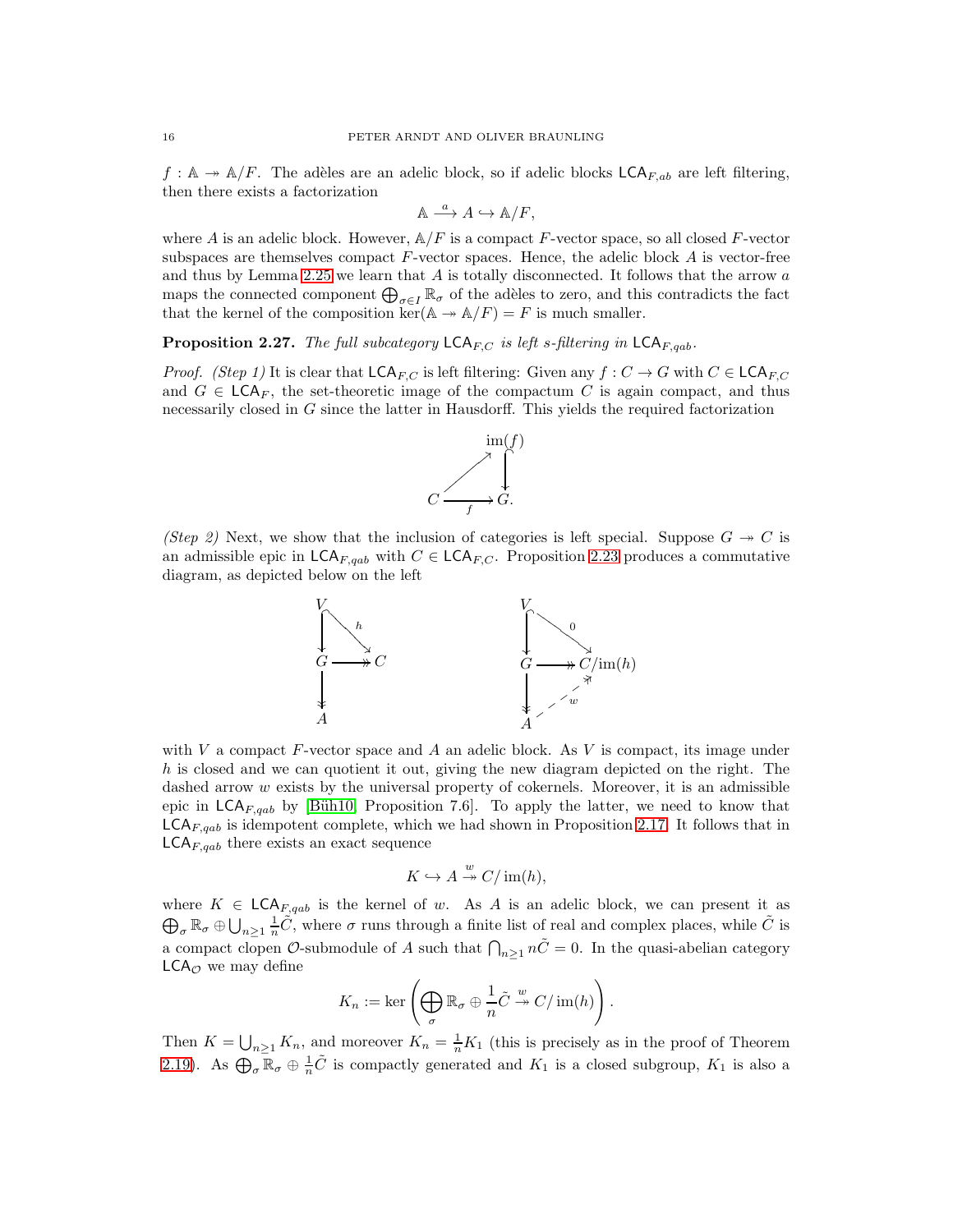compactly generated  $\mathcal{O}\text{-module}$ , [\[Mos67,](#page-39-13) Theorem 2.6 (2)]. As in the proof of Theorem [2.19](#page-12-2) we obtain an isomorphism

(2.10) 
$$
K \cong \bigoplus_{\nu \in I'} \mathbb{R}_{\nu} \oplus F^N \oplus H,
$$

where  $H := \bigcup_{n\geq 1} \frac{1}{n}\widehat{C}$  is quasi-adelic (for  $\widehat{C}$  some compact clopen  $\mathcal{O}$ -submodule, see the cited proof),  $N \geq 0$  some integer and I' a finite list of real and complex places. Firstly, we claim that  $N = 0$ . To see this, consider the projector  $\pi : K \twoheadrightarrow F^N$  on the respective summand. As  $K \in \mathsf{LCA}_{F, qab}$ , the morphism  $\pi$  maps from a quasi-adelic block to something discrete. Hence,  $\pi = 0$  by Lemma [2.10.](#page-8-0) Since  $\pi$  was surjective, this forces  $N = 0$ . Furthermore, we claim that  $\bigcap_{n\geq 1} n\widehat{C} = 0$ . Suppose not. Then K has a compact F-vector space summand (by Proposition  $2.\overline{2}3$ ), which is connected by Lemma [2.21.](#page-13-1) Thus, under the inclusion

<span id="page-16-0"></span>
$$
K \hookrightarrow A = \bigoplus_{\sigma} \mathbb{R}_{\sigma} \oplus \bigcup_{n \ge 1} \frac{1}{n}\tilde{C}
$$

this summand must map to  $\bigoplus_{\sigma} \mathbb{R}_{\sigma}$  (which is the conneced component of the image since the latter is an adelic block, so the vector-free summand is totally disconnected by Lemma [2.25\)](#page-14-1). However, as this summand is also compact, its image in  $\bigoplus_{\sigma} \mathbb{R}_{\sigma}$  must be trivial. Being an injection, this means that no such summand can exist, proving our claim. It follows that  $K$ is an adelic block. Using the same connectedness argument,  $\bigoplus_{\nu \in I'} \mathbb{R}_{\nu}$  in K (as in Equation [2.10\)](#page-16-0), being connected, can only map to  $\bigoplus_{\sigma} \mathbb{R}_{\sigma}$ . However,  $K \hookrightarrow A \stackrel{w}{\rightarrow} C/\text{im}(h)$  is an exact sequence and the quotient is compact, which forces by a simple dimension argument that the map of connected components  $\bigoplus_{\nu} \mathbb{R}_{\nu} \to \bigoplus_{\sigma} \mathbb{R}_{\sigma}$  must be an isomorphism, for otherwise the quotient would be non-compact. It follows that

$$
\bigcup_{n\geq 1}\frac{1}{n}\tilde{C}
$$

alone surjects onto  $C/\text{im}(h)$ . However, being a vector-free adelic block, this is totally disconnected (again Lemma [2.25\)](#page-14-1), and all quotient groups of totally disconnected groups are totally disconnected.

The category of compact F-vector spaces is Pontryagin dual to discrete F-vector spaces, and thus an abelian category: As  $C/\text{im}(h)$  is connected (Lemma [2.21\)](#page-13-1), h is surjective and then h must be an admissible epic. Moreover, the kernel  $X := \text{ker}(h)$  exists in the category, and is itself compact. We obtain the commutative diagram



which shows that  $\mathsf{LCA}_{FC}$  is left special. Being left special and left filtering, our claim is proven.  $\Box$ 

While the full subcategory  $\mathsf{LCA}_{F,C}$  is left s-filtering in  $\mathsf{LCA}_{F,qab}$  by the previous result, this is not true in  $\mathsf{LCA}_F$  or  $\mathsf{LCA}_{F,qab+fd}$ .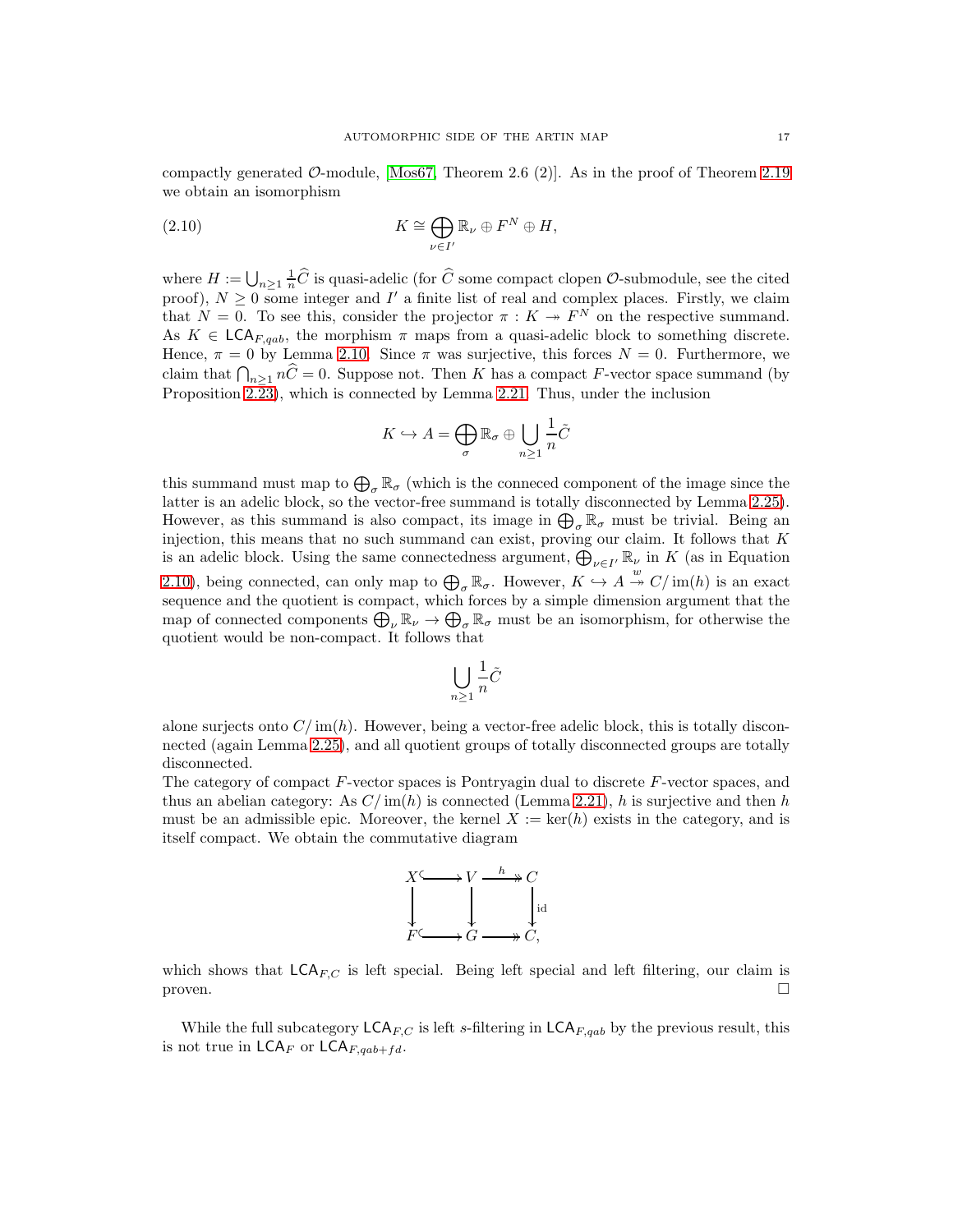*Example* 2.28. While  $\mathsf{LCA}_{F,C}$  remains left filtering in  $\mathsf{LCA}_F$ , it is not left special in  $\mathsf{LCA}_F$ . To see this, consider the diagram



The lower row is the adèle sequence. The quotient  $\mathbb{A}/F \simeq F^{\vee}$  is a compact F-vector space. Suppose LCA<sub>F,C</sub> is left special in LCA<sub>F</sub>. Then there exists an object  $V \in LCA_{FC}$  and an arrow  $w$  making the above diagram commute. The adèles have the shape

$$
\mathbb{A} \cong \prod' \left( \widehat{F}_P, \widehat{\mathcal{O}}_P \right) \oplus \bigoplus_{\sigma \in S} \mathbb{R}_\sigma,
$$

where  $S$  is the list of all real and complex places of  $F$ ,  $P$  runs through all finite places,  $\widehat{F}_P$  denotes the local field at P, and  $\widehat{O}_P$  its ring of integers. Since V is connected (Lemma [2.21\)](#page-13-1), so is its image  $w(V)$  inside A. The projection of the image to the finite adèles, which are topological torsion and thus totally disconnected, must be trivial. Hence,  $w$  factors as  $w: V \stackrel{v}{\rightarrow} \bigoplus_{\sigma \in S} \mathbb{R}_{\sigma} \hookrightarrow A$ . However, V is also compact, so the image of v in the vector  $\mathcal{O}$ module is compact. However, a real vector space has no non-trivial compact subgroups. We deduce that  $w$  is the zero map. Contradiction.

Let us briefly recall an important exact sequence in  $LCA_{\mathcal{O}}$ .

**Definition 2.29.** Let S denote the set of all infinite places of  $F$ . If J denotes any non-zero ideal of  $\mathcal{O}$ , there is a short exact sequence

<span id="page-17-0"></span>(2.11) 
$$
J \hookrightarrow \bigoplus_{\sigma \in S} \mathbb{R}_{\sigma} \twoheadrightarrow \mathbb{T}_{J},
$$

where the first arrow is plainly the inclusion along the Minkowski embedding, and  $\mathbb{T}_J$  is our preferred notation for the respective quotient. We call it the Minkowski sequence of  $J$ .

For  $J = (1)$ , we recover the usual Minkowski embedding of the ring of integers. The notation  $\mathbb{T}_J$  is supposed to stress that the underlying additive group of  $\mathbb{T}_J$  is indeed a torus. We come to the central result of the entire section.

<span id="page-17-1"></span>**Theorem 2.30.** The full subcategory  $\mathsf{LCA}_{F, qab+fd}$  is left s-filtering in  $\mathsf{LCA}_F$ .

Proof. Left filtering was already proven as part of Proposition [2.12,](#page-8-1) so it only remains to verify that it is also left special.

(Step 1) Let  $G \in \mathsf{LCA}_F$  be arbitrary. Suppose for the moment that H is a vector-free object in **LCA**<sub>F,qab</sub>. Let  $f: G \to H$  be given. We have a presentation  $H = \bigcup_{n \geq 1} \frac{1}{n}C$  with C a compact clopen  $\mathcal{O}\text{-submodule of } H$ . Consider  $f^{-1}(C) \subseteq G$ . As C is open in  $H, f^{-1}(C)$  is open in G. As f is an admissible epic, it is an open map, and thus the restriction  $\tilde{f}: f^{-1}(C) \to H$ is an open map as well. Moreover, it is clearly surjective and hence  $\tilde{f}$  is an admissible epic in LCA<sub>O</sub>. Using [\[Bra17,](#page-39-2) Theorem 2.15] we may choose a splitting  $f^{-1}(C) \cong \bigoplus_{\nu \in I'} \mathbb{R}_{\nu} \oplus W$ such that  $W \in \mathsf{LCA}_{\mathcal{O}}$  has no vector  $\mathcal{O}\text{-module summand}$ , and further we obtain a certain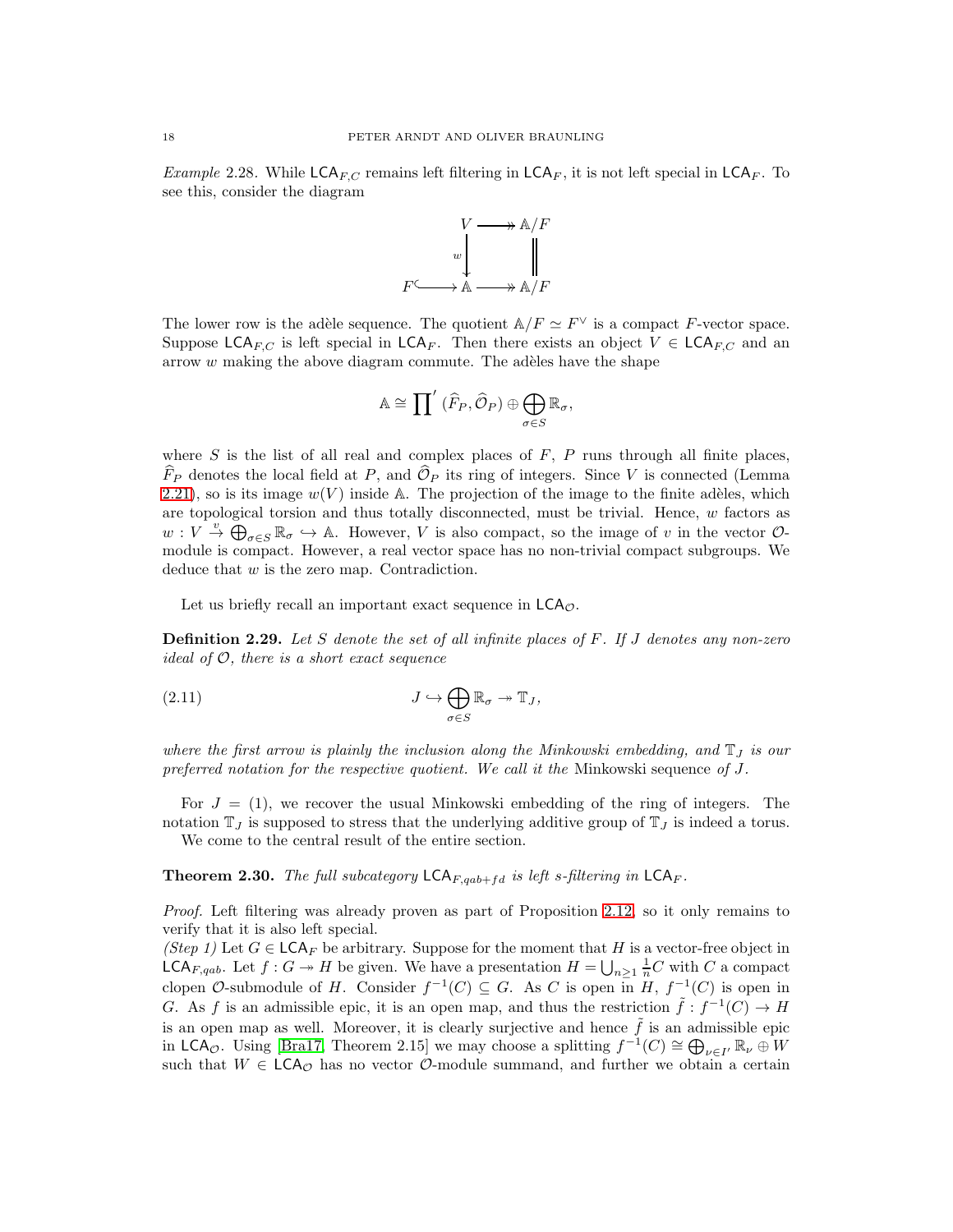commutative diagram

<span id="page-18-3"></span>

Here  $\tilde{C}$  is a compact clopen in W, and D its discrete quotient. Since  $\tilde{C}$  is compact, its set-theoretic image  $\text{im}(h)$  is compact and thus we obtain a new diagram

<span id="page-18-0"></span>(2.13)  
\n
$$
\begin{array}{ccc}\n\tilde{C} & & \\
& \downarrow & \\
f^{-1}(C) & \xrightarrow{\tilde{f}} C/\text{im}(h) \\
& \downarrow^{\tilde{f}} & \nearrow^{\tilde{w}} \\
& \bigoplus_{\nu \in I'} \mathbb{R}_{\nu} \oplus D,\n\end{array}
$$

where w exists by the universal property of cokernels, and w is an admissible epic by  $[\text{Büh10}]$ , Prop. 7.6] (which uses that  $LCA_F$  is quasi-abelian and thus idempotent complete). By the classification of admissible quotients of vector groups in LCA, [\[Mor77,](#page-39-10) Corollary 2 to Theorem 7, it follows that the underlying additive group of  $C/\text{im}(h)$  is isomorphic to  $\mathbb{R}^a \oplus \mathbb{T}^b \oplus D'$ for suitable finite a, b and  $D'$  discrete. On the other hand, C is a compact  $\mathcal{O}\text{-module}$ , and so must be all its quotients, and then we must necessarily have  $a = 0$  and D' finite. Hence,  $C/\text{im}(h)$  has no small subgroups as an object in  $\textsf{LCA}_{\mathbb{Z},nss}$  and by [\[Bra17,](#page-39-2) Proposition 2.13 (1)] we can only have

(2.14) 
$$
C/\operatorname{im}(h) \cong \bigoplus_{J \in \mathcal{I}} \mathbb{T}_J \oplus D'
$$

for a suitable *finite* list  $\mathcal I$  of ideals  $J$  (the underline plays no rôle yet, we shall use it below). We define a morphism

(2.15) 
$$
\pi: V := \bigoplus_{J \in \mathcal{I}} \left( \bigoplus_{\mu \in S} \mathbb{R}_{\mu} \right) \twoheadrightarrow \bigoplus_{J \in \mathcal{I}} \mathbb{T}_{J} \hookrightarrow C/\text{im}(h),
$$

where S denotes the finite list of all real and complex places of F as follows: The map  $\pi$  is the identity on the  $\mu$ -summands, and the dualized Minkowski embedding on the J-summands (as in Equation [2.11\)](#page-17-0):

<span id="page-18-2"></span><span id="page-18-1"></span>

As V is a vector O-module, it is a projective object in  $LCA<sub>O</sub>$  by [\[Bra17,](#page-39-2) Theorem 2.17] and thus  $\pi$  can be lifted along the admissible epic  $\tilde{f}$  in Diagram [2.13.](#page-18-0) We call this lift  $\hat{\pi}$ . Joint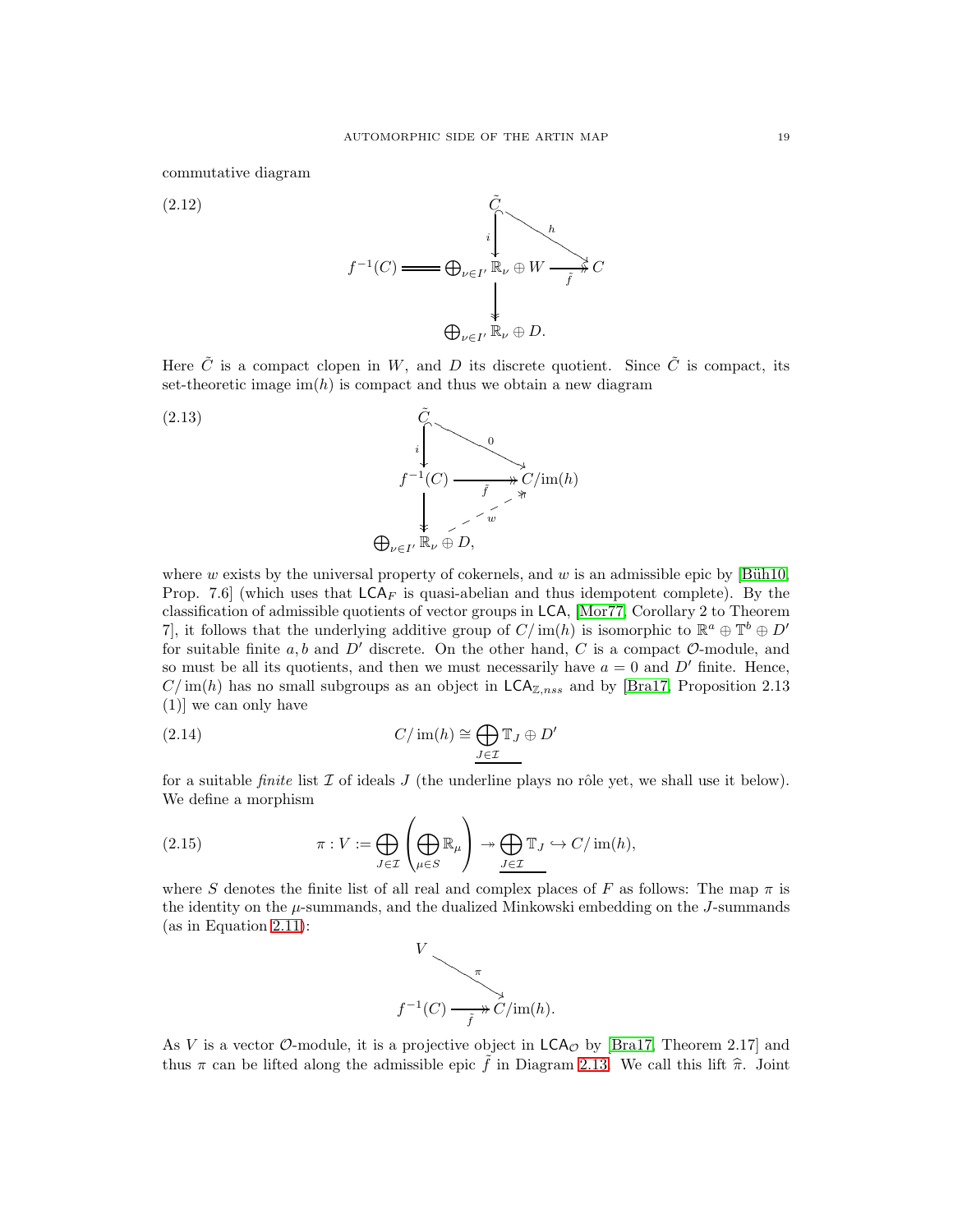with  $i: \tilde{C} \hookrightarrow f^{-1}(C)$  of that diagram, we obtain the new diagram



Define

$$
(2.16)\qquad \qquad \widehat{C} := \bigcup_{n \ge 1} \frac{1}{n} \widehat{C}
$$

in G. As  $\tilde{C}$  is an open  $\mathcal{O}$ -submodule of  $f^{-1}(C)$ , and the latter is open in  $G, \tilde{C}$  is open in  $G$ , so  $\widehat{C}$  is a union of opens and therefore a clopen  $\mathcal{O}$ -submodule of G. Moreover, since all  $\alpha^{-1}$ for  $\alpha \in \mathcal{O} \setminus \{0\}$  can be written as  $\beta/n$  for  $\beta \in \mathcal{O}$  and  $n \in \mathbb{Z}_{\geq 1}$ , it follows that  $\widehat{C}$  is actually an open  $F$ -submodule of  $G$ . Define a morphism

<span id="page-19-0"></span>
$$
f\hat{\pi} \oplus f : V \oplus C \longrightarrow H
$$

as follows: On V we map via  $\hat{\pi}$  to  $f^{-1}(C)$ , which lies in G, so applying f makes sense. We could just as well have written  $\tilde{f}\hat{\pi}$ . Next,  $\hat{C}$  is defined as a subgroup of G, so f is also defined. We claim that  $f\hat{\pi} \oplus f$  is a surjective continuous F-linear map: Linearity and continuity are clear: It is composed from continuous  $\mathcal{O}$ -module homomorphisms, and all modules in it are O-divisible. It remains to check surjectivity: Let  $x \in H$  be given. Then there exists some  $n \in \mathbb{Z}_{\geq 1}$  such that  $nx \in C$ . Consider its image in  $C/\text{im}(h)$ . As D' is finite, there exists some  $N \in \mathbb{Z}_{\geq 1}$  such that Nnx lies in the underlined summands in Equation [2.14](#page-18-1) (e.g., the cardinality  $N := #D'$  will do). Since  $\pi$  in Equation [2.15](#page-18-2) surjects onto this summand, and since  $\hat{\pi}$  is a lift of  $\pi$  along  $\hat{f}$ , there exists some  $v \in V$  with  $\hat{f}\hat{\pi}v \equiv Nnx$  in  $C/\text{im}(h)$ . Thus,

$$
f\hat{\pi}v - Nnx \in \text{im}(h).
$$

We return to Diagram [2.12.](#page-18-3) We obtain that there exists some  $\tilde{c} \in \tilde{C}$  with  $f\hat{\pi}v - Nnx = h(\tilde{c})$ . Hence,  $x = \hat{\pi} \left( \frac{1}{N_n} v \right) - \frac{1}{N_n} \tilde{c}$ . Here  $\frac{1}{N_n} v \in V$  as V is an F-vector space, and  $\frac{1}{N_n} \tilde{c} \in \widehat{C}$  by Equation [2.16.](#page-19-0) This proves surjectivity. Next, we claim that  $f\hat{\pi}\oplus f$  is an open map: This can be checked on the level of the underlying additive groups in  $LCA$ . But V is a vector group, so  $V \oplus \widehat{C}$  is  $\sigma$ -compact. By Pontryagin's Open Mapping Theorem [\[Mor77,](#page-39-10) Theorem 3] this implies that  $f\hat{\pi} \oplus f$  is open. Hence,  $f\hat{\pi} \oplus f$  is an admissible epic in  $\mathsf{LCA}_F$ . Thus, defining

<span id="page-19-1"></span>
$$
A := \ker \left( f\hat{\pi} + f : V \oplus \widehat{C} \twoheadrightarrow H \right) \quad \text{in} \quad \mathsf{LCA}_F,
$$

we get

(2.17) 
$$
A \longrightarrow V \oplus \widehat{C} \xrightarrow{f \hat{\pi} + f} H
$$
\n
$$
\downarrow \qquad \qquad \downarrow \qquad \qquad \downarrow \qquad \qquad \downarrow
$$
\n
$$
\ker(f) \longrightarrow G \xrightarrow{f} H,
$$

where  $\psi$  is the sum of  $V \stackrel{\hat{\pi}}{\rightarrow} f^{-1}(C) \hookrightarrow G$  and the inclusion of  $\widehat{C}$  into G as defined in Equation [2.16.](#page-19-0) We point out that the entire upper row lies in  $\mathsf{LCA}_{F, qab+fd}$ : The terms  $V \oplus \widehat{C}$  and H lie in  $\mathsf{LCA}_{F,qab}$ , and for the kernel A this follows from the Kernel Theorem (Theorem [2.19\)](#page-12-2). (Step 2) So far we had assumed that H is a vector-free object in  $\mathsf{LCA}_{F, qab}$ . However, in order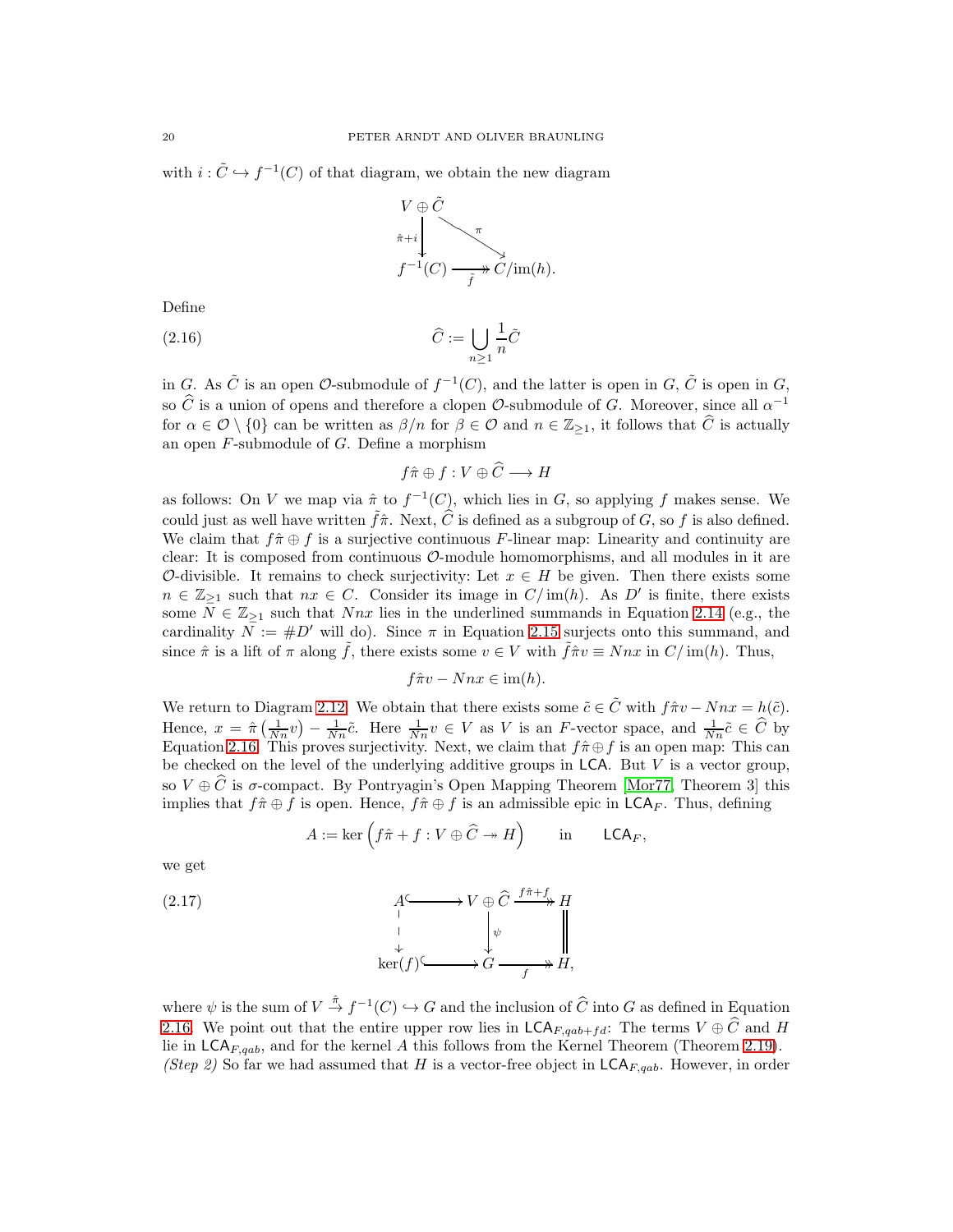to prove our claim, we really need to handle the general case of  $H \in \mathsf{LCA}_{F, aab+fd}$ . This means that

$$
H \cong H_0 \oplus \bigoplus_{\gamma \in I} \mathbb{R}_{\gamma} \oplus D,
$$

where I is a finite list of real and complex places,  $D$  is a finite-dimensional discrete F-vector space, and  $H_0$  is a vector-free object in  $\mathsf{LCA}_{F, qab}$ . Next, observe that each  $\mathbb{R}_{\gamma}$  as well as any discrete vector space is a projective object in  $\mathsf{LCA}_F$  by Lemma [2.2.](#page-6-0) Thus, under the admissible epic

$$
f: G \twoheadrightarrow H,
$$

the direct summands of H possess a section to G. We may therefore rewrite f as

$$
f: G' \oplus \bigoplus_{\gamma \in I} \mathbb{R}_{\gamma} \oplus D \twoheadrightarrow H_0 \oplus \bigoplus_{\gamma \in I} \mathbb{R}_{\gamma} \oplus D,
$$

with f being induced from the identity on the part  $\bigoplus_{\gamma\in I}\mathbb{R}_\gamma\oplus D$  and some  $\tilde{f}: G'\twoheadrightarrow H_0$  on the remaining direct summand. Thus, we may apply Step 1 of the proof to the morphism f, resulting in a Diagram of the shape of Diagram [2.17](#page-19-1) for  $\tilde{f}$ , and then compatibly add the further projective direct summands. For example, for a summand of the shape  $\mathbb{R}_{\gamma}$ , the section allows us to augment Diagram [2.17](#page-19-1) to

$$
A \longrightarrow V \oplus \widehat{C} \oplus \mathbb{R}_{\gamma} \xrightarrow{f \hat{\pi} + f} H_0 \oplus \mathbb{R}_{\gamma}
$$
  
\n
$$
\downarrow \qquad \qquad \downarrow \qquad \qquad \downarrow \qquad \qquad \parallel
$$
  
\n
$$
\downarrow \qquad \qquad \downarrow \qquad \qquad \parallel
$$
  
\n
$$
\downarrow \qquad \qquad \downarrow
$$
  
\n
$$
\downarrow \qquad \qquad \parallel
$$
  
\n
$$
\downarrow \qquad \qquad \parallel
$$
  
\n
$$
\downarrow \qquad \qquad \parallel
$$
  
\n
$$
\downarrow \qquad \qquad \parallel
$$
  
\n
$$
\downarrow \qquad \qquad \parallel
$$
  
\n
$$
\downarrow \qquad \qquad \parallel
$$
  
\n
$$
\downarrow \qquad \qquad \parallel
$$

Since adding  $\bigoplus_{\gamma\in I}\mathbb{R}_{\gamma}\oplus D$  to an object in  $\mathsf{LCA}_{F, qab+f d}$  yields an object in  $\mathsf{LCA}_{F, qab+f d}$  (recall that D is finite-dimensional!), the upper row still lies entirely in  $\mathsf{LCA}_{F,qab+fd}$ . This finishes the proof.  $\Box$ 

*Example 2.31.* The full subcategory  $LCA_{F,qab}$  is left filtering, but not left special in  $LCA_F$ . This follows from a variation of previous counter-examples: Observe that in the adèle sequence  $F \hookrightarrow \mathbb{A} \twoheadrightarrow \mathbb{A}/F$  the middle term  $\mathbb A$  is quasi-adelic. We already know that  $\mathsf{LCA}_{F,qab}$  is left filtering in  $LCA_F$  by Proposition [2.12.](#page-8-1) Hence, if  $LCA_{F, qab}$  was left special, then it would be closed under subobjects (by [\[BGW16,](#page-39-7) Proposition A.2] and the resulting property [\[BGW16,](#page-39-7) Definition A.1, (1). Thus, we could conclude that F was quasi-adelic, which by Lemma [2.10](#page-8-0) (applied to the identity map) is clearly false.

**Theorem 2.32.** Let  $G' \hookrightarrow G \twoheadrightarrow G''$  be an exact sequence in  $\mathsf{LCA}_F$ . Then  $G \in \mathsf{LCA}_{F,qab+fd}$ if and only if G' and G'' both lie in  $\mathsf{LCA}_{F, qab+fd}$ .

Proof. Our claim is the property [\[BGW16,](#page-39-7) Definition A.1, (1)] and by [\[BGW16,](#page-39-7) Proposition A.2] it follows from being left s-filtering.

## 3. A theorem of Braconnier–Vilenkin type, and P-adic finiteness

Let  $F$  be a number field and  $\mathcal O$  its ring of integers. For every place  $P$ , finite or infinite, write  $\widehat{F}_P$  for the local field at P, so this will be a finite extension of some  $\mathbb{Q}_p$ , or of R, depending on whether the place is finite or infinite. If finite, we denote by  $\mathcal{O}_P$  the ring of integers in  $\hat{F}_P$ .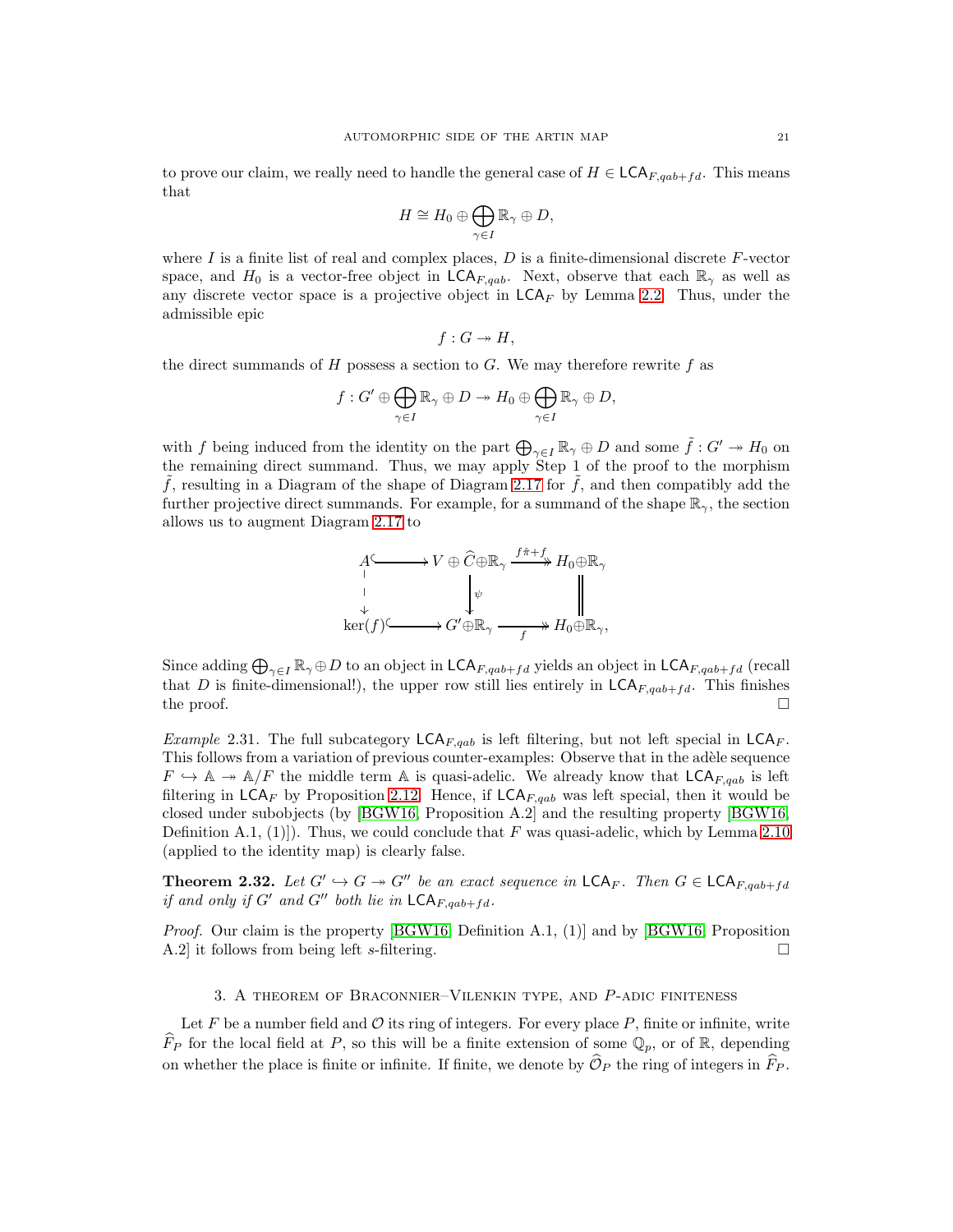**Definition 3.1** (Restricted product). Let I be an index set. Let  $(J_i)_{i\in I}$  be objects in LCA, and  $K_i \subseteq J_i$  a clopen compact subgroup for each  $i \in I$ . We write  $\prod_{i \in I}^{\prime} (J_i, K_i)$  to denote the restricted product over I, topologized relative to the subgroups  $K_i \subseteq J_i$ . In the grouptheoretical literature, the same concept is also known as the 'local direct product'. See [\[Arm81,](#page-39-14) P.14].

Given this datum, the restricted product is always an object in LCA, and it always has the product of the compacta  $\prod_{i\in I} K_i \subseteq \prod_{i\in I}' (J_i, K_i)$  as a compact clopen subgroup.

We recall the classical Braconnier–Vilenkin theorem.

**Theorem 3.2** (Braconnier–Vilenkin, original version). If  $G \in \mathsf{LCA}$  is a topological torsion group and  $C \rightarrow G$  an arbitrary compact clopen subgroup, then there exists an isomorphism to a restricted product

$$
G\cong {\prod}'\;(G^p,G^p\cap C),
$$

where the restricted product runs over all prime numbers p and  $(-)^p$  denotes the topological p-torsion elements.

See [\[Arm81,](#page-39-14) (3.13) Theorem]. Levin has extended this type of result to objects in  $\mathsf{LCA}_\mathcal{O}$ . Firstly, he generalized the concept of topological p-torsion elements to prime ideals:

**Definition 3.3** (Levin [\[Lev73,](#page-39-9) §3]). Suppose  $G \in \mathsf{LCA}_\mathcal{O}$ . Let P be a non-zero prime ideal of O. We say that  $g \in G$  is topological P-torsion if for every neighbourhood of zero,  $0 \in U \subset G$ , there exists some  $N_U \geq 1$  such that we have the inclusion of sets

$$
(3.1) \t\t P^{N_U} \cdot g \subseteq U.
$$

- (1) We write  $G^P$  to denote the subset of topological P-torsion elements in  $G$ .
- (2) G is a topological P-torsion group if all its elements are topological P-torsion.

<span id="page-21-0"></span>**Proposition 3.4.** Given  $G \in \mathsf{LCA}_F$ , it is topologically torsion in the sense of Definition [2.24](#page-14-0) if and only if it is a vector-free adelic block.

Proof. By Lemma [2.25](#page-14-1) all vector-free adelic blocks are topologically torsion, so we only need to prove the converse. Let  $G \in \mathsf{LCA}_F$  be topologically torsion. We apply Theorem [2.7](#page-7-3) and obtain a decomposition  $Q \hookrightarrow G \twoheadrightarrow D$ , with Q quasi-adelic and D a discrete F-vector space. Following Definition [2.24](#page-14-0) the F-vector space  $G$  is the union of its compact  $\mathcal{O}\text{-submodules}$ , and thus the same is true for  $D$ . However, as  $D$  is discrete, its compact subsets are finite, thus must be torsion  $\mathcal{O}\text{-modules}$ , which is impossible inside an F-vector space, unless they are all zero. We conclude that  $D = 0$ . Hence,  $G = Q$  is quasi-adelic, and Q is topologically torsion. Next, we apply Proposition [2.23](#page-13-0) and get a decomposition  $\bigoplus_{\sigma\in I}\mathbb{R}_\sigma\oplus V\hookrightarrow Q\twoheadrightarrow A$ , where I is a finite list of real and complex places,  $V$  a compact  $F$ -vector space and  $A$  a vector-free adelic block. Since  $V$  is compact, it is connected (Lemma [2.21\)](#page-13-1), so the entire left hand side term in the above sequence is connected. However,  $Q$  is topologically torsion, so by Robertson [\[Rob67,](#page-39-11) (3.15) Theorem], Q is totally disconnected. This forces the entire left hand side term to be zero. Hence,  $Q = A$ , proving the claim.

<span id="page-21-1"></span>Corollary 3.5. The Pontryagin dual of an adelic block is an adelic block.

Proof. If G is an adelic block, it has a presentation

$$
G = \bigoplus_{\sigma \in I} \mathbb{R}_{\sigma} \oplus H \quad \text{with} \quad H = \bigcup_{n \ge 1} \frac{1}{n} C,
$$

where C is a compact clopen  $\mathcal{O}\text{-module}$  in G with  $\bigcap_{n\geq 1} nC = 0$ , and I is a finite list of real and complex places. In particular,  $H$  is a vector-free adelic block. By Lemma [2.25](#page-14-1) the dual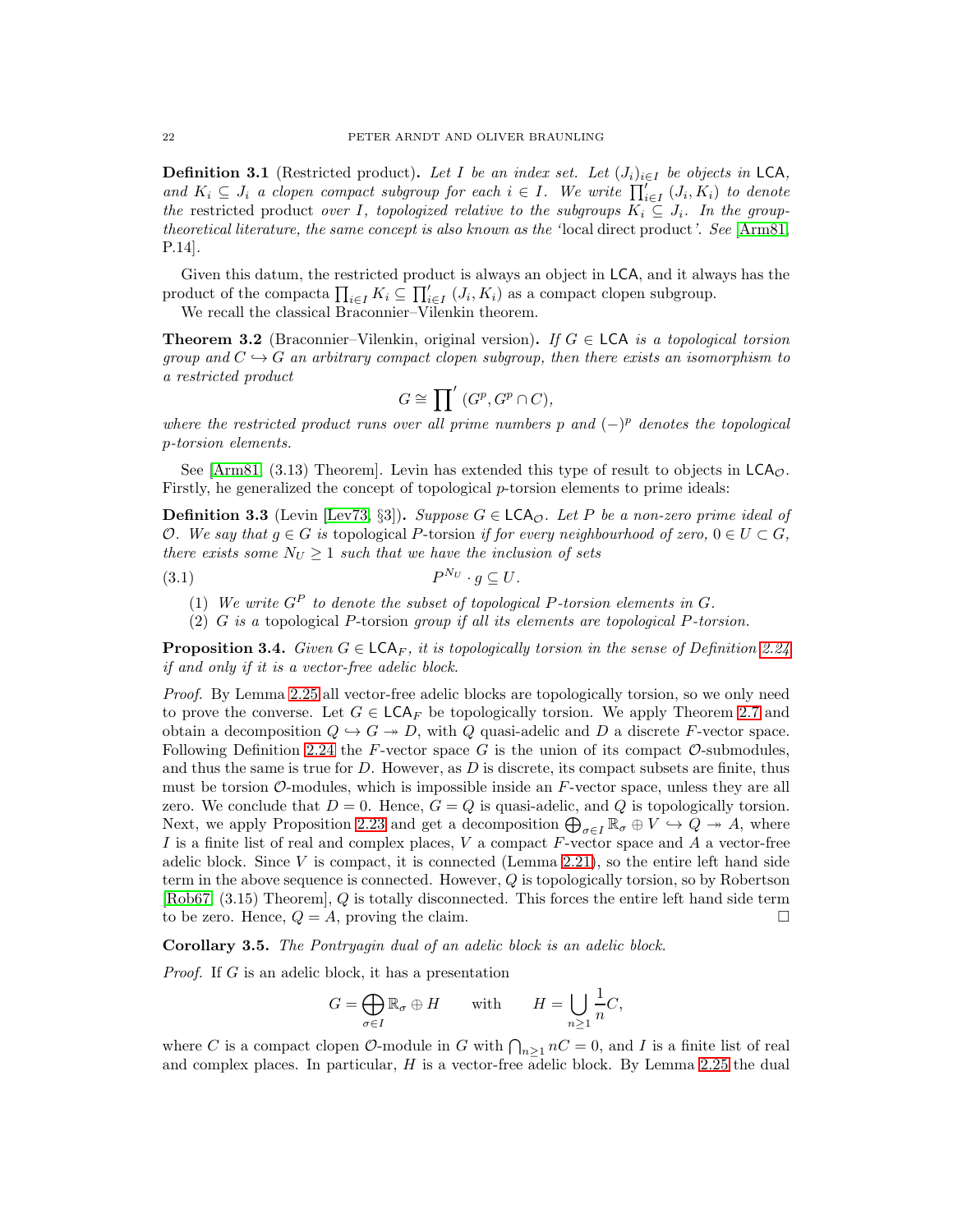$H^{\vee}$  is topologically torsion and it follows from Proposition [3.4](#page-21-0) that  $H^{\vee}$  is a vector-free adelic block. Thus, since finite direct sums commute with Pontryagin duality, we obtain

$$
G^\vee \simeq \bigoplus_{\sigma \in I} \mathbb{R}^\vee_\sigma \oplus H^\vee
$$

and since  $\mathbb{R}^\vee_\sigma$  is (non-canonically) self-dual, we deduce that  $G^\vee$  is an adelic block.

The following is a variation of the Braconnier–Vilenkin Theorem in the context of  $LCA_F$ . Levin has already given such a result in [\[Lev73,](#page-39-9) Theorem 3] for  $LCA_{\mathcal{O}}$ , but our variation for  $\mathsf{LCA}_F$  differs by a crucial additional finiteness property:

<span id="page-22-0"></span>**Theorem 3.6** (Braconnier–Vilenkin type result). Every object  $G \in \mathsf{LCA}_{F,ab}$  is isomorphic to a restricted product

$$
G \cong \bigoplus_{\sigma \in I} \mathbb{R}_{\sigma} \oplus \prod' (G^P, G^P \cap C),
$$

where  $I$  is a finite list of real and complex places,  $P$  runs over all finite places of  $F$ , and  $C$  is an arbitrary compact clopen O-submodule of G. Moreover,

- (1) each  $G^P$  is a topological P-torsion group;
- (2)  $G^P \hookrightarrow G$  is an admissible monic in  $\mathsf{LCA}_{F,ab}$ ;
- (3)  $G^P \cap C$  is a compact clopen  $\mathcal{O}\text{-submodule}$  of  $G^P$ ;
- (4) each  $G^P$  is a finite-dimensional  $\widehat{F}_P$ -vector space, where the vector space structure is canonically given by P-adically completing the F-vector space structure of  $G^P$ ;
- (5) In particular,  $G^P \cap C$  is a full rank  $\widehat{\mathcal{O}}_P$ -lattice inside  $G^P$ ;
- (6) G is canonically a topological  $\mathbb{A}\text{-module}$ , where  $\mathbb{A}\$  denotes the adèles of F as a locally compact ring;
- <span id="page-22-2"></span>(7) G is (non-canonically) isomorphic to its dual  $G^{\vee}$ .

Remark 3.7. Property  $(7)$  generalizes the self-duality of the adèles of a number field.

We stress that the finite dimension of each  $G<sup>P</sup>$  is absolutely crucial for the remaining computations. If  $\sigma'$  denotes an infinite place of F, let us agree to write

(3.2) 
$$
G^{\sigma'} := \bigoplus_{\sigma \in I \text{ with } \sigma = \sigma'} \mathbb{R}_{\sigma},
$$

just so that we have a uniform notation, resembling how we can isolate the topological Ptorsion parts in the above decomposition.

*Proof.* (Step 1) Firstly, using Proposition [2.23](#page-13-0) we split off the vector  $\mathcal{O}\text{-module part of } G$ , so that we have  $G \cong \bigoplus_{\sigma \in I} \mathbb{R}_{\sigma} \oplus V$ , where V is a vector-free adelic block. We must have  $C \subseteq V$ since the image of C under the projection to the vector  $\mathcal{O}\text{-module summand must still be}$ compact, and thus must be zero. Thus, we prove our claim if we prove it for all  $G$  in the special situation of  $G = V$ .

(Step 2) We first intepret such a vector-free part V as an object in  $\mathsf{LCA}_\mathcal{O}$ . By a slight variation of [\[Arm81,](#page-39-14)  $(3.8)$  Lemma] it follows that each  $V^P$  is closed in V, and thus itself an object in  $LCA<sub>o</sub>$  at all; in particular its subspace topology is indeed locally compact. This already proves Claims (1) and (2). Now apply Levin's version of the Braconnier–Vilenkin theorem, [\[Lev73,](#page-39-9) Theorem 3, noting that  $M_0 = 0$ ,  $R = 0$ ,  $M_1 = V$ , so  $M_3 \cong V$  in the notation loc. cit. This yields an isomorphism in  $\mathsf{LCA}_\mathcal{O}$ , namely for any compact clopen  $\mathcal{O}\text{-submodule } C \hookrightarrow V$  we get an isomorphism

<span id="page-22-1"></span>(3.3) 
$$
V \cong \prod'_{P \in \text{finite places}} (V^P, V^P \cap C)
$$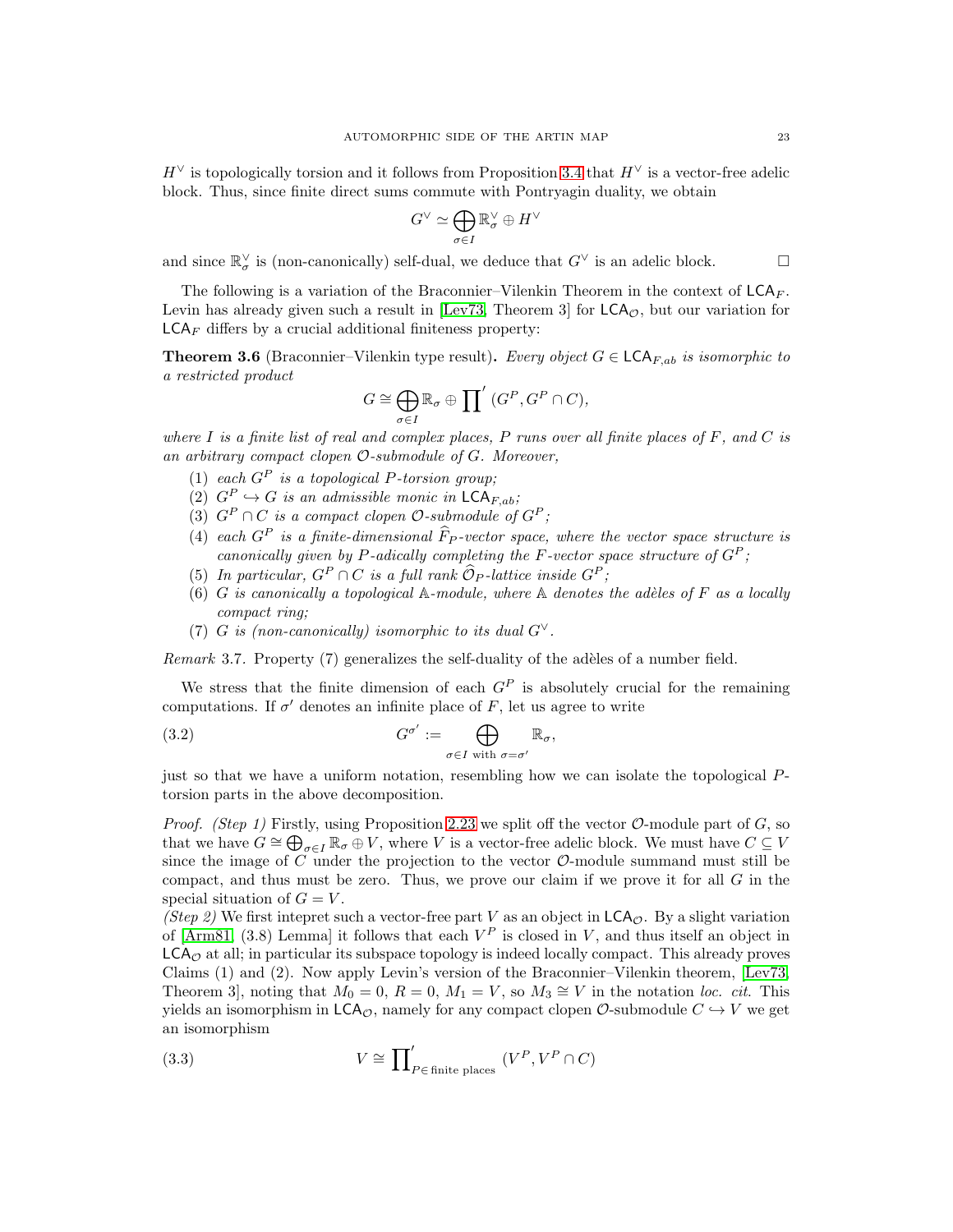in  $\mathsf{LCA}_{\mathcal{O}}$ . We remark that  $V^P \cap C$  is compact. As C is open in V,  $V^P \cap C$  is open in  $V^P$ , and thus compact clopen in  $V^P$ . This shows that the restricted product on the right hand side makes sense, and also confirms Claim (3). Next, we need to argue that the right hand side of Equation [3.3](#page-22-1) lies not just in LCA, but in LCA<sub>F</sub>: We claim that  $V^P$  is an  $\mathcal{O}\text{-submodule}$ of V. This is easy: By definition for every element  $x \in V^P$  and every neighbourhood of zero,  $0 \in U \subset V^P$ , there exists some  $N_U \geq 1$  such that

$$
(3.4) \t\t P^{N_U} \cdot x \subseteq U.
$$

Since P and thus  $P^{N_U}$  is an ideal in O, for any  $\alpha \in \mathcal{O}$  we have  $P^{N_U} \cdot (\alpha \cdot x) = (P^{N_U} \cdot \alpha) \cdot x \subseteq$  $P^{N_U} \cdot x \subseteq U$ , so the defining property of  $V^P$  still holds for all  $\alpha x$  with  $\alpha \in \mathcal{O}$ . Further, we claim that  $V^P$  is even an  $\mathcal{O}_P$ -module. To this end note that the  $\mathcal{O}$ -module action gives us a scalar multiplication

<span id="page-23-2"></span><span id="page-23-0"></span>
$$
\mathcal{O} \times V^P \longrightarrow V^P,
$$

but since  $V^P$  is topological P-torsion, this canonically extends to a scalar multiplication

(3.5) 
$$
\varprojlim_{n\geq 1} \mathcal{O}/P^n \times V^P \longrightarrow V^P
$$

by employing the continuity condition of Equation [3.4.](#page-23-0) However, the projective limit of rings on the left agrees with  $\hat{\mathcal{O}}_P$ . Next, we claim that  $V^P$  is also closed under division by p. Using the valuation of the discrete valuation ring  $\widehat{\mathcal{O}}_P$ , we just need to observe that for the prime number p such that  $(p) = P \cap \mathbb{Z}$  we have<sup>[3](#page-23-1)</sup>

$$
P^{N_U+[F:\mathbb{Q}]} \cdot \frac{x}{p} \subseteq P^{N_U} \cdot x \subseteq U.
$$

However, combining divisibility by p and the  $\hat{\mathcal{O}}_P$ -module structure, we learn that  $V^P$  is canonically an  $\widehat{\mathcal{O}}_P[\frac{1}{p}]$ -module, but  $\widehat{\mathcal{O}}_P[\frac{1}{p}] = \widehat{F}_P$  is already the field of fractions. Thus, each  $V^P$  is a  $\widehat{F}_P$ -vector space in a canonical fashion, and the F-scalar multiplication of elements of  $V^P$  inside V is compatible with the  $\widehat{F}_P$ -scalar multiplication under the canonical inclusion  $F \subseteq \widehat{F}_P$ . This proves Claim (4), except for the finite-dimensionality.

(Step 3) The previous step has constructed the isomorphism of Equation [3.3](#page-22-1) in the category  $LCA_{\mathcal{O}}$ . We lift it to  $LCA_F$ : As we have seen in the previous step, the right hand side is not just an object in  $LCA_{\mathcal{O}}$ , but is algebraically an F-vector space. Since we already have an isomorphism of the level of the underlying additive groups, it follows that the right hand side is also  $\sigma$ -compact. Now any  $\alpha \in \mathcal{O}-\{0\}$  induces a surjective continuous endomorphism, which by Pontryagin's Open Mapping Theorem must be an open map and thus a homeomorphism. It follows that the right hand side is also a topological F-vector space and thus an object in  $LCA_F$ . Now Lemma [2.1](#page-5-0) implies that our isomorphism in  $LCA_{\mathcal{O}}$  even gives an isomorphism in LCA<sub>F</sub>. Since  $V \in \mathsf{LCA}_F$ , and the category is closed under Pontryagin duality, the dual  $V^{\vee}$ also lies in  $\mathsf{LCA}_F$ , and thus both V and  $V^\vee$  are divisible as locally compact abelian groups. One also says that V is "bi-divisible". By a result of Sheng L. Wu  $[Wu92, \text{ Lemma } 6.12,$  $(3) \Rightarrow (1)$ , it follows that in LCA there exists an isomorphism to a restricted product

$$
V \cong \prod'_{p \text{ prime number}} (\mathbb{Q}_p^{m_p}, \mathbb{Z}_p^{m_p}) \quad \text{in} \quad \text{LCA}
$$

for some  $m_p \in \mathbb{Z}_{\geq 0}$ . So, in particular, each  $m_p$  is *finite*. Since, under the forgetful functor  $LCA_F \rightarrow LCA$ , we must have

$$
V^P \subseteq (\mathbb{Q}_p^{m_p}, \mathbb{Z}_p^{m_p}),
$$

<span id="page-23-1"></span><sup>&</sup>lt;sup>3</sup>We would not have to add  $[F: \mathbb{Q}]$ . It would be sufficient to add e, where e is the ramification index of p in the extension  $F/\mathbb{Q}$ .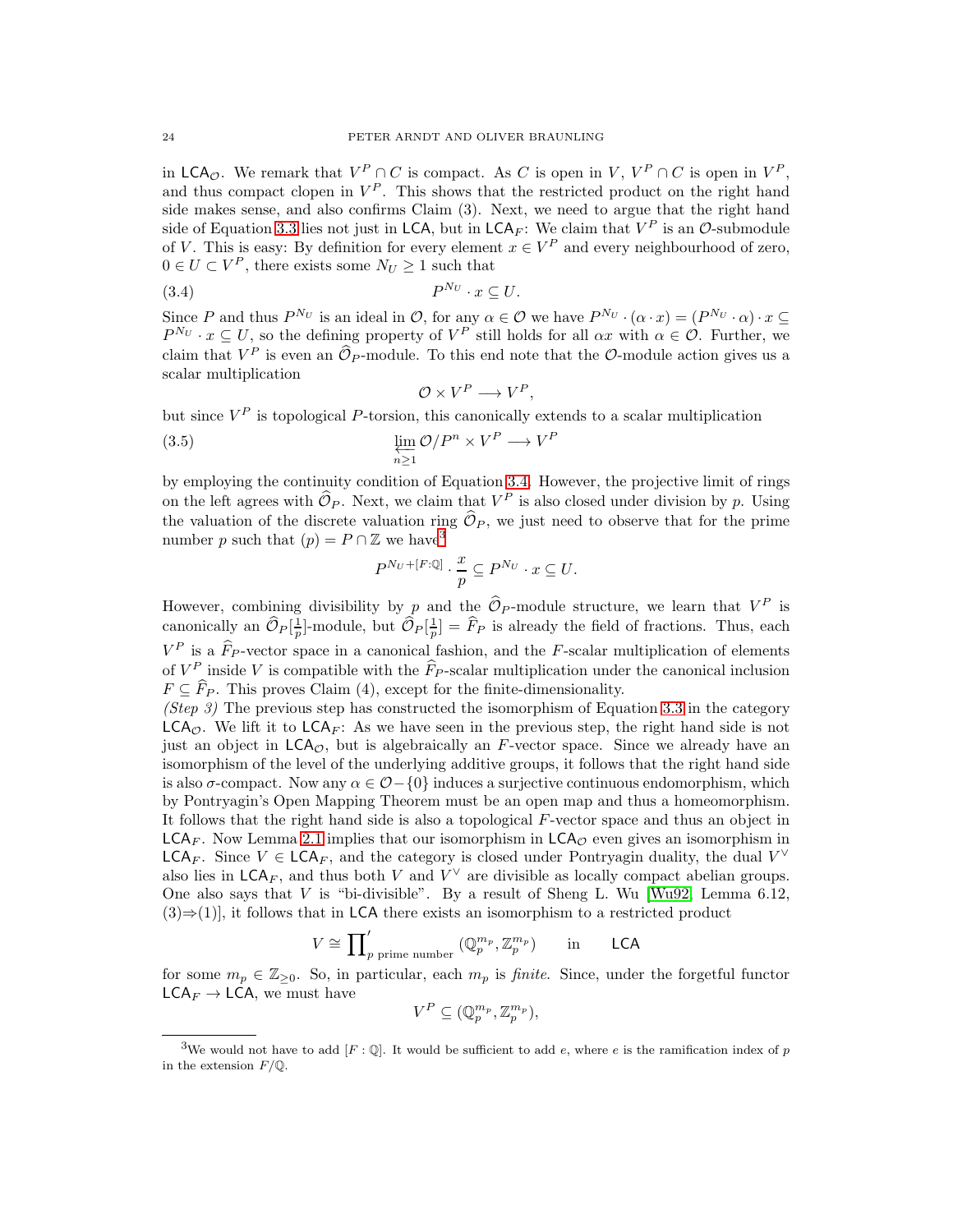and under  $\mathbb{Q}_p \subseteq \widehat{F}_P$  the vector space structures are compatible, we conclude that the  $\widehat{F}_P$ vector space  $V^P$  must also be finite-dimensional (as it is even finite-dimensional over the deeper base  $\mathbb{Q}_p$ ). This proves Claim (4) in full. As both  $V^P$  and C are O-modules, so is  $V^P \cap C$ . The same argument as around Equation [3.5](#page-23-2) proves that  $V^P \cap C$  is even a topological  $\mathcal{O}_P$ -module, and since it is contained in the finite-dimensional  $\hat{F}_P$ -vector space  $V^P$  it can only be finitely generated free. As  $V^P \cap C$  is clopen in  $V^P$ , and thus has discrete quotient, it can only be a full rank lattice. This proves Claim (5). Claim (6) follows from combining the respective  $\widehat{F}_{P}$ -vector space structures for all places. Claim (7) follows, on the level of the underlying locally compact additive group, from Wu's result that bi-divisibility implies self-duality [\[Wu92,](#page-39-12) Lemma 6.12,  $(3) \Rightarrow (2)$ ]. It can be shown by a direct argument that this self-duality holds in  $LCA<sub>F</sub>$  and not just in LCA. We leave this to the reader, because a more elegant proof is to wait since we prove Proposition [4.8](#page-28-0) and Lemma [4.7](#page-28-1) (whose proofs do not rely on self-duality) and which give an exact equivalence of the category  $LCA_{F,ab}$  with an alternative categorical description where the self-duality is evident).  $\Box$ 

<span id="page-24-1"></span>We need to comment on how arbitrary the choice of  $C$  in the previous theorem was.

<span id="page-24-2"></span>**Lemma 3.8.** Suppose  $G \in \mathsf{LCA}_{F,ab}$  is vector-free, say

$$
(3.6)\t\t\t G = \bigcup_{n\geq 1} \frac{1}{n}C
$$

for C a compact clopen  $\mathcal{O}\text{-submodule}$ , then every compact  $\mathcal{O}\text{-submodule}\,\tilde{C}\subseteq G$  is contained in  $\frac{1}{m}C$  for a suitable  $m \geq 1$ .

*Proof.* Immediate:  $\tilde{C}$  is compact and Equation [3.6](#page-24-1) defines an open cover whose opens are arranged as a filtering poset. In order to cover the compactum  $C$ , finitely many opens suffice. By the filtering property, we find a single open which is sufficiently big.  $\Box$ 

<span id="page-24-3"></span>**Lemma 3.9.** Suppose  $G \in \mathsf{LCA}_{F,ab}$  and  $C, C'$  are compact clopen  $\mathcal{O}\text{-submodules.}$  Then  $C^{P} = C'^{P}$  for all finite places with at most finitely many exceptions.

*Proof.* We may assume that G is vector-free, as before. (Step 1) Say  $G = \bigcup_{n\geq 1} \frac{1}{n}\tilde{C}$  for  $\tilde{C}$  a compact clopen  $\mathcal{O}$ -submodule. By the previous lemma,  $C \subseteq \frac{1}{n}\tilde{C}$  for some n. As C is open in G, it is open in  $\frac{1}{n}\tilde{C}$  and thus the quotient  $\frac{1}{n}\tilde{C}/C$  is discrete. However,  $\tilde{C}$  is compact, and so this quotient is also compact and therefore finite. Let N be its cardinality. Then for all  $g \in \frac{1}{n}\tilde{C}$  we have  $Ng \in C$ . However, N has only finitely many prime factors, so for all but finitely many P, if  $g \in \frac{1}{n}\tilde{C}^P$ , N acts as unit in the  $\widehat{\mathcal{O}}_P$ -module structure. Hence, except for finitely many P, we have  $\left(\frac{1}{n}\tilde{C}/C\right)^P = 0$  and therefore  $\left(\frac{1}{n}\tilde{C}\right)^P = C^P$ . (Step 2) Now, for the given C, C' in our claim, pick n large enough that we jointly have  $C, C' \subseteq \frac{1}{n}\tilde{C}$  and apply Step 1 to each of these inclusions separately. The set of places where possibly  $C^P \neq C'^P$  then is the union of the possible sets of exceptions for both steps, but that is still a finite set.  $\Box$ 

With these theorems available, we may now summarize all our structural results as follows.

<span id="page-24-0"></span>**Theorem 3.10** (Principal Structure Theorem). Let  $G \in \mathsf{LCA}_F$  be arbitrary. Then there exists a direct sum decomposition

$$
G \cong V \oplus A \oplus D,
$$

where V is a compact  $F$ -vector space, A is an adelic block, and D is a discrete  $F$ -vector space. Pontryagin duality exchanges the full subcategories of compact vs. discrete F-vector spaces,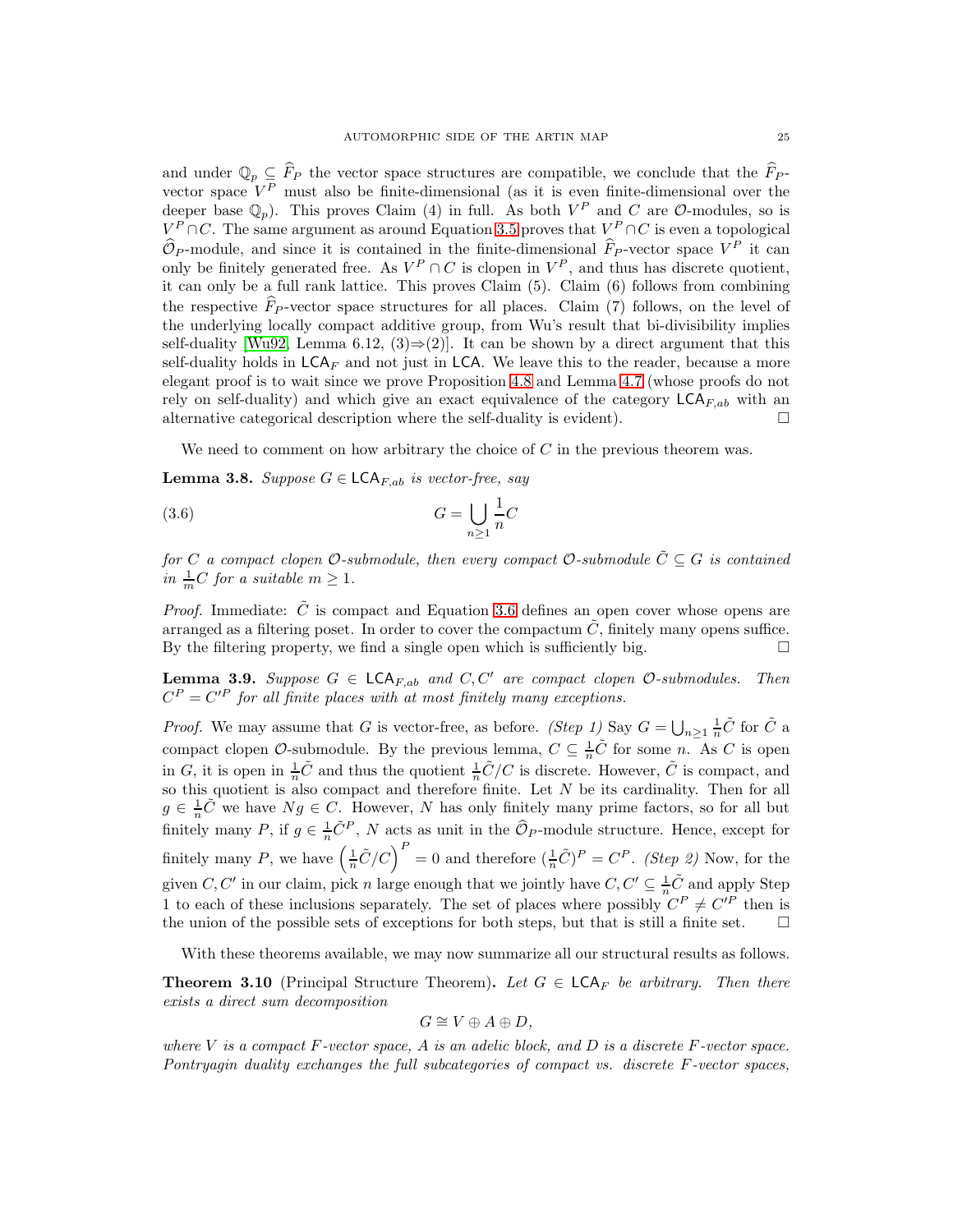while adelic blocks are closed under Pontryagin duality. Even more strongly, all adelic blocks are self-dual, i.e.  $A \simeq A^{\vee}$  (non-canonically).

*Proof.* By Theorem [2.7](#page-7-3) we have  $G \cong Q \oplus D$  with Q quasi-adelic, and by Proposition [2.23](#page-13-0) we may write  $Q \cong V \oplus A$  as in the claim. Finally, by Theorem [3.6](#page-22-0) all adelic blocks are self-dual individually as objects. Hence, the entire category  $LCA_{F,ab}$  is closed under Pontryagin duality. Alternatively, the last claim also follows from Corollary [3.5](#page-21-1) of course.  $\Box$ 

#### 4. K-theory of adelic blocks

We recall that if  $(C_i)_{i\in I}$  (for some index set I) are exact categories, we can define a *product* exact category  $\prod_{i\in I} C_i$  as follows: Its objects are tuples  $\underline{X} := (X_i)_{i\in I}$  with  $X_i \in C_i$ , and its morphisms  $\underline{f} : \underline{X} \longrightarrow \underline{Y}$  are morphisms  $\underline{f} = (f_i)_{i \in I}$  with  $f_i \in \text{Hom}_{\mathsf{C}_i}(X_i, Y_i)$ . Finally, a kernel-cokernel sequence  $\underline{X'} \longrightarrow \underline{X} \longrightarrow \underline{X''}$  is defined to be exact if and only if all levelwise sequences  $X'_i \hookrightarrow X_i \twoheadrightarrow X''_i$  are exact with respect to the exact structure of  $C_i$ . We leave it to the reader to check that this defines an exact structure on the category  $\prod_{i\in I} C_i$ . Clearly all the projection functors  $p_j : \prod_{i \in I} C_i \longrightarrow C_j$  (for  $j \in I$ ) are exact.

<span id="page-25-0"></span>We will now define a functor (at first only on objects)

(4.1) 
$$
\Xi: \mathsf{LCA}_{F,ab} \longrightarrow \prod_{P \in \mathsf{places}} \mathsf{Vect}_{fd}(\widehat{F}_P), \qquad V \longmapsto (V^P)_P
$$

where P runs over all places of F, both finite and infinite (so if P is a finite place,  $V^P$  is the topological P-torsion part as in Theorem [3.6,](#page-22-0) and if  $P$  is an infinite place, we follow the convention of Equation [3.2\)](#page-22-2). Equation [4.1](#page-25-0) describes a mapping on objects. Note that it is only well-defined since we know that the vector  $\mathcal{O}\text{-module part}$  in V has only finitely many summands, and since Theorem [3.6](#page-22-0) assures us that the topological P-torsion part is indeed a finite-dimensional  $\ddot{F}_P$ -vector space.

Furthermore, observe that  $\Xi$  is compatible under duality: For this it suffices to observe the following agreement:

$$
\text{Hom}_{cts}(\widehat{F}_P, \mathbb{T}) \simeq \widehat{F}_P
$$
\n
$$
\text{Hom}_{\widehat{F}_P}(\widehat{F}_P, \widehat{F}_P) \simeq \widehat{F}_P
$$
\n
$$
\text{versus}
$$
\n
$$
\text{(Iinear dual)}
$$
\n
$$
\text{(linear dual)}
$$

,

i.e. both duality functors do the same (despite their very different definitions!).

Remark 4.1 (Local self-duality). In many ways this is a very remarkable fact. It exploits the Pontryagin self-duality of local fields. This fact plays a big rôle in number theory, e.g. in Tate's thesis. Note that for other types of fields, e.g. the number field F itself,  $\text{Hom}_{cts}(F, \mathbb{T})$ and  $\text{Hom}_F(F, F)$  are drastically different. The former is uncountable, while the latter is countable.

We still need to define  $\Xi$  on morphisms: Let  $f: V \to V'$  be a morphism of objects in  $\mathsf{LCA}_{F,ab}$ , say

$$
V \cong \bigoplus_{\sigma \in I} \mathbb{R}_{\sigma} \oplus \prod' (V^P, V^P \cap C) \qquad V' \cong \bigoplus_{\sigma \in I'} \mathbb{R}_{\sigma} \oplus \prod' (V'^P, V'^P \cap C').
$$

Note that the vector  $\mathcal{O}\text{-module parts}$  are the connected components of V (resp.  $V'$ ) and thus f maps the vector  $\mathcal{O}\text{-module summand of }V$  to the one of  $V'$ . Compatibility with the F-vector space structure implies that for all infinite places P the  $\widehat{F}_{P}$ -vector space summand among these can only map to the  $\widehat{F}_P$ -vector space summand in V' for the same place P. Similarly, using that all non-zero primes in  $\mathcal O$  are pairwise coprime, we see that f can only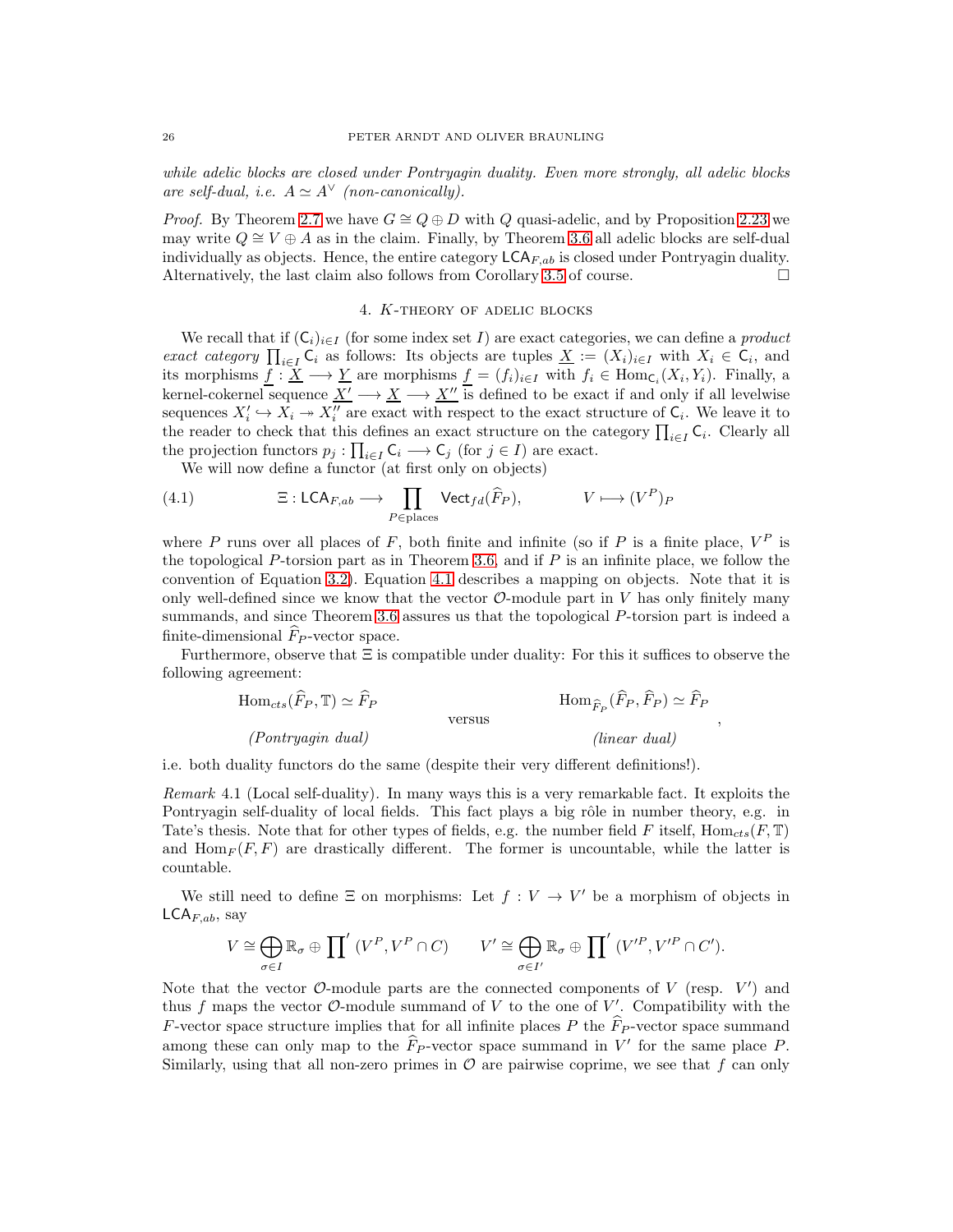map  $V^P$  to  $V'^P$  for the same prime P. Thus, f must actually be a diagonal morphism, we may (formally) write  $f = \sum_{P \in \text{places}} f^P$ , and note that by projection and inclusion each  $f^P$ is uniquely determined, and defines a morphism

<span id="page-26-1"></span>(4.2) 
$$
f^P: V^P \longrightarrow V'^P
$$
 in LCA<sub>F</sub>.

A continuity argument exactly as in the proof of Theorem [3.6](#page-22-0) (cf. the argument around Equation [3.5\)](#page-23-2) shows that each  $f^P$  can be promoted to a continuous  $\widetilde{F}_P$ -vector space morphism. Moreover, since we know that  $V^P$ ,  $V^P$  are finite-dimensional  $\widehat{F}_P$ -vector spaces,  $f^P$  indeed defines a morphism in  $\mathsf{Vect}_{fd}(\widehat{F}_P)$ . This completes the definition of the functor Ξ.

Next, note that the same argument shows that if f is an admissible monic, then each  $f^P$  is an admissible monic (i.e. injective) in  $\mathsf{Vect}_{fd}(\widehat{F}_P)$ , and correspondingly if f is an admissible epic, then each  $f^P$  is an admissible epic (i.e. surjective) in  $\text{Vect}_{fd}(\widehat{F}_P)$ . Since by definition the exact sequences of the product exact category are just the levelwise exact ones, we obtain:

**Lemma 4.2.** The functor  $\Xi$  of Equation [4.1](#page-25-0) is exact and preserves duality.

Moreover, we claim:

<span id="page-26-3"></span>**Lemma 4.3.** The functor  $\Xi$  is faithful.

*Proof.* Since the Hom-sets are abelian groups, it suffices to prove that if some  $f: V \to V'$  has the property that  $f^P = 0$  for all places P, then f must have been zero. This result follows immediately from the existence of P-coordinates:<sup>[4](#page-26-0)</sup> For  $F = \mathbb{Q}$  this is proven in [\[Arm81,](#page-39-14) (3.11) Definition] and our assertion is [\[Arm81,](#page-39-14) (3.12) Lemma]. We leave it to the reader to adapt the construction of such coordinates to primes of  $\mathcal O$  as opposed to the primes of  $\mathbb Z$ .

However, the functor  $\Xi$  is not full. We refer the reader to Example [4.9](#page-29-1) for a concrete case.

**Definition 4.4.** We write  $\mathsf{LCA}_{F,vfab}$  for the full subcategory of vector-free adelic blocks inside  $\mathsf{LCA}_{F,ab}.$ 

**Lemma 4.5.** LCA<sub>F,vfab</sub> is extension-closed in  $LCA_{F,ab}$  (and  $LCA_F$ ). In particular, it is a fully exact subcategory of  $\mathsf{LCA}_{F,ab}$  (and  $\mathsf{LCA}_F$ ).

*Proof.* If  $G' \hookrightarrow G \twoheadrightarrow G''$  is an exact sequence with  $G', G'' \in \mathsf{LCA}_{F, vfab}$ , then  $G', G''$  are topological torsion  $\mathcal{O}\text{-modules}$  by Lemma [2.25,](#page-14-1) and by [\[Arm81,](#page-39-14) (3.17)] it follows that G is topological torsion. Thus, by Proposition [3.4](#page-21-0) it follows that  $G$  is also a vector-free adelic block. Now [Büh10, Lemma 10.20].  $\square$ 

Let  $S$  be a finite set of places of  $F$ . Define a category

 $\sqrt{1+\frac{1}{2}}$ 

<span id="page-26-2"></span>(4.3) 
$$
\mathsf{LCA}_{F, vfab}^{(S)} := \left( \begin{array}{c} \mathsf{objects:} \ (G, H) \mid G \in \mathsf{LCA}_{F, vfab}, \\ H \subseteq G \text{ a compact clopen } \mathcal{O}\text{-submodule} \\ \text{morphisms:} \ f: (G, H) \to (G', H) \text{ in } \mathsf{LCA}_{F, vfab} \text{ are morphisms} \\ f: G \to G' \text{ in } \mathsf{LCA}_F \text{ such that we have} \\ f^P(H^P) \subseteq H'^P \text{ for all } P \notin S. \end{array} \right)
$$

 $(9.5)$  $(9.1)$ 

As before, here  $H^P$  (resp.  $H'^P$ ) denotes the topological P-torsion part for P any place of F; and  $f<sup>P</sup>$  the induced morphism on topological P-torsion parts (as in Equation [4.2\)](#page-26-1). There is a functor

$$
\psi^{(S)}: \mathsf{LCA}_{F,vfab}^{(S)} \longrightarrow \mathsf{LCA}_{F,vfab}, \qquad (G,H) \longmapsto G.
$$

<span id="page-26-0"></span><sup>&</sup>lt;sup>4</sup>The idea of P-coordinates is easy to explain: We just exploit that a restricted product can always be realized as a subset of the naïve plain product. The projection to the individual factors are the P-coordinates. While this is not a useful technique to handle topological aspects, it is sufficient to test whether an element is zero.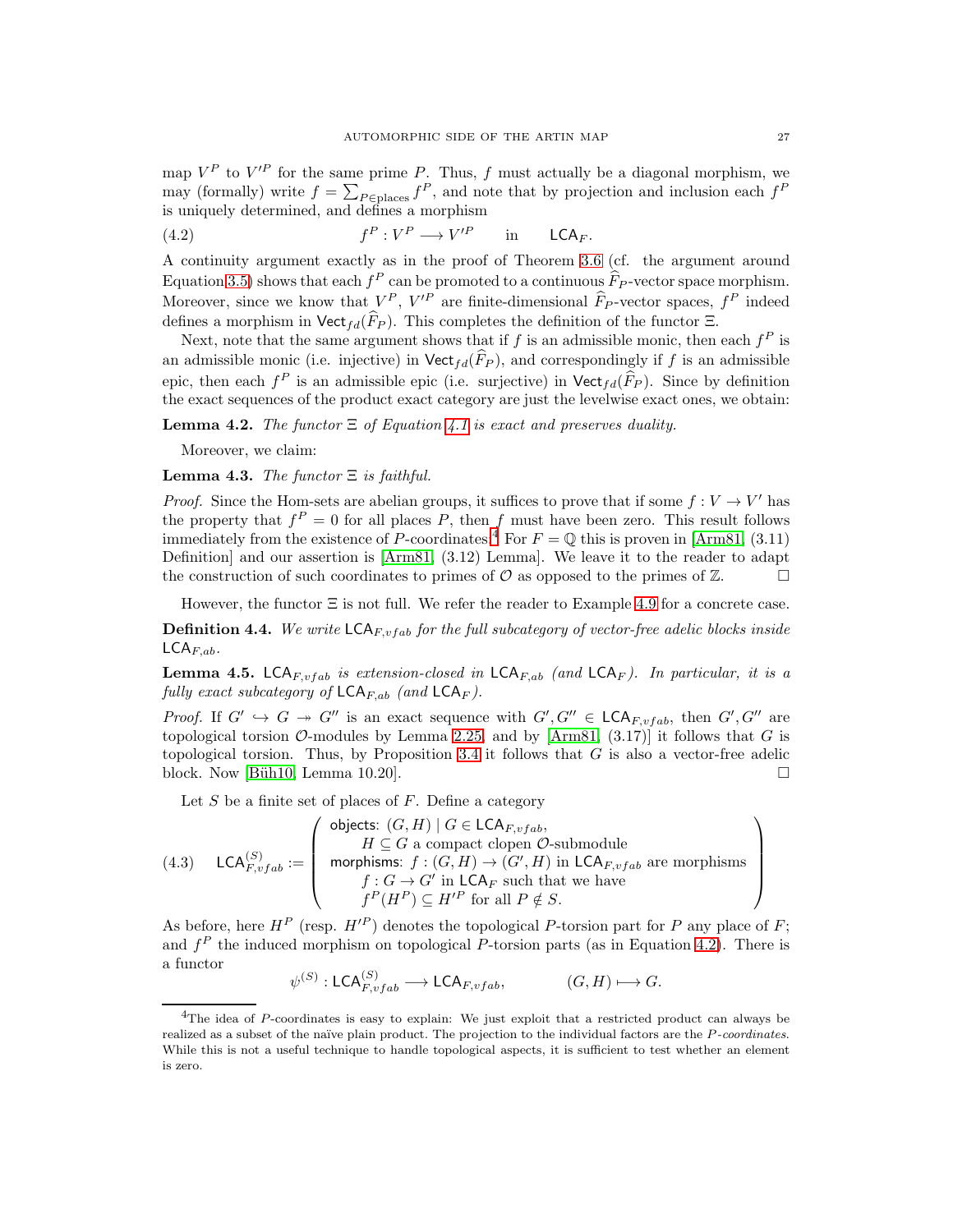We call a sequence in  $\mathsf{LCA}_{F,vfab}^{(S)}$  exact if its image under  $\psi^{(S)}$  is exact. Analogously, we make it an exact category with duality (in the sense of [\[Sch10,](#page-39-4) Definition 2.1]) by sending  $(G, H)$ to  $(G^{\vee}, H^{\perp})$  with  $H^{\perp} := \ker(G^{\vee} \twoheadrightarrow H^{\vee})$ . Then  $\psi^{(S)}$  is a duality preserving exact functor.

We observe that if  $S \subseteq S'$  is an inclusion of finite sets of finite places of F, then there is a commutative diagram

<span id="page-27-0"></span>(4.4) 
$$
LCA_{F,vfab}^{(S)} \longrightarrow LCA_{F,vfab}^{(S')} \longrightarrow LCA_{F,vfab}^{(S')}
$$

As the exact structure on each  $\mathsf{LCA}_{F,vfab}^{(S)}$  is just defined so that it reflects exactness under the  $\psi^{(-)}$ , it is clear that all functors in this diagram are exact. As the collection of finite subsets of finite places is a filtering poset under inclusion, we can form the colimit of exact categories

$$
\mathsf{LCA}_{F,vfab}^{(\infty)} := \mathop{\text{colim}}_{S} \mathsf{LCA}_{F,vfab}^{(S)}
$$

and by the commutativity of Diagram [4.4](#page-27-0) we obtain an exact functor

(4.5) 
$$
\psi^{(\infty)} : \mathsf{LCA}_{F,vfab}^{(\infty)} \longrightarrow \mathsf{LCA}_{F,vfab}^{(1)}
$$

commuting with all  $\psi^{(S)}$  along the natural functors in the inductive diagram. This colimit exact category is explicitly given as follows:

<span id="page-27-1"></span>(4.6) 
$$
\mathsf{LCA}_{F,vfab}^{(\infty)} = \left( \begin{array}{c} \text{objects: } (G,H) \mid G \in \mathsf{LCA}_{F,vfab}, \\ H \subseteq G \text{ a compact clopen } \mathcal{O}\text{-submodule} \\ \text{morphisms: } f : (G,H) \to (G',H) \text{ in } \mathsf{LCA}_{F,vfab} \text{ are morphisms} \\ f : G \to G' \text{ in } \mathsf{LCA}_F \text{ such that there exists a finite set} \\ S \text{ of finite places such that } f^P(H^P) \subseteq H'^P \text{ for all } P \notin S. \end{array} \right)
$$

However, this description can be simplified:

<span id="page-27-2"></span>**Lemma 4.6.** Let  $(G, H)$  resp.  $(G', H')$  be objects in  $\mathsf{LCA}_{F, vfab}$ , and H resp. H' compact clopen O-submodules. Then for any morphism  $f: G \to G'$  in  $\mathsf{LCA}_F$  there exists a finite set S of finite places of F such that  $f^P(H^P) \subseteq H'^P$  for all  $P \notin S$ .

*Proof.* Write G' as  $\bigcup_{n\geq 1} \frac{1}{n}C'$  for C' a compact clopen, as exists by the definition of an adelic block. The image  $f(H)$  in  $G'$  is compact and thus by Lemma [3.8](#page-24-2) lies inside some  $\frac{1}{n}C'$ . We now have  $f^P(H^P) \subseteq \left(\frac{1}{n}C'\right)^P$  by construction since a topological P-torsion element can only be mapped to a topological P-torsion element (if it had a non-zero image  $x$  in the projection to any other, say topological  $P'$ -torsion, since  $P$  and  $P'$  are different, they are necessarily coprime, so  $1 \in P^N + P^{\prime N}$  for all  $N \geq 1$ , and then  $1 \cdot x$  lies in every open neighbourhood of zero in  $G'$ . Since  $G'$  is Hausdorff, this implies  $x = 0$  and gives a contradiction). Finally, since  $\frac{1}{n}C'$  is a compact clopen  $\mathcal{O}\text{-submodule}$  in  $G'$ , just like  $H'$ , we have  $\left(\frac{1}{n}C'\right)^P = H'^P$  for all but finitely many places by Lemma [3.9.](#page-24-3) This proves our claim.

Hence, we see that the last condition in the description of the morphisms of  $\mathsf{LCA}_{F,vfab}^{(\infty)}$  in Equation [4.6](#page-27-1) is superfluous. We record

$$
\mathsf{LCA}_{F,vfab}^{(\infty)} = \left( \begin{array}{c} \mathsf{objects:} \ (G,H) \mid G \in \mathsf{LCA}_{F,vfab}, \\ H \subseteq G \ \text{a compact clopen } \mathcal{O}\text{-submodule} \\ \text{morphisms:} \ f: (G,H) \to (G',H') \ \text{in} \ \mathsf{LCA}_{F,vfab} \ \text{are morphisms} \\ f: G \to G' \ \text{in} \ \mathsf{LCA}_F. \end{array} \right).
$$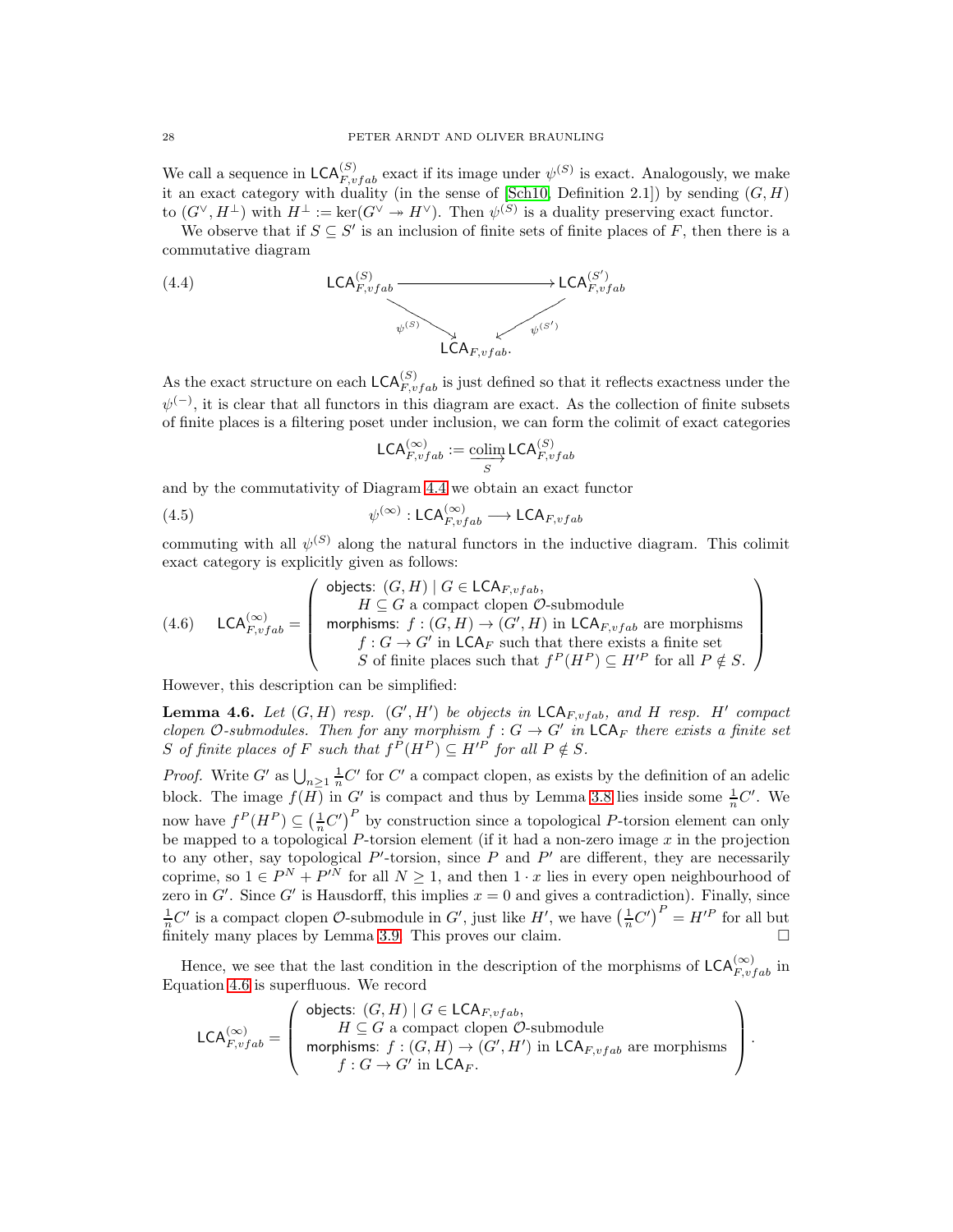<span id="page-28-1"></span>**Lemma 4.7.** The functor  $\psi^{(\infty)} : \mathsf{LCA}_{F,vfab}^{(\infty)} \to \mathsf{LCA}_{F,vfab}$  is a duality preserving exact equivalence of exact categories.

Proof. It is clear that the functor is exact. Next, we observe from the above description that the morphisms do not depend on the extra data of  $H, H'$  at all, so the functor is fully faithful. Finally, it is essentially surjective: This just amounts to the statement that every vector-free adelic block possesses a compact clopen  $\mathcal{O}\text{-submodule}$  at all, and this is part of the definition of a vector-free adelic block.  $\Box$ 

Next, we describe the categories  $\mathsf{LCA}_{F,vfab}^{(S)}$  for S finite. For any ring R, let us write  $P_f(R)$ for the exact category of finitely generated projective  $R$ -modules. It is an exact category with duality by letting  $P^{\vee} := \text{Hom}_R(P, R)$ .

<span id="page-28-0"></span>Proposition 4.8. There is a duality preserving exact equivalence of exact categories

$$
\Xi^{(S)} : \mathsf{LCA}_{F,vfab}^{(S)} \longrightarrow \prod_{P \in S} \mathsf{Vect}_{fd}(\widehat{F}_P) \times \prod_{P \notin S} P_f(\widehat{\mathcal{O}}_P).
$$

Proof. (Step 1) First of all, we just define the functor at all. As the notation suggests, we define this as a variation of  $\Xi$ : On objects we define  $\Xi^{(S)}$  as

$$
(G, H) \longmapsto (G^P)_{P \in S} \times (H^P)_{P \notin S},
$$

i.e. for those  $P$  in  $S$ , we take the entire topological  $P$ -torsion part. By our variant of the Braconnier–Vilenkin Theorem (Theorem [3.6\)](#page-22-0),  $G^P$  is a finite-dimensional  $\widehat{F}_P$ -vector space, so this makes sense. Moreover, for all  $P \notin S$  we take  $H^P := G^P \cap H$ , which is a full rank  $\widehat{\mathcal{O}}_{P}$ lattice in  $G^P$  by the same Theorem, so in particular  $H^P$  is finitely rank free  $\widehat{\mathcal{O}}_P$ -module, so it defines an object in  $P_f(\widehat{O}_P)$  as required. This defines  $\Xi^{(S)}$  on objects. Moreover, we send morphisms in  $\mathsf{LCA}_{F,vfab}^{(S)}$  just to their topological P-torsion parts  $f^P$ . On the  $\mathsf{Vect}_{fd}(\widehat{F}_P)$ factors it easily follows from continuity and the  $\widehat{F}_{P}$ -vector space structure that  $f^{P}$  is indeed  $\widehat{F}_P$ -linear. On the  $P_f(\widehat{O}_P)$  summands recall that it was part of the definition of  $\mathsf{LCA}_{F,vfab}^{(S)}$ (Definition [4.3\)](#page-26-2) that we have

$$
f^P(H^P) \subseteq H'^P \qquad \text{for all} \qquad P \notin S,
$$

so  $f^P$  is a well-defined map of  $\mathcal{O}_P$ -modules (again, first we get  $\mathcal{O}$ -linearity alone, and the continuity and the  $\widehat{\mathcal{O}}_P$ -module structures allow us to deduce that it must be an  $\widehat{\mathcal{O}}_P$ -module homomorphism).

(Step 2) Next, one checks that if f is an admissible monic (resp. epic), then all  $f<sup>P</sup>$  are injective (resp. surjective). This suffices to know that the  $f<sup>P</sup>$  are levelwise admissible monics (resp. epics) on the right hand side for all  $P$ , and thus admissible monics (resp. epics) in the exact structure of the product exact category. Thus,  $\Xi^{(S)}$  is a well-defined exact functor.

(Step 3) We claim that  $\Xi^{(S)}$  is also fully faithful. Faithfulness is easy to see; it follows from the existence of P-coordinates and can be shown exactly as Lemma [4.3.](#page-26-3) For fullness note that any morphism on the right hand side can be written as a sum

$$
f^P = (f^P)^{S\text{-part}} + (f^P)^{\text{not-}S\text{-part}},
$$

where  $(f^P)$ <sup>not-S-part</sup> is zero on the factors with  $P \in S$ , and reversely  $(f^P)^{S\text{-part}}$  is zero for the factors with  $P \notin S$ . As H, H' are compact, we can prescribe any morphism on the factors, so we can easily realize  $(f^P)^{\text{not-}S\text{-part}}$ , and  $(f^P)^{S\text{-part}}$  can be realized as S is finite.

(Step 4) Finally, we claim that  $\Xi^{(S)}$  is essentially surjective. To this end, given an object in the product exact category, say

$$
G := (G_P)_{P \in S} \times (H_P)_{P \notin S} \qquad \text{with} \qquad G_P \in \text{Vect}_{fd}(F_P), \quad H_P \in P_f(\mathcal{O}_P),
$$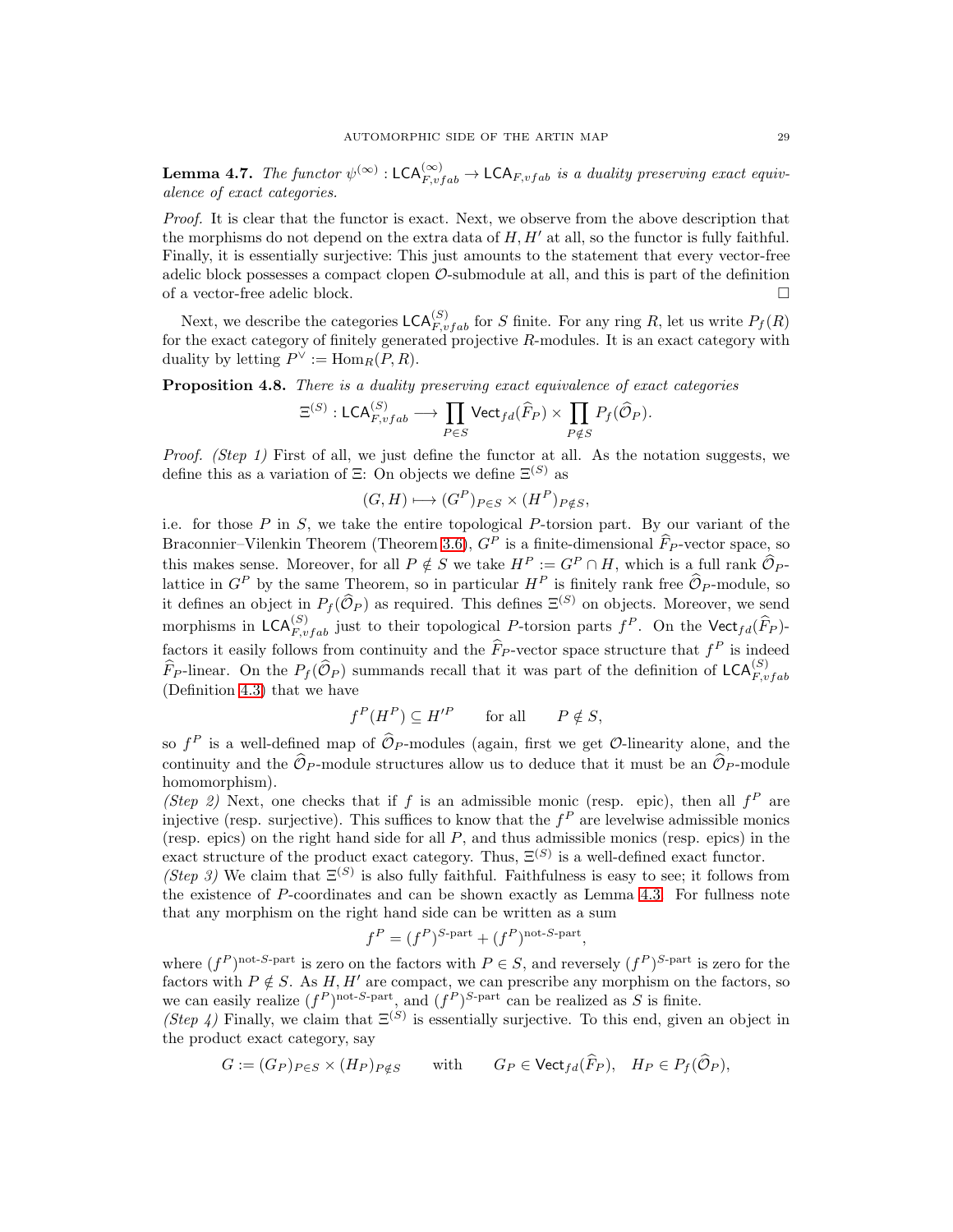define for  $P \notin S$  the objects  $G_P := H_P \otimes_{\widehat{\mathcal{O}}_P} F_P$ , and for the  $P \in S$  choose a full rank  $\widehat{\mathcal{O}}_{P}$ -lattice in  $G_{P}$ . Then take the restricted product

$$
\tilde{G} := \prod' (G_P, H_P),
$$

where P runs over all finite places of F. This is easily checked to be an object in  $\mathsf{LCA}_{F,vfab}$ and we leave it to the reader to confirm that  $\Xi^{(S)}$  sends  $\tilde{G}$  to an object isomorphic to G in the product exact category. Finally, as  $\Xi^{(S)}$  is an essentially surjective, fully faithful and exact functor between the two categories in our claim, we conclude that  $\Xi^{(S)}$  is an exact equivalence of exact categories.  $\Box$ 

<span id="page-29-1"></span>*Example* 4.9. Consider the vector-free part of the adèles of the rationals,  $\prod' (\mathbb{Q}_p, \mathbb{Z}_p)$ , where the restricted product runs over all prime numbers p. In the product category  $\prod_p \text{Vect}_{fd}(\mathbb{Q}_p)$ the image of this object has an endomorphism given by multiplication by  $p^{-1}$  in the p-th factor. If this was a morphism in LCAQ, it would have

$$
\frac{1}{p}\mathbb{Z}_p\nsubseteq\mathbb{Z}_p
$$

for all primes  $p$ , whereas by Lemma [4.6](#page-27-2) this property is only possible for finitely many primes  $p$ .

<span id="page-29-0"></span>**Theorem 4.10.** Let F be a number field. Suppose r is the number of real places, and s the number of complex places.

(1) There is a canonically defined equivalence of K-theory spectra

$$
K(\mathsf{LCA}_{F,ab}) \stackrel{\sim}{\longrightarrow} \underline{\operatorname{colim}}_{S} \prod_{P \in S} K(\widehat{F}_P) \times \prod_{P \notin S} K(\widehat{\mathcal{O}}_P) \times K(\mathbb{R})^r \times K(\mathbb{C})^s,
$$

where  $S$  runs over the filtering poset of all finite sets of finite places of  $F$ , ordered by inclusion.

 $(2)$  For all integers n, there is a canonically defined isomorphism of K-theory groups

$$
K_n(\mathsf{LCA}_{F,ab}) \cong \left\{ (\alpha_P)_P \in \prod_P K_n(\widehat{F}_P) \middle| \begin{array}{c} \alpha_P \in K_n(\widehat{\mathcal{O}}_P) \text{ for all but finitely} \\ many among the finite places \end{array} \right\}
$$

Here the product is taken over all places  $P$ , both finite and infinite, and the condition makes sense since  $K_n(\widehat{\mathcal{O}}_P) \subseteq K_n(\widehat{F}_P)$  is naturally a subgroup.

.

Proof. (Step 1) We leave it to the reader to show that

$$
K(\mathsf{LCA}_{F,ab}) \stackrel{\sim}{\longrightarrow} K(\mathsf{LCA}_{F,vfab}) \times K(\mathbb{R})^r \times K(\mathbb{C})^s,
$$

which reduces the proof to handling the vector-free adelic blocks. (Step 2) By Lemma [4.7](#page-28-1) we have an equivalence in K-theory

(4.7) 
$$
\psi^{(\infty)} : K(\mathsf{LCA}_{F,vfab}^{(\infty)}) \xrightarrow{\sim} K(\mathsf{LCA}_{F,vfab})
$$

since this morphism is induced from an exact equivalence of exact categories. However, by the definition of the left hand side we had

<span id="page-29-3"></span><span id="page-29-2"></span>
$$
\mathsf{LCA}_{F,vfab}^{(\infty)} := \mathop{\text{colim}}_{S} \mathsf{LCA}_{F,vfab}^{(S)}
$$

and since K-theory commutes with filtering colimits of exact categories [\[Wei13,](#page-39-15) Chapter IV, Elem. Properties 6.4], this promotes the equivalence of Equation [4.7](#page-29-2) to

(4.8) 
$$
\underset{S}{\text{colim}} K(\mathsf{LCA}_{F,vfab}^{(S)}) \xrightarrow{\sim} K(\mathsf{LCA}_{F,vfab}).
$$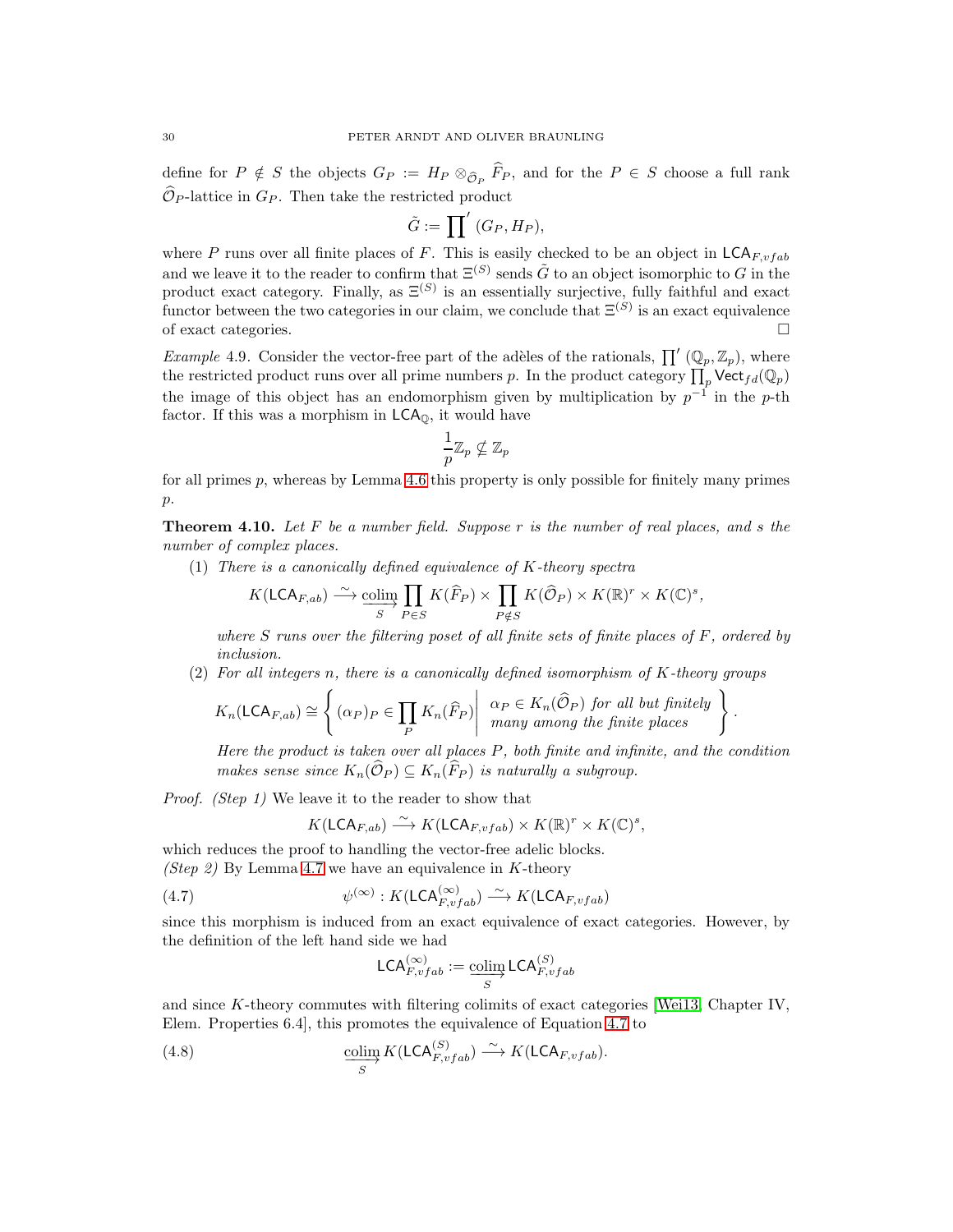However, by Proposition [4.8](#page-28-0) we have both on the level of spectra,

$$
K(\mathsf{LCA}_{F,vfab}^{(S)}) \xrightarrow{\sim} \prod_{P \in S} K(\widehat{F}_P) \times \prod_{P \notin S} K(\widehat{\mathcal{O}}_P)
$$

and on the level of homotopy groups,

$$
K_n(\mathsf{LCA}_{F,vfab}^{(S)}) \cong \prod_{P \in S} K_n(\widehat{F}_P) \times \prod_{P \notin S} K_n(\widehat{\mathcal{O}}_P)
$$

since K-theory commutes with (even infinite!) products of exact categories, see Carlsson's Theorem [\[Car95,](#page-39-16) Theorem 3.13] (or [\[KW17\]](#page-39-17) for a different proof). The latter is not at all obvious, and rather surprising. Now, consider the colimit in Equation [4.8.](#page-29-3) It is easy to see that for an inclusion  $S \subseteq S'$  of finite sets of finite places, the induced morphism

(4.9) 
$$
K_n(\mathsf{LCA}_{F,vfab}^{(S)}) \longrightarrow K_n(\mathsf{LCA}_{F,vfab}^{(S')})
$$

induced from the exact functor given by the horizontal arrow in Diagram [4.4](#page-27-0) is factor-wise induced from the functor

<span id="page-30-1"></span>
$$
P_f(\widehat{\mathcal{O}}_P) \longrightarrow \mathsf{Vect}_{fd}(\widehat{F}_P), \qquad M \longmapsto M \otimes_{\widehat{\mathcal{O}}_P} \widehat{F}_P,
$$

and thus from the standard map  $K_n(\widehat{\mathcal{O}}_P) \to K_n(\widehat{F}_P)$ , induced by the inclusion into the field of fractions. However, since the residue field of  $\widehat{\mathcal{O}}_P$  is finite, this morphism is known to be injective, see [\[Wei13,](#page-39-15) Chapter V, Corollary 6.9.2] (this is a very special case of the Gersten Conjecture). It follows that all the transition morphisms as in Equation [4.9](#page-30-1) are injective.  $\Box$ 

<span id="page-30-0"></span>*Example* 4.11  $(K(\mathbb{A}) \neq K(\mathsf{LCA}_{F,ab}))$ . There is a natural functor

$$
G: P_f(\mathbb{A}) \to \mathsf{LCA}_{F,ab}
$$

sending the projective generator  $A$  to itself, but now regarded as a locally compact  $F$ -module. For many rings R, one has  $K_1(R) \cong R^{\times}$ , so in view of  $K_1(\mathsf{LCA}_{F,ab}) \cong \mathbb{A}^{\times}$  it is tempting to hope that the functor G might induce an equivalence on the level of  $K$ -theory. This hope is plausible both if we consider arbitrary algebraic A-modules on the left, or topological Amodules. However, it is false in either case. To see this, recall that  $P_f(\mathbb{A})$  is the idempotent completion of the exact category of free finitely generated  $A$ -modules. Thus,  $G$  is the idempotent completion of the functor

<span id="page-30-2"></span>
$$
P_f^{\text{free}}(\mathbb{A}) \to \mathsf{LCA}_{F,ab}.
$$

On the level of  $K_0$ -groups, this functor induces the map going to

(4.10) 
$$
K_0(\mathsf{LCA}_{F,ab}) \cong \left\{ (\alpha_P)_P \in \prod_P \mathbb{Z} \right\},\,
$$

using the identification of Theorem [4.10](#page-29-0) and the fact that  $K_0(\widehat{\mathcal{O}}_P) \cong K(\widehat{F}_P) \cong \mathbb{Z}$ . The free rank one module  $A$  gets sent to the constant vector  $(1, 1, \ldots)$ . As such, irrespective what object  $X \in P_f^{\text{free}}(\mathbb{A})$  we consider, the output is a vector which admits a uniform upper bound  $B_X$  such that  $| \alpha_P | \leq B_X$  for all places B. Now, the idempotent completion  $P_f(\mathbb{A})$  may have a much larger image, but nonetheless whenever  $X \in P_f(\mathbb{A})$  is a direct summand of a free finite rank A-module, the image will be a corresponding direct summand. Hence, since the image of  $K_0(P_f^{\text{free}}(\mathbb{A}))$  only consists of vectors with entries uniformly bounded among all places, this property is still true for all direct summands. Thus, no vector in the right hand side of Equation [4.10](#page-30-2) with unbounded entries can lie in the image.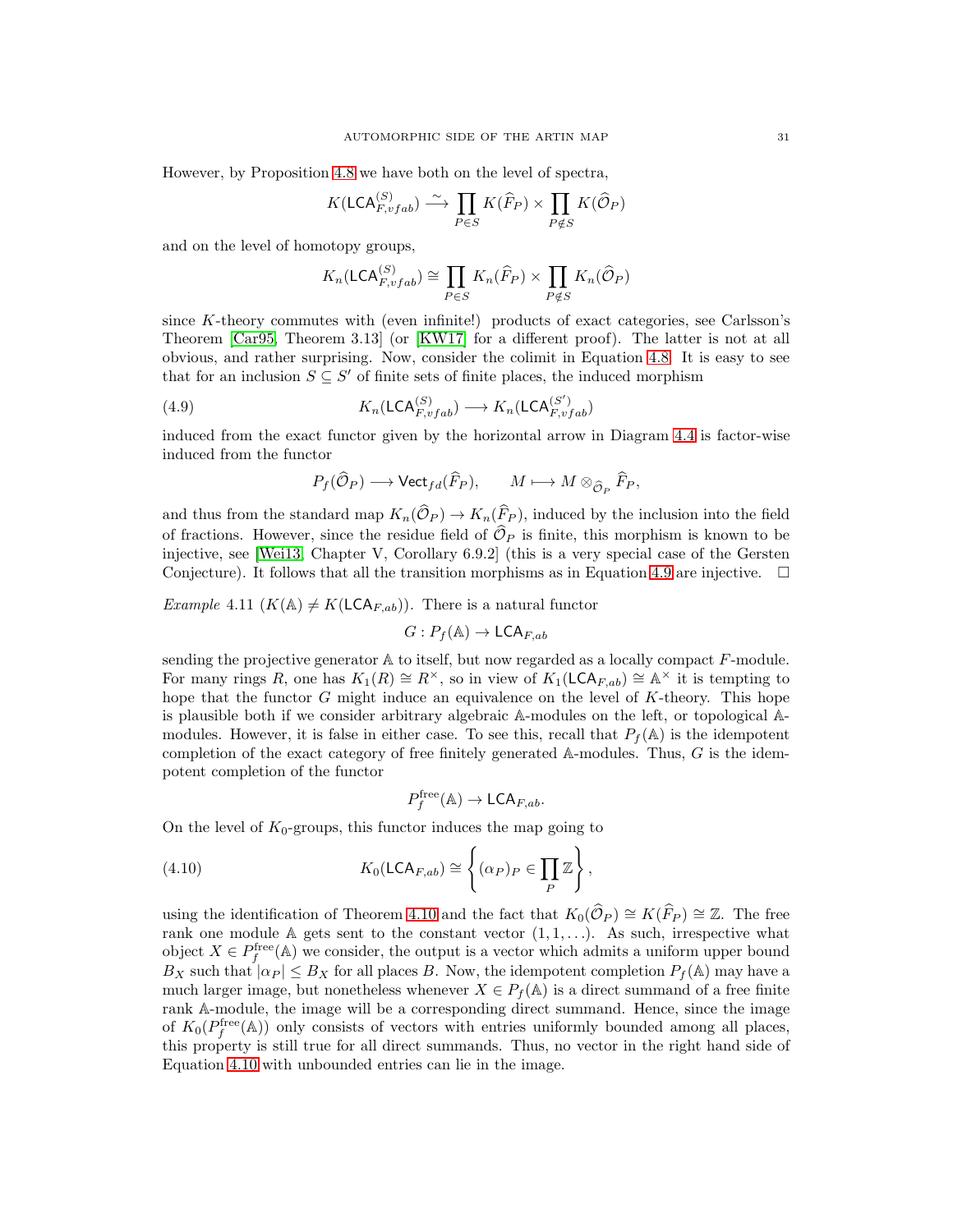Remark  $4.12$ . The problem raised in Example  $4.11$  is similar to the fact that K-theory does not commute with infinite products of rings. For example, let  $R$  be some ring. While  $K$ theory commutes with infinite products of exact categories by [\[Car95\]](#page-39-16), the category of finitely generated projective modules over the product ring  $\prod_{\aleph_0} R$  is much smaller than the product exact category  $\prod_{\aleph_0} P_f(R)$ . The reason is analogous to the one underlying Example [4.11:](#page-30-0) In the latter category there is no uniform bound of ranks, while there is such a bound for the former.

Example 4.13. Instead of restricting to finitely generated projective modules as in Example [4.11,](#page-30-0) one might also dream about a functor  $\text{Mod}_{\mathbb{A}} \to \text{LCA}_{F,ab}$ , sending finitely generated (or finitely presented, or coherent,...) A-modules to themselves regarded as locally compact  $F$ modules. While such an association might work on the level of objects, this will not give an exact functor. To see this, consider  $F := \mathbb{Q}$  and the category  $\mathsf{Mod}_{\mathbb{A}}$  of algebraic A-modules. As A is a free module, it is clearly projective. Next, define an adèle

<span id="page-31-0"></span>
$$
r := (2, 3, 5, \ldots, p, \ldots, 1),
$$

i.e. with the prime p at  $\mathbb{Q}_p$ , and 1 at the real place R. This is an integral adèle. Note that it is not an id`ele, so it is not a unit in the ring. We get a short exact sequence

(4.11) 
$$
\mathbb{A} \stackrel{\cdot r}{\hookrightarrow} \mathbb{A} \twoheadrightarrow Q \quad \text{in} \quad \text{Mod}_{\mathbb{A}}
$$

and in fact  $Q =$  $\sqrt{ }$  $\overline{\Pi}$  $\prod\limits_p \mathbb{F}_p$ !  $\otimes_{\mathbb{Z}} \mathbb{Q}$ , which is an infinite-dimensional  $\mathbb{Q}$ -vector space. Now, our conjectural functor would send this sequence to itself, so to be exact, we would need  $rA \subset A$ 

to be a closed injection. However, this is not the case: The complement has the description  $U := \mathbb{A} \setminus r\mathbb{A} = \{(\alpha_p)_p \in \mathbb{A} \mid \text{there are infinitely many } p \text{ such that } \alpha_p \notin p\mathbb{Z}_p\}$ 

= { $(\alpha_p)_p \in \mathbb{A}$  | there are infinitely many p such that  $\alpha_p \in \mathbb{Z}_p^{\times}$  }.

Clearly  $1_A = (1, 1, 1, ...) \in U$ . If U is open, some open neighbourhood of  $1_A$  is contained in U. If  $\mathbb{O}$  denotes the integral adèles, the sets  $1_{\mathbb{A}} + \frac{1}{n} \mathbb{O}$  form an open neighbourhood basis. However, any choice of  $n \in \mathbb{Z}$  has only finitely many prime factors, so for any choice

$$
1_{\mathbb{A}} + \frac{1}{n} \mathbb{O} = (1 + \frac{1}{n} \mathbb{Z}_2, \dots, 1 + \frac{1}{n} \mathbb{Z}_p, \dots, 1 + \mathbb{Z}_{p'}, \dots),
$$

where p' runs through all primes strictly larger than any divisor of n. However,  $1 + \mathbb{Z}_p = \mathbb{Z}_p$ and so there are at most finitely many components whose elements  $\alpha_p$  lie in the units  $\mathbb{Z}_p^{\times}$ . As a result, none of these sets is contained in U.

<span id="page-31-1"></span>Example 4.14. There is a further philosophical point which stresses the difference between the exact categories  $\textsf{Mod}_{A}$  and  $\textsf{LCA}_{F,ab}$ , at least when A is regarded merely as an abstract ring without topology. In the former category, the adèles  $A$  are a projective object. However, they are not an injective module: If A were an injective module, the injection of Equation [4.11](#page-31-0) would have to split, which would force all adèles to be divisible by  $r$ . However, clearly there is no adèle  $\alpha$  with  $r \cdot \alpha = (1, 1, 1, \ldots)$ . Thus, there is a projective–injective asymmetry in the category  $\text{Mod}_{\mathbb{A}}$ . On the other hand, in  $\textsf{LCA}_F$  the adèles are self-dual (one of the cornerstones of Tate's thesis). Thus, they are either both injective and projective, or neither.

We could not settle the following:

**Conjecture 1.** Every adelic block  $G \in \mathsf{LCA}_F$  is both an injective and projective object.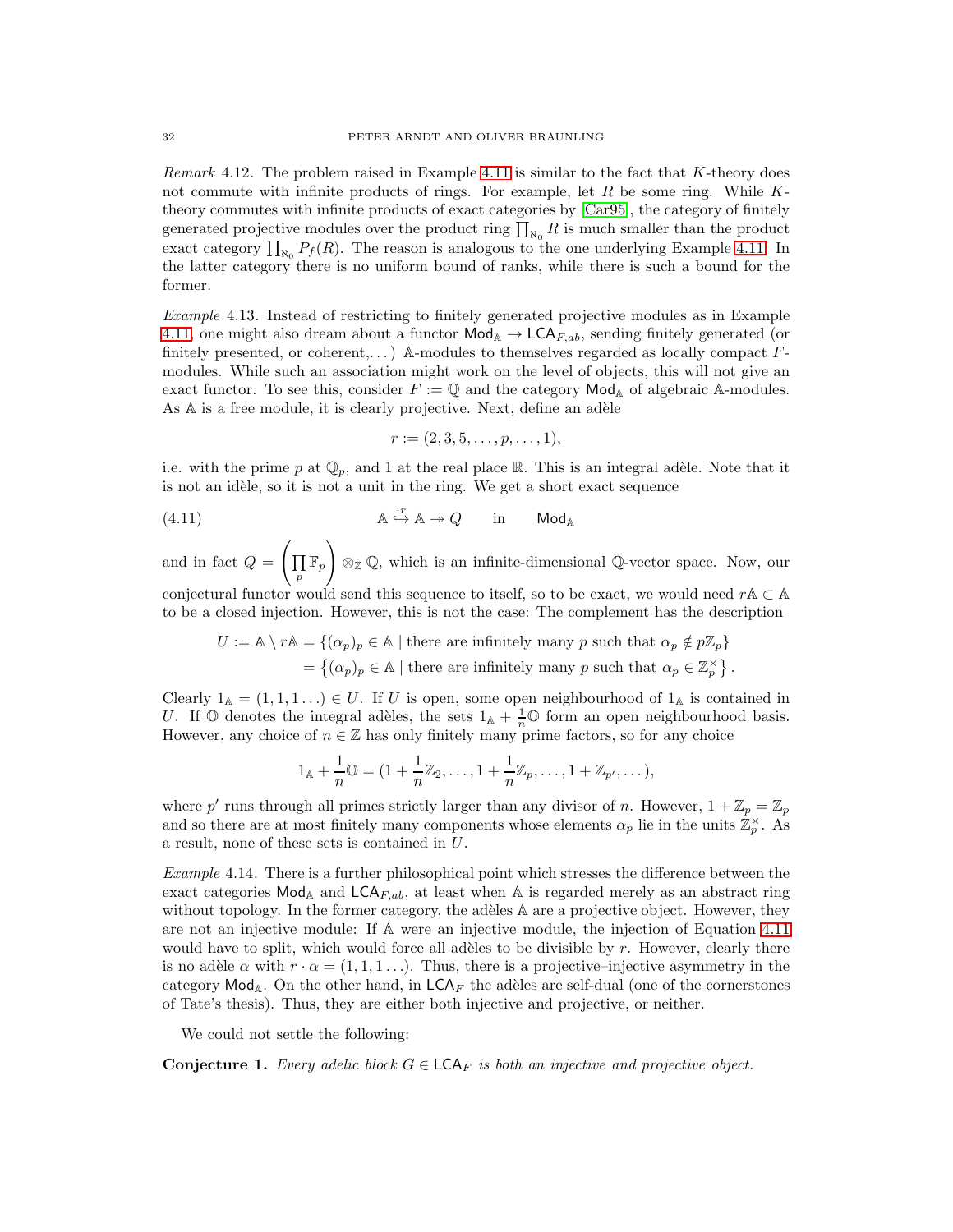As explained in Example [4.14,](#page-31-1) it suffices to prove that they are all injective (or all projective) since the dual of an adelic block is again an adelic block by Corollary [3.5,](#page-21-1) but adelic blocks are also isomorphic to their duals by Theorem [3.6.](#page-22-0)

*Dream* 4.15. We conclude this section with a vague dream. Suppose  $X/\mathbb{F}_q$  is a smooth variety. One could hope that there are exact categories of "higher adelic blocks" attached to  $X$  such that the restricted products appearing in [\[Bra14\]](#page-39-18) for the cycle module  $M := K(-)$  being chosen to be K-theory, for example in Equation 1.7. loc. cit., or  $\S 4$  loc. cit., naturally would appear as the K-theory of these higher adelic blocks. Theorem [4.10](#page-29-0) then could be regarded as the one-dimensional case of an arithmetic variant. The finiteness conditions loc. cit. were made rather ad hoc, so perhaps some modifications will be necessary, possibly resulting in a slightly different flasque resolution.

## 5. Main theorems

We write  $\text{Vect}_F$  for the abelian category of all F-vector spaces (without any topology), and Vect<sub>F, fd</sub> for the abelian full subcategory of all finite-dimensional  $F$ -vector spaces.

We have already shown that  $\mathsf{LCA}_{F,qab+fd}$  is left s-filtering in  $\mathsf{LCA}_F$  (Theorem [2.30\)](#page-17-1), so the quotient exact category in the following claim exists.

<span id="page-32-1"></span>**Lemma 5.1.** There is an exact equivalence of exact categories

<span id="page-32-0"></span>
$$
\Phi : \mathsf{Vect}_F / \mathsf{Vect}_{F,fd} \xrightarrow{\sim} \mathsf{LCA}_F / \mathsf{LCA}_{F, qab + fd}.
$$

*Proof.* We define the functor  $\Phi$  by sending a vector space V to itself, equipped with the discrete topology. This functor is fully faithful: Given  $V, V' \in \text{Vect}_F$ , the map

(5.1) 
$$
\text{Hom}(V, V') \longrightarrow \text{Hom}(\Phi(V), \Phi(V'))
$$

goes to the localization  $\mathsf{LCA}_{F}/\mathsf{LCA}_{F,qab+fd} := \mathsf{LCA}_F[\Sigma_e^{-1}]$  on the right, where  $\Sigma_e$  is the collection of admissible epics with kernel in  $\mathsf{LCA}_{F,qab+fd}$  (see [\[BGW16,](#page-39-7) Prop. 2.19]). Since  $\Phi(V)$ ,  $\Phi(V')$  are discrete, it suffices to consider  $K \to D \to D'$  with  $D, D'$  discrete and  $K \in \mathsf{LCA}_{F, qab+fd}$ . However, as this sequence is exact, K must also be discrete. However, an object which is both discrete and in  $\mathsf{LCA}_{F, qab+fd}$  must be a discrete finite-dimensional Fvector space (apply Lemma [2.10](#page-8-0) to the identity map), so we localize by the system of arrows  $D \rightarrow D'$  with finite-dimensional kernel. Of course, for forming the quotient Vect<sub>F</sub>/Vect<sub>F,fd</sub>, we also localize at the morphisms with finite-dimensional kernel, so the Hom-sets are the same. It follows that the map in Equation [5.1](#page-32-0) is an isomorphism of abelian groups, and thus  $\Phi$  is fully faithful. Moreover,  $\Phi$  is essentially surjective: Given any object  $G \in \mathsf{LCA}_F$ , by Proposition [2.7](#page-7-3) there is an exact sequence  $Q \hookrightarrow G \stackrel{f}{\rightarrow} D$  with  $Q \in \mathsf{LCA}_{F,qab}$  and D discrete. However, this is an admissible epic with quasi-adelic kernel, so  $f \in \Sigma_e$ , i.e.  $G \cong D$  in the quotient  $LCA_F/LCA_{F,qab+fd}$ , but D lies in the image of the functor  $\Phi$ .

Moreover, we need the following similar computation. Again, we have already shown that  $\mathsf{LCA}_{F,C}$  is left s-filtering in  $\mathsf{LCA}_{F, qab}$  (Proposition [2.27\)](#page-15-0).

<span id="page-32-2"></span>Lemma 5.2. The natural functor

$$
\mathsf{LCA}_{F,ab} \stackrel{\sim}{\longrightarrow} \mathsf{LCA}_{F,qab}/\mathsf{LCA}_{F,C},
$$

sending an adelic block to itself, induces an exact equivalence of exact categories.

*Proof.* (1) Exactness is clear since a sequence in  $\mathsf{LCA}_{F, qab}/\mathsf{LCA}_{F,C}$  is exact if it comes from an exact sequence in  $\mathsf{LCA}_{F,qab}$ , and this is clearly true coming from  $\mathsf{LCA}_{F,ab}$ , (2) essential surjectivity is clear since by Proposition [2.23](#page-13-0) each quasi-adelic block has the shape  $V \oplus C$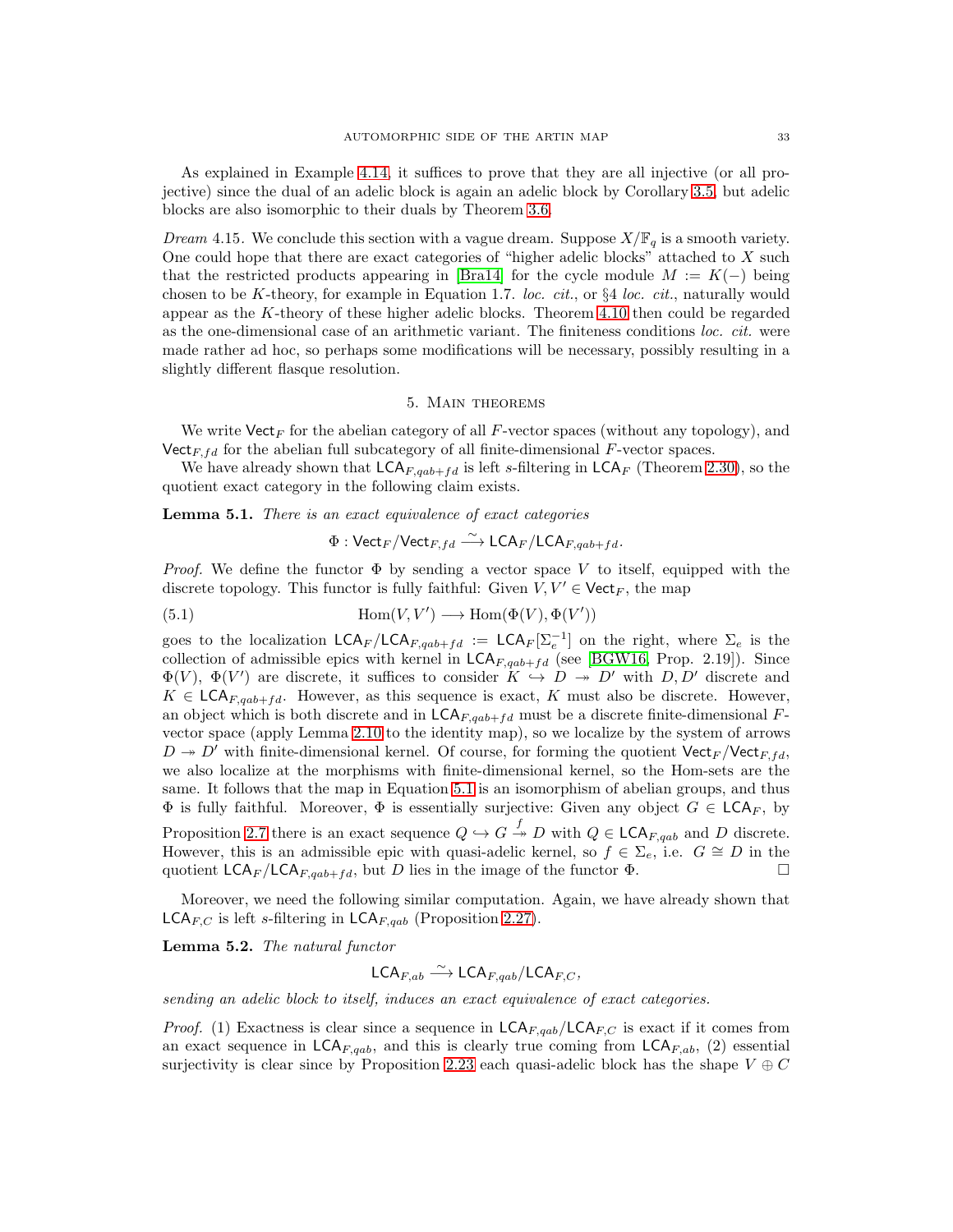with C compact and V an adelic block, so in the quotient category on the right each object is isomorphic to an adelic block, (3) full faithfulness follows from the fact  $LCA_{F,cab}/LCA_{F,C}$ LCA<sub>F,qab</sub> $[\Sigma_e^{-1}]$ , where  $\Sigma_e$  is the collection of admissible epics with kernel in LCA<sub>F,C</sub>, that is on the strict image of the functor it suffices to consider sequences

$$
C\hookrightarrow V\twoheadrightarrow V'
$$

with  $V, V'$  adelic blocks and C a compact F-space. However, presenting  $V = \bigcup_{n \geq 1} \frac{1}{n} \tilde{C}$  with  $\tilde{C}$  a clopen  $\mathcal{O}$ -submodule, the latter defines an open cover of V. The image of C in V is compact, so there exists some n such that  $C \subseteq \frac{1}{n}\tilde{C}$  by compactness, and then  $\bigcap_{m\geq 1} \frac{1}{m}C \subseteq$  $\bigcap_{m\geq 1}\frac{1}{nm}\tilde{C}=0$ , where we used that V is an adelic block. However, as C is an F-vector space,  $\frac{1}{m}C = C$  and thus the left hand side is just C itself. The argument thus shows that  $C = 0$ . This shows that on the strict image we are only inverting isomorphisms, proving full faithfulness. (There is also an alternative argument: For  $C \rightarrow V$  consider its dual morphism  $V^{\vee} \twoheadrightarrow C^{\vee}$ . As the dual  $V^{\vee}$  is still an adelic block by Corollary [3.5,](#page-21-1) but  $C^{\vee}$  is discrete, Lemma [2.10](#page-8-0) forces this map to be zero. Being an epic, this forces  $C^{\vee} = 0$  and thus  $C = 0$ .)

Next, we shall employ the defining properties of localizing invariants, as induced from the following crucial fact due to Schlichting.

<span id="page-33-1"></span>**Theorem 5.3** (Schlichting Localization). Suppose C is an idempotent complete exact category and  $C \hookrightarrow D$  a left s-filtering full subcategory of an exact category D. Then

$$
D^b(\mathsf{C}) \hookrightarrow D^b(\mathsf{D}) \twoheadrightarrow D^b(\mathsf{D}/\mathsf{C})
$$

is an exact sequence of triangulated categories.

We refer to [\[Sch04,](#page-39-6) Prop. 2.6] for the proof.

<span id="page-33-0"></span>**Theorem 5.4.** Let F be a number field and let  $K : \text{Cat}_{\infty}^{\text{ex}} \to \mathsf{A}$  be a localizing invariant with values in a stable  $\infty$ -category A (in the sense of [\[BGT13\]](#page-39-1)). Then there is a canonical fiber sequence

$$
K(F) \longrightarrow K(\mathsf{LCA}_{F,ab}) \longrightarrow K(\mathsf{LCA}_F),
$$

and the first arrow is induced from the exact functor sending  $F$  to the adèles  $A$ .

Proof. The proof is modelled after the analogous computation in [\[Bra17\]](#page-39-2). Only the ingredient categories as well as some computational details change.

(Step 1) By Theorem [2.30](#page-17-1) the full subcategory  $\mathsf{LCA}_{F,qab+fd}$  is left s-filtering in  $\mathsf{LCA}_{F}$ . Thus, by the work of Schlichting [\[Sch04\]](#page-39-6) there exists a quotient exact category  $\mathsf{LCA}_F/\mathsf{LCA}_{F,qab+fd}$ and we have an exact sequence of exact categories

$$
\mathsf{LCA}_{F, qab + fd} \hookrightarrow \mathsf{LCA}_{F} \twoheadrightarrow \mathsf{LCA}_{F}/\mathsf{LCA}_{F, qab + fd}.
$$

We get a commutative diagram of exact categories with exact functors,



where the downward arrows just send an untopologized F-vector space to itself, equipped with the discrete topology. This is an exact functor. Moreover, the functor on the right is an exact equivalence by Lemma [5.1.](#page-32-1) Using Schlichting's Localization Theorem (Theorem [5.3\)](#page-33-1),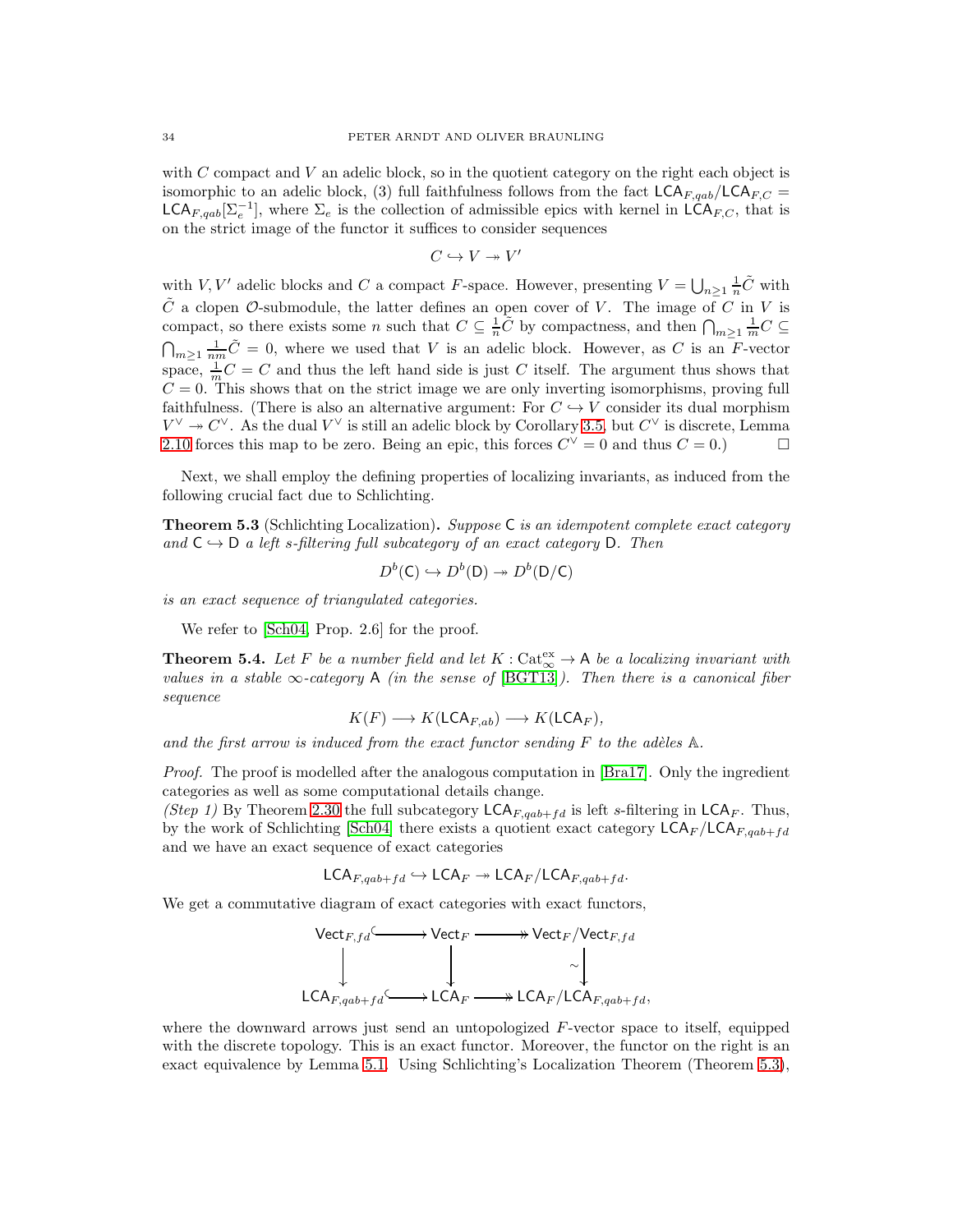the rows induce fiber sequences in the localizing theory  $K$ , and the downward exact functors induce morphisms of the output of  $K$ . We get a commutative diagram in  $A$ ,

$$
K(\text{Vect}_{F,fd}) \longrightarrow K(\text{Vect}_{F}) \longrightarrow K(\text{Vect}_{F}/\text{Vect}_{F,fd})
$$
  
\n
$$
\downarrow \qquad \qquad \downarrow \qquad \qquad \downarrow
$$
  
\n
$$
K(\text{LCA}_{F,qab+fd}) \longrightarrow K(\text{LCA}_{F}) \longrightarrow K(\text{LCA}_{F}/\text{LCA}_{F,qab+fd}),
$$

where the right downward arrow now has become an equivalence. It follows that the left square is bi-Cartesian in A. Furthermore, by the Eilenberg swindle we have  $K(\text{Vect}_F) = 0$ . Thus, we obtain a fiber sequence

(5.2) 
$$
K(F) \longrightarrow K(\mathsf{LCA}_{F,qab+fd}) \longrightarrow K(\mathsf{LCA}_F).
$$

(Step 2) Next, we shall show that every object in  $\mathsf{LCA}_{F, qab+fd}$  has a two-term resolution by objects in the full subcategory  $\mathsf{LCA}_{qab}$ . To this end, note that by definition any object can be written as a direct sum  $Q \oplus D$  with  $Q \in \mathsf{LCA}_{F, qab}$  and D finite-dimensional discrete. In other words,  $D$  is a finite direct sum of copies of the number field  $F$ , equipped with the discrete topology. We have the adèle sequence

<span id="page-34-0"></span>
$$
F \hookrightarrow \mathbb{A} \twoheadrightarrow \mathbb{A}/F,
$$

where A,  $\mathbb{A}/F \in \mathsf{LCA}_{F, qab}$ . Taking direct sums, this proves Condition C1 of [\[Kel96,](#page-39-19) Theorem 12.1]. By the Remark following the Theorem loc. cit., in order to check Condition C2 loc. *cit.*, it suffices to check that  $\mathsf{LCA}_{F,qab}$  is closed under cokernels of admissible monics in  $\mathsf{LCA}_{F}$ . We have already shown this in Lemma [2.18.](#page-11-2) Applying the Theorem, we get that the exact functor

$$
\mathsf{LCA}_{F, qab} \longrightarrow \mathsf{LCA}_{F, qab + fd}
$$

induces a derived equivalence, so  $K(\mathsf{LCA}_{F,qab}) \longrightarrow K(\mathsf{LCA}_{F,qab+fd})$  is an equivalence in A. (Step 3) We had shown in Proposition [2.27](#page-15-0) that  $\mathsf{LCA}_{F,C}$  is left s-filtering in  $\mathsf{LCA}_{F,qab}$ , so again the quotient exact category exists and we get the exact sequence

$$
\mathsf{LCA}_{F,C} \hookrightarrow \mathsf{LCA}_{F,qab} \twoheadrightarrow \mathsf{LCA}_{F,qab}/\mathsf{LCA}_{F,C}
$$

of exact categories. Using Schlichting's Localization Theorem once more, and  $K(\mathsf{LCA}_{F,C}) = 0$ by the Eilenberg swindle, as  $\mathsf{LCA}_{F,C}$  is closed under infinite products by Tychonoff's Theorem, we deduce the first equivalence in

$$
K(\mathsf{LCA}_{F, qab}) \xrightarrow{\sim} K(\mathsf{LCA}_{F, qab}/\mathsf{LCA}_{F, C}) \xrightarrow{\sim} K(\mathsf{LCA}_{F, ab}),
$$

and the second equivalence comes from Lemma [5.2.](#page-32-2) Finally, take the fiber sequence in Equation [5.2](#page-34-0) and combining it with the equivalences from Step 2 and Step 3, it transforms into

$$
K(F) \longrightarrow K(\mathsf{LCA}_{F,ab}) \longrightarrow K(\mathsf{LCA}_F).
$$

(Step 4) In order to prove our claim, it remains to identify that the arrow

$$
K(F) \longrightarrow K(\mathsf{LCA}_{F,ab})
$$

is indeed induced from sending the projective generator F of  $\mathsf{Vect}_{F,fd}$  to the adèles A in  $\mathsf{LCA}_{F,ab}$ . To this end, we need to trace through our constructions. In Step 1 the arrow  $K(F) \to K(\mathsf{LCA}_{F, qab+fd})$  comes from sending F to itself, equipped with the discrete topology, call this map  $p_1$ . Next, as our localizing invariant K is also additive (see [\[BGT13,](#page-39-1) Section 8]), we know that the functor

$$
\mathsf{Vect}_{F,fd} \longrightarrow \mathcal{E}\mathsf{LCA}_{F,qab+fd},
$$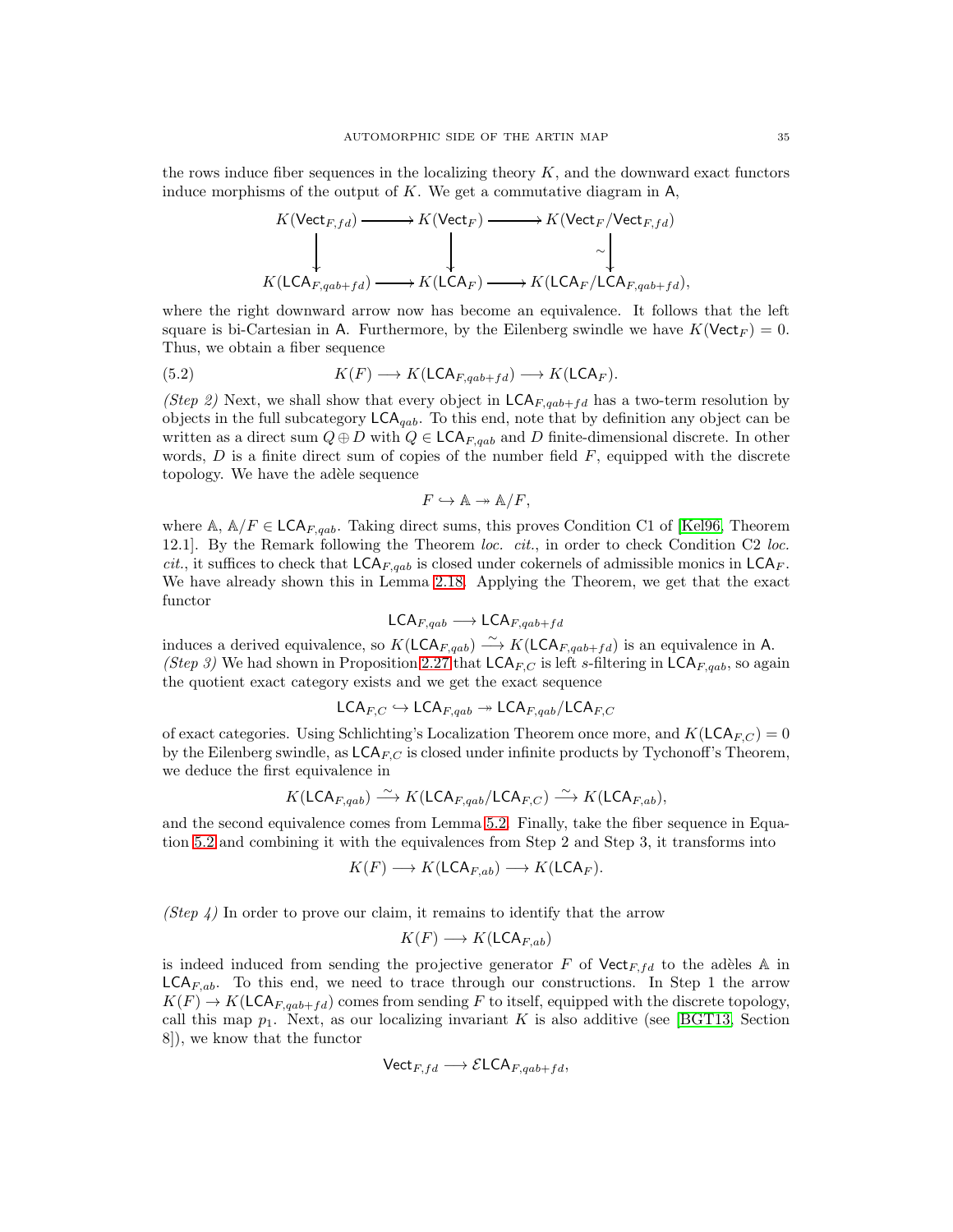where  $\mathcal{E} LCA_{F, aab+fd}$  denotes the exact category of short exact sequence in  $LCA_{F, aab+fd}$ .

$$
(p_1, p_2, p_3) : F \longmapsto [F \hookrightarrow \mathbb{A} \twoheadrightarrow \mathbb{A}/F]
$$

has the property that the induced morphisms

$$
p_{i*}: K(F) \longrightarrow K(\mathsf{LCA}_{F,qab+fd}) \qquad \text{(for } i = 1, 2, 3)
$$

in A satisfy  $p_{1*} + p_{3*} = p_{2*}$ . However, since  $\mathbb{A}/F \simeq F^{\vee}$  is compact, the functor  $p_3$  can be factored as

$$
p_3: {\sf Vect}_{F,fd} \longrightarrow {\sf LCA}_{F,C} \longrightarrow {\sf LCA}_{F,qab+fd}
$$

and since  $K(\mathsf{LCA}_{F,C}) = 0$  by the Eilenberg swindle, we have  $p_{3*} = 0$ . It follows that  $p_{1*} = p_{2*}$ , but  $p_{1*}$  is the map induced from Step 1, and  $p_{2*}$  is the functor sending F to A, so the functor of our claim. This proves the theorem.

## 6. Agreement theorems

We return to the discussion of the introduction and Clausen's theory [\[Cla17\]](#page-39-0). For his generalization of the Artin reciprocity map, Clausen constructs canonical maps  $\psi$  as in

$$
\mathbb{Z} \xrightarrow{\psi} \pi_1 K(\mathsf{LCA}_F) \longrightarrow \mathrm{Gal}(F^{\mathrm{ab}}/F) \qquad \text{if } F \text{ is a finite field,}
$$
\n
$$
F^{\times} \xrightarrow{\psi} \pi_1 K(\mathsf{LCA}_F) \longrightarrow \mathrm{Gal}(F^{\mathrm{ab}}/F) \qquad \text{if } F \text{ is a local field,}
$$
\n
$$
\mathbb{A}^{\times}/F^{\times} \xrightarrow{\psi} \pi_1 K(\mathsf{LCA}_F) \longrightarrow \mathrm{Gal}(F^{\mathrm{ab}}/F) \qquad \text{if } F \text{ is a number field,}
$$

and shows that the compositions agree with the usual reciprocity map. See [\[Cla17,](#page-39-0) Corollary 3.29 for the construction of  $\psi$  via a universal mapping property. The global reciprocity map is glued from the local ones, as usual, so proving agreement reduces to showing local agreement as well as vanishing on the principal idèles. This is no different from the classical local-toglobal approach. We prove statements of the shape as predicted in Remark  $3.30$  loc. cit., with a slight correction in the case of number fields (see Example [4.11\)](#page-30-0), and a topologized version in the case of p-adic local fields:

<span id="page-35-0"></span>**Theorem 6.1** (Agreement with classical class field theory). Let K denote non-connective K-theory.

(1) If  $F$  is a finite field, then

$$
K_1(\mathsf{LCA}_F) \cong \mathbb{Z}.
$$

(2) If  $F$  is a p-adic local field, then

$$
K_1(\mathsf{LCA}_{F,\mathrm{top}}) \cong F^\times.
$$

(3) If  $F$  is a number field,

$$
K_1(\mathsf{LCA}_F) \cong \mathbb{A}^\times/\iota(F^\times),
$$

*i.e.* there is a canonical isomorphism to Chevalley's idèle class group.

*Proof.* (Claim 1) We just use Proposition [A.1.](#page-36-0) In particular,  $K_1(\mathsf{LCA}_{\mathbb{F}_q}) = K_0(\mathbb{F}_q) \cong \mathbb{Z}$ . (Claim 2) By Proposition [A.4](#page-37-0) there is an equivalence in non-connective K-theory

$$
K(\mathsf{LCA}_{F,\mathrm{top}}) \stackrel{\sim}{\longrightarrow} K(F),
$$

where F is the local field. Thus,  $K_1(\mathsf{LCA}_{F,\text{top}}) \cong K_1(F) \cong F^\times$ , as claimed. (Claim 3) Theorem [5.4,](#page-33-0) applied where K refers to non-connective K-theory, gives us a fiber sequence in spectra. The long exact sequence in homotopy groups of this sequence yields the excerpt

<span id="page-35-1"></span>(6.1) 
$$
K_1(F) \xrightarrow{\alpha_1} K_1(\mathsf{LCA}_{F,ab}) \longrightarrow K_1(\mathsf{LCA}_F) \longrightarrow K_0(F) \xrightarrow{\alpha_0} K_0(\mathsf{LCA}_{F,ab})
$$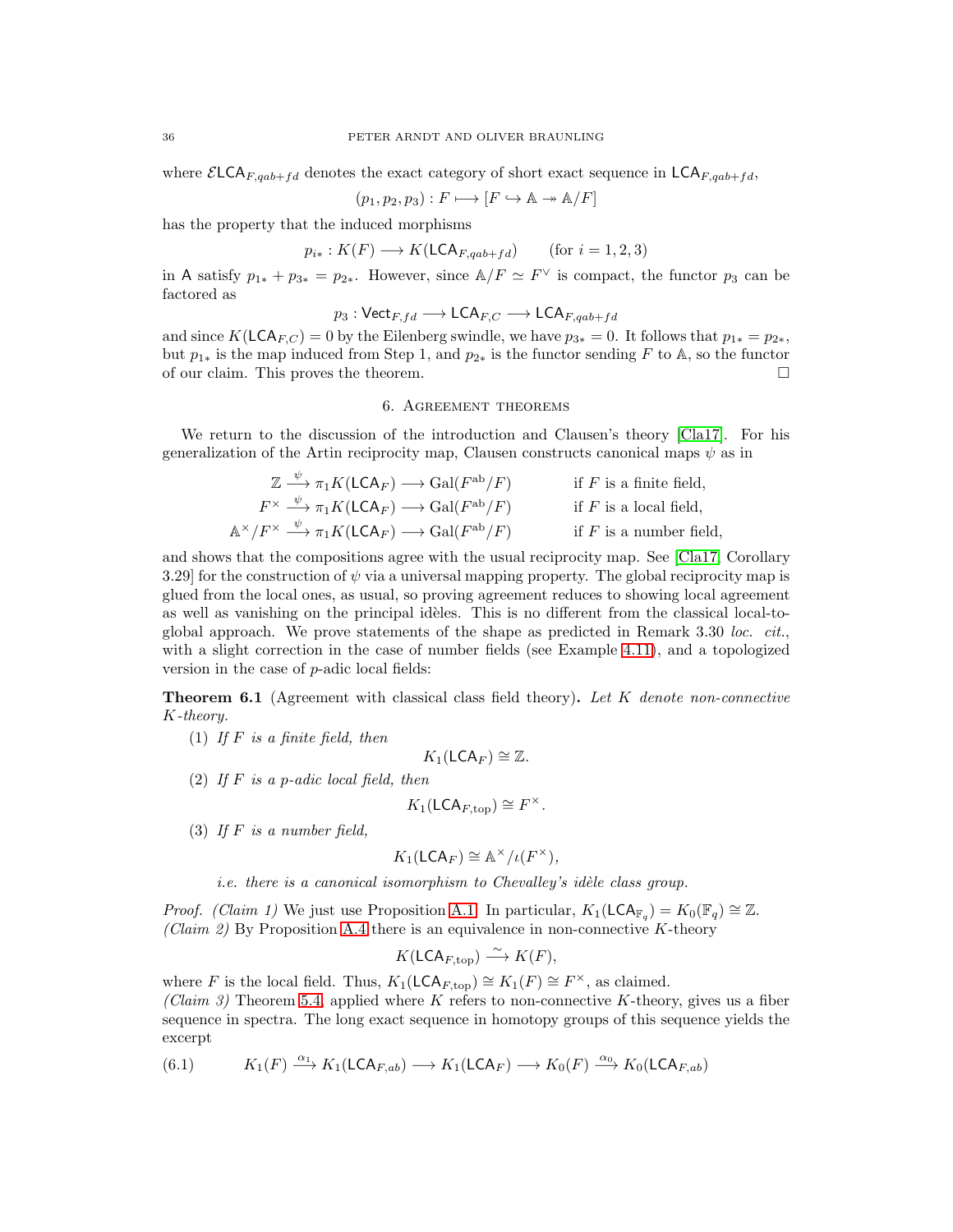and we know that  $\alpha_i$  is induced from the functor

$$
\mathsf{Vect}_{fd}(F) \longrightarrow \mathsf{LCA}_{F,ab}, \qquad F \longmapsto \mathbb{A},
$$

where the functor is described by its function on a projective generator of the category on the left. Using the isomorphism of Theorem [4.10](#page-29-0) on the level of  $K_0$ , we obtain that  $K_0(F) \to$  $K_0(\mathsf{LCA}_{F,ab})$  unravels as

$$
\mathbb{Z} \longrightarrow \prod\nolimits_P \mathbb{Z}, \qquad \qquad 1 \longmapsto (1,1,\ldots)
$$

since  $K_0(\widehat{\mathcal{O}}_P) = K_0(\widehat{F}_P) \cong \mathbb{Z}$ , and we deduce that  $\alpha_0$  is injective. Similarly, for  $\alpha_1$  we obtain that  $K_1(F) \to K_1(\mathsf{LCA}_{F,ab})$  unravels as

$$
F^\times \longrightarrow \left\{ (\alpha_P)_P \in \prod_P \widehat{F}_P^\times \middle| \begin{array}{c} \alpha_P \in \widehat{\mathcal{O}}_P^\times \text{ for all but finitely} \\ \text{many finite places} \end{array} \right\} \cong \mathbb{A}^\times
$$

and the map is the diagonal, call it  $\iota$ . Again, this is clearly injective. Thus, the exact sequence in Equation [6.1](#page-35-1) implies the claim.

Just out of curiosity, let us also state what the same proof shows for  $K_2$ :

Example 6.2. If F is a finite field, then  $K_2(\mathsf{LCA}_F) \cong K_1(F) \cong F^\times$ .

Example 6.3. If F is a finite extension of a p-adic field, then  $K_2(\mathsf{LCA}_{F,\text{top}}) \cong \mu(F) \oplus \mathbb{Q}^I$  for some uncountable cardinal I, by Moore's Theorem identifying the  $K_2$ -group of a local field with its group of units  $\mu$  and a uniquely divisible part [\[Wei13,](#page-39-15) Chapter III, Theorem 6.2.4].

*Example* 6.4. If F is a number field,  $K_2(\mathsf{LCA}_F)$  is isomorphic to the cokernel of the diagonal embedding

$$
\mu(F) \stackrel{\iota}{\longrightarrow} \left\{ (\alpha_P)_P \in \prod_P \mu(\widehat{F}_P) \middle| \begin{array}{c} \alpha_P \text{ is prime-to-char}(\kappa(P)) \text{ torsion} \\ \text{for all but finitely many places} \end{array} \right\} \oplus \mathbb{Q}^I,
$$

where  $\kappa(P) := \mathcal{O}/P$  denotes the residue field at P, and I some uncountable cardinal. This is shown by combining Theorem [4.10,](#page-29-0) Moore's Theorem to identify the torsion of  $K_2(\widehat{F}_P)$  with all roots of unity of the local field, and the localization sequence of Spec  $\widehat{\mathcal{O}}_P/P \hookrightarrow$  Spec  $\widehat{\mathcal{O}}_P \hookleftarrow$ Spec  $\widehat{F}_P$  along with the observation that it is splits [\[Wei13,](#page-39-15) Chapter V, Corollary 6.9.2], and the image of the splitting are precisely the prime-to-char( $\kappa(P)$ ) torsion roots of unity. As the isomorphism of Moore's Theorem is the Hilbert symbol, the finiteness condition in Example (3) is philosophically consistent with ramification only occurring at finitely many places.

**Conjecture 2.** The morphisms  $K_n(F) \to K_n(\mathsf{LCA}_{F,ab})$  are injective for all  $n \in \mathbb{Z}$ .

This conjecture is certainly true rationally, and more broadly the kernel can at worst be a finite abelian group. This already follows from mapping only to the infinite places and using the same kind of argument as in [\[Bra17,](#page-39-2) Section 5].

#### Appendix A. Auxiliary computations

#### A.1. Locally compact modules over finite fields.

<span id="page-36-0"></span>**Proposition A.1.** Let A be any stable  $\infty$ -category and  $K : \text{Cat}_{\infty}^{\text{ex}} \to \mathsf{A}$  be a localizing invari-ant (in the sense of [\[BGT13\]](#page-39-1)). Then there is an equivalence  $K(\widetilde{\mathsf{LCA}}_{\mathbb{F}_q}) \stackrel{\sim}{\longrightarrow} \Sigma K(\mathbb{F}_q)$ .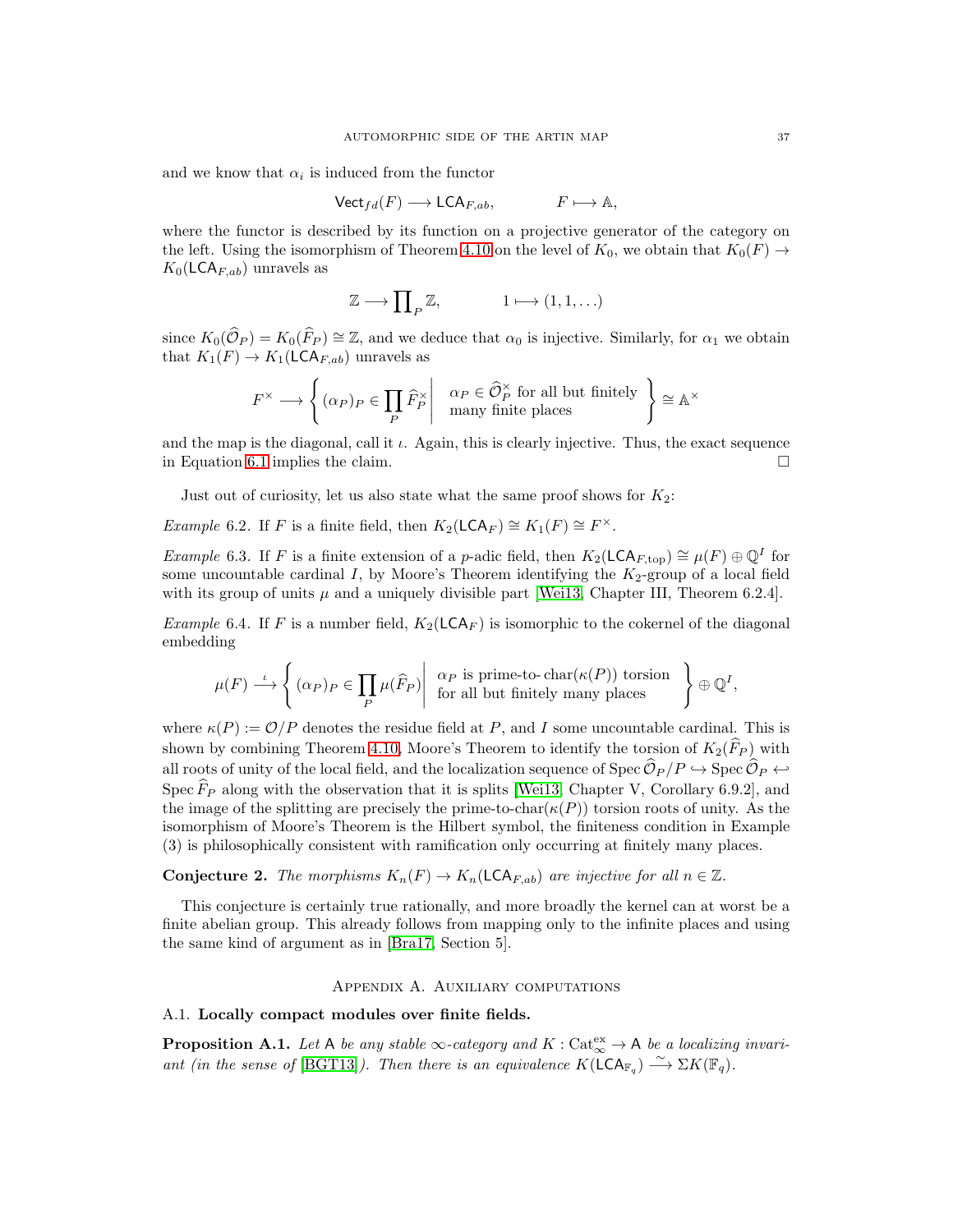*Proof.* (Step 1) Let G be in  $\mathsf{LCA}_{\mathbb{F}_q}$ . Pick a number field F, denote its ring of integers by  $\mathcal O$ and choose a prime P such that  $\mathcal{O}/P \cong \mathbb{F}_q$ . Then via  $\mathcal{O} \to \mathcal{O}/P \cong \mathbb{F}_q$  we may also regard G as an object in  $LCA_{\mathcal{O}}$  and Levin's structure theory applies, [\[Lev73,](#page-39-9) Theorem 2 and Theorem 3. As G is p-torsion (genuinely, not just topologically), there cannot be a vector  $\mathcal{O}\text{-module}$ contribution, i.e. there exists a compact clopen  $\mathcal{O}\text{-submodule }C$  such that

$$
(A.1) \tC \hookrightarrow G \twoheadrightarrow D
$$

in exact in  $\mathsf{LCA}_{\mathcal{O}}$  with D discrete. As G is an  $\mathcal{O}\text{-module annihilated by }P$ , so are C and D. Thus, D is a discrete  $\mathbb{F}_q$ -vector space, and C the Pontryagin dual of a discrete  $\mathbb{F}_q$ -vector space. *(Step 2)* There is an exact functor

<span id="page-37-1"></span>
$$
\Gamma: \mathsf{Tate}(\mathsf{Vect}_{fd}(\mathbb{F}_q)) \longrightarrow \mathsf{LCA}_{\mathbb{F}_q},
$$

sending a formal ind-pro limit of finite-dimensional  $\mathbb{F}_q$ -vector spaces to its evaluation in LCA. The construction is a mild variation of the analogous functor  $\gamma$ : Tate(Mod $_{fin}(\mathcal{O})$ )  $\rightarrow$  LCA $_{\mathcal{O}}$ which was set up in  $[\text{Bra17}, \text{Section 6}]$ , so we shall not repeat it here. It suffices to observe that Vect $_{fd}(\mathbb{F}_q)$  can be regarded as a fully exact subcategory of Mod $_{fin}(\mathcal{O})$  and that the topological O-module structure on  $\gamma(G)$  is still annihilated by P, so we may regard it as an  $\mathcal{O}/P \cong \mathbb{F}_q$ -vector space structure. The functor  $\Gamma$  is fully faithful. It is also essentially surjective since by Step 1 every  $G$  has a presentation as in Equation [A.1,](#page-37-1) but this corresponds precisely to the property to have a lattice in the sense of [\[BGW16\]](#page-39-7), see Definition 5.5 and Theorem 5.6 loc. cit. Thus, the computation of the invariant  $K$  reduces to the corresponding computation for the Tate category. By Saito's delooping theorem [\[Sai15\]](#page-39-20), we obtain

$$
K(\mathsf{LCA}_{\mathbb{F}_q})\xrightarrow[\Gamma]{\sim} K(\mathsf{Tate}(\mathsf{Vect}_{fd}(\mathbb{F}_q)))\xrightarrow{\sim}\Sigma K(\mathsf{Vect}_{fd}(\mathbb{F}_q))=\Sigma K(\mathbb{F}_q),
$$

giving the claim. Saito's result is only stated for non-connective  $K$ -theory, but the proof generalizes.  $\Box$ 

A.2. Locally compact modules over local fields. In this section, exceptionally, let  $F$  be a finite extension of the *p*-adics  $\mathbb{Q}_p$  for some prime number *p*.

**Definition A.2.** Let  $\mathsf{LCA}_{F,\text{top}}$  be the category of locally compact topological F-modules. Unlike in the rest of this text, we demand that the scalar multiplicaton

$$
F \times M \longrightarrow M
$$

gives a topological F-module structure, where  $F$  is equipped with its valuation topology (rather than the discrete one!).

**Lemma A.3.** The category  $\mathsf{LCA}_{F,\text{top}}$  is quasi-abelian, and in particular naturally an exact category. If  $LCA_F$  denotes (as usual in this paper) the category of locally compact F-modules, but where  $F$  is read with the discrete topology, then there is an exact functor

$$
\mathsf{LCA}_{F,\text{top}} \longrightarrow \mathsf{LCA}_F.
$$

*Proof.* Being quasi-abelian can be proven as by Hoffmann and Spitzweck [\[HS07,](#page-39-3) Prop. 1.2] for LCA plain, and the exact structure then stems from [Büh10, Prop. 4.4].

<span id="page-37-0"></span>**Proposition A.4.** Suppose F is a finite extension of the p-adics  $\mathbb{Q}_p$  for some prime number p. Then there is an exact equivalence of exact categories

$$
\mathsf{LCA}_{F,\mathrm{top}} \stackrel{\sim}{\longrightarrow} \mathsf{Vect}_{fd}(F).
$$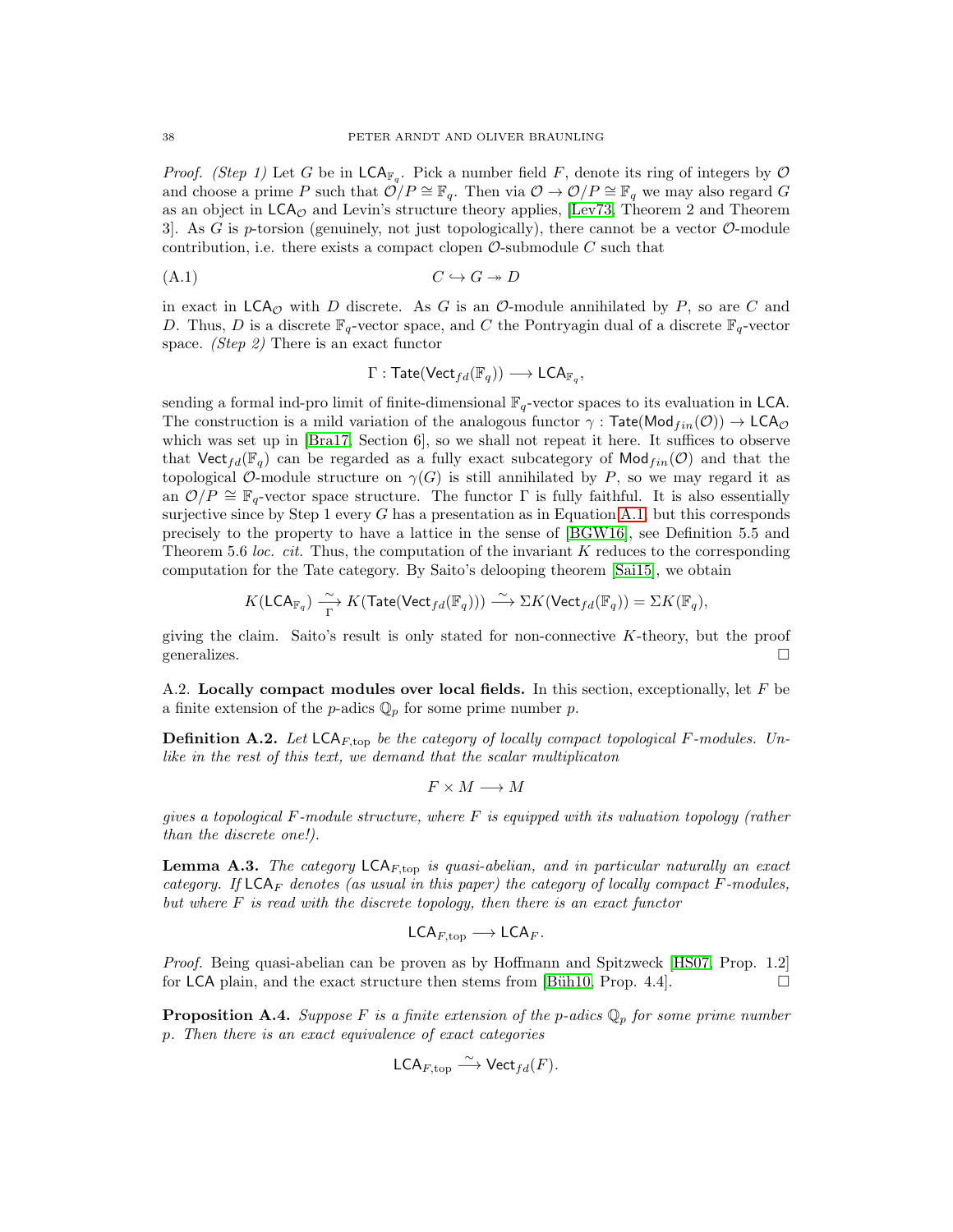Proof. (Step 1) Although a direct proof is possible, we will prove this by reducing it to our formalism for number fields. Let  $F_0$  be a number field such that

$$
F_0 \otimes_{\mathbb{Q}} \mathbb{Q}_p \cong F.
$$

(*Proof:* Such a number field always exists. Let f be a minimal polynomial generating the extension  $F/\mathbb{Q}_p$ . Then  $f \in \mathbb{Q}_p[X]$  and we may pick a sequence of polynomials  $f_n \in \mathbb{Q}[X]$  of the same degree with rational coefficients such that  $\lim_{n\to\infty} f_n = f$  in the p-adic topology on the coefficients. Such a sequence exists as  $\mathbb Q$  is dense in  $\mathbb Q_p$  and the space of coefficients is  $\mathbb{Q}_p^{\deg f}$ . Even though  $(f_n)_n$  need not become stationary as a sequence of polynomials, nor the sequence of number fields  $T_n$  obtained by adjoining all roots of  $f_n$ , the sequence  $T_n \cdot \mathbb{Q}_p$  must become stationary by Krasner's Lemma, and by convergence the limit must be  $F_1$ ; take  $F_0$  to be any number field  $T_n$  such that  $T_n \cdot \mathbb{Q}_p = F$ ). Next, pick an element  $\pi \in F_0$  which has the property that under  $F_0 \hookrightarrow F$  it becomes a uniformizer with respect to the natural valuation on F. (Step 2) Let  $G \in \mathsf{LCA}_{F,\text{top}}$  be an arbitrary object. Since for  $\mathsf{LCA}_{F,\text{top}}$  we had assumed the  $F$ -module structure to be continuous with regards to the natural valuation topology on  $F$ (instead of just the discrete topology), we have  $\lim_{n\to\infty} \pi^n = 0$  in F, and thus for all  $g \in G$ we get

$$
\lim_{n \to \infty} \pi^n \cdot g = 0.
$$

Since  $\pi \in F_0$ , it follows that G is a topological P-torsion group, for some prime P of  $\mathcal{O}_{F_0}$  (and more concretely, a prime such that  $P \cap \mathbb{Z} = (p)$ , and  $P \cdot F = (\pi)F$ , i.e. after going to our local field F, the prime becomes principal and is generated by the image of  $\pi$ ). By Proposition [3.4](#page-21-0) we conclude that  $G$  is a vector-free adelic block. As  $G$  was arbitrary, we learn that all objects in LCA<sub>F,top</sub> are topological P-torsion modules for this concrete P. We will not repeat the proof, but a mild variant of our version of the Braconnier–Vilenkin Theorem (Theorem [3.6\)](#page-22-0) then produces the claimed equivalence of categories (The only necessary changes in the proof are to remove the contributions from all infinite places and all other finite places except for P, since the above argument rules out that any of these occur in  $\mathsf{LCA}_{F,\text{top}}$ . The rest of the proof carries over verbatim).

<span id="page-38-0"></span>**Corollary A.5.** Let A be any stable  $\infty$ -category and  $K : \text{Cat}_{\infty}^{\text{ex}} \to \mathsf{A}$  be a localizing invariant (in the sense of [\[BGT13\]](#page-39-1)). Then there is an equivalence  $K(LCA_{F,\text{top}}) \stackrel{\sim}{\longrightarrow} K(F)$ .

A.3. Grothendieck–Witt theory. The following conjecture seems plausible:

<span id="page-38-1"></span>**Conjecture 3.** If  $(C_i)_{i\in I}$  (for some index set I) are exact categories with duality, then there is a canonical equivalence of spectra

$$
GW \left( \prod_i C_i \right) \stackrel{\sim}{\longrightarrow} \prod_i GW \left( C_i \right).
$$

This would be a natural analogue of [\[Car95\]](#page-39-16).

**Theorem A.6.** Let F be a number field. If the Conjecture [3](#page-38-1) is true, then there are canonical isomorphisms

$$
GW_n(\mathsf{LCA}_{F,ab}) \cong \left\{ (\alpha_P)_P \in \prod_P GW_n(\widehat{F}_P) \middle| \begin{array}{c} \alpha_P \in GW_n(\widehat{\mathcal{O}}_P) \text{ for all but finitely} \\ many among the finite places \end{array} \right\}
$$

Proof. The proof of Theorem [4.10](#page-29-0) generalizes since all underlying exact equivalences preserve duality.  $\Box$ 

We should point out that our proof of Theorem [5.4](#page-33-0) relies on several subcategories which are not closed under duality, and in particular it teaches us nothing about anything relying on duals.

.